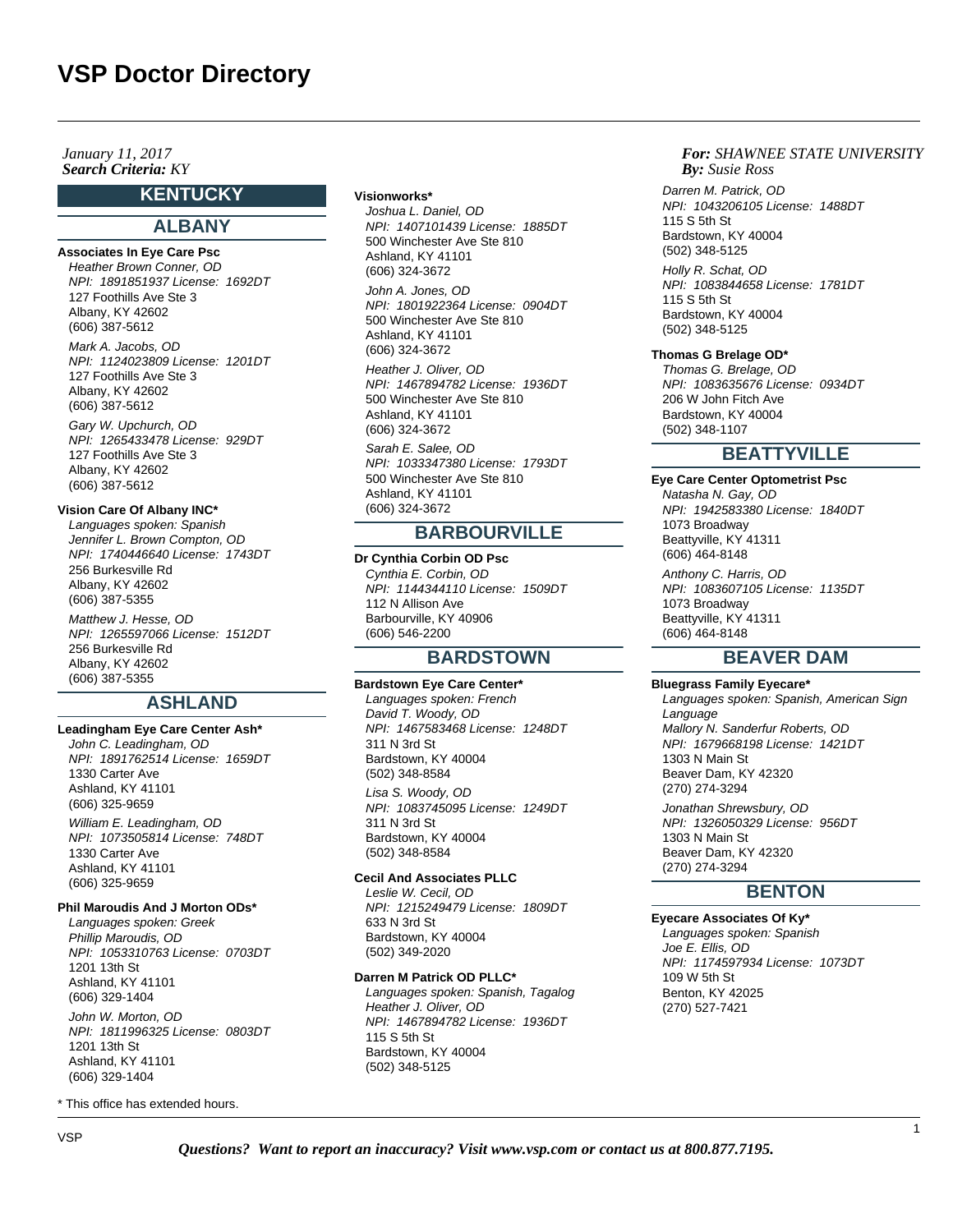## **Search Criteria:** KY *By:* **By:** *By: By: By: By: By: By: By: By: By: By: By: By: By: By: By: By: By: By: By: By: By: By: By: January 11, 2017*

Aaron J. Lyles, OD NPI: 1396974200 License: 1767DT 109 W 5th St Benton, KY 42025 (270) 527-7421 Laurel L. Van Horn, OD NPI: 1245204304 License: 1469DT 109 W 5th St Benton, KY 42025 (270) 527-7421

## **Wendy Sowell Gibson OD**

Wendy Y. Sowell Gibson, OD NPI: 1649345190 License: 0911DT 1512 Main St Benton, KY 42025 (270) 527-0951

# **BEREA**

**Dr Gary King\*** Gary E. King, OD

NPI: 1336229715 License: 865DT 109 Boone St Berea, KY 40403 (859) 986-7027

Sarah K. King, OD NPI: 1447505532 License: 1899DT 109 Boone St Berea, KY 40403 (859) 986-7027

# **Eye Care Center**

Dwight M. Burchett, OD NPI: 1437142643 License: 1545DT 201 Glades Rd Berea, KY 40403 (859) 986-1060

Anthony C. Harris, OD NPI: 1083607105 License: 1135DT 201 Glades Rd Berea, KY 40403 (859) 986-1060

Lauren R. Lodholz, OD NPI: 1043449978 License: 1764DT 201 Glades Rd Berea, KY 40403 (859) 986-1060 William T. Reynolds, OD NPI: 1174516298 License: 1069DT 201 Glades Rd Berea, KY 40403

(859) 986-1060

# **BOWLING GREEN**

**Breiwa Ware And Jeskie Psc\*** Languages spoken: Spanish John N. Breiwa, OD NPI: 1659392207 License: 0833DT 335 New Towne Rd Bowling Green, KY 42103 (270) 842-0383 John W. Jeskie, OD NPI: 1629124250 License: 1015DT 335 New Towne Rd Bowling Green, KY 42103 (270) 842-0383 Joseph C. Tucker, OD NPI: 1679534457 License: 940DT 335 New Towne Rd Bowling Green, KY 42103

#### **Dr Lowell C Ware Eye Care\***

(270) 842-0383

Languages spoken: Serbo-Croatian, Spanish Lowell C. Ware, OD NPI: 1003809849 License: 1255DT 952 Fairview Ave Bowling Green, KY 42101 (270) 781-2220

#### **Love And Warden Eye Care**

Tammy H. Love, OD NPI: 1912051137 License: 1286DT 1256 Campbell Lane Ste 106 Bowling Green, KY 42104 (270) 796-6021

Trina R. Warden, OD NPI: 1083768261 License: 1396DT 1256 Campbell Lane Ste 106 Bowling Green, KY 42104 (270) 796-6021

#### **Mcpeak Vision Partners Psc\***

Languages spoken: Russian, Spanish Mark A. Kroll, MD NPI: 1568494136 License: 48769 1403 Andrea St Bowling Green, KY 42104 (270) 781-4909

Aaron J. Porter, MD NPI: 1528058252 License: 37277 1403 Andrea St Bowling Green, KY 42104 (270) 781-4909 William A. Price, OD NPI: 1831189570 License: 1419DT 1403 Andrea St Bowling Green, KY 42104 (270) 781-4909

# *For: SHAWNEE STATE UNIVERSITY Susie Ross*

George P. Rooney, OD NPI: 1902896640 License: 1209DT 1403 Andrea St Bowling Green, KY 42104 (270) 781-4909

Spencer B. Witcher, MD NPI: 1700876455 License: 36426 1403 Andrea St Bowling Green, KY 42104 (270) 781-4909

#### **O L Avery OD\***

Dwight L. Avery, OD NPI: 1992883243 License: 1120DT 738 Chestnut St Bowling Green, KY 42101 (270) 781-6366 O L Avery, OD NPI: 1356411623 License: 0694DT 738 Chestnut St Bowling Green, KY 42101 (270) 781-6366

## **Precision Eye Care And Optical\***

Adam W. Baird, OD NPI: 1225409121 License: 2015DT 760 Campbell Ln Ste 120 Bowling Green, KY 42104 (270) 781-3937

Robert B. Duvall, OD NPI: 1548312481 License: 1314DT 760 Campbell Ln Ste 120 Bowling Green, KY 42104 (270) 781-3937

Darrell L. Tade, OD NPI: 1871645614 License: 1142DT 760 Campbell Ln Ste 120 Bowling Green, KY 42104 (270) 781-3937

#### **Russell K Heltsley III\***

Russell K. Heltsley III, OD NPI: 1184709636 License: 1216DT 2425 Scottsville Rd Bowling Green, KY 42104 (270) 846-2500

# **Visionworks Doctors Of Optometry\***

James F. Buckner Jr, OD NPI: 1184771545 License: 1148DT 2608 Scottsville Rd Bowling Green, KY 42104 (270) 782-2025

Richard B. Henderson, OD NPI: 1669537528 License: 1217DT 2608 Scottsville Rd Bowling Green, KY 42104 (270) 782-2025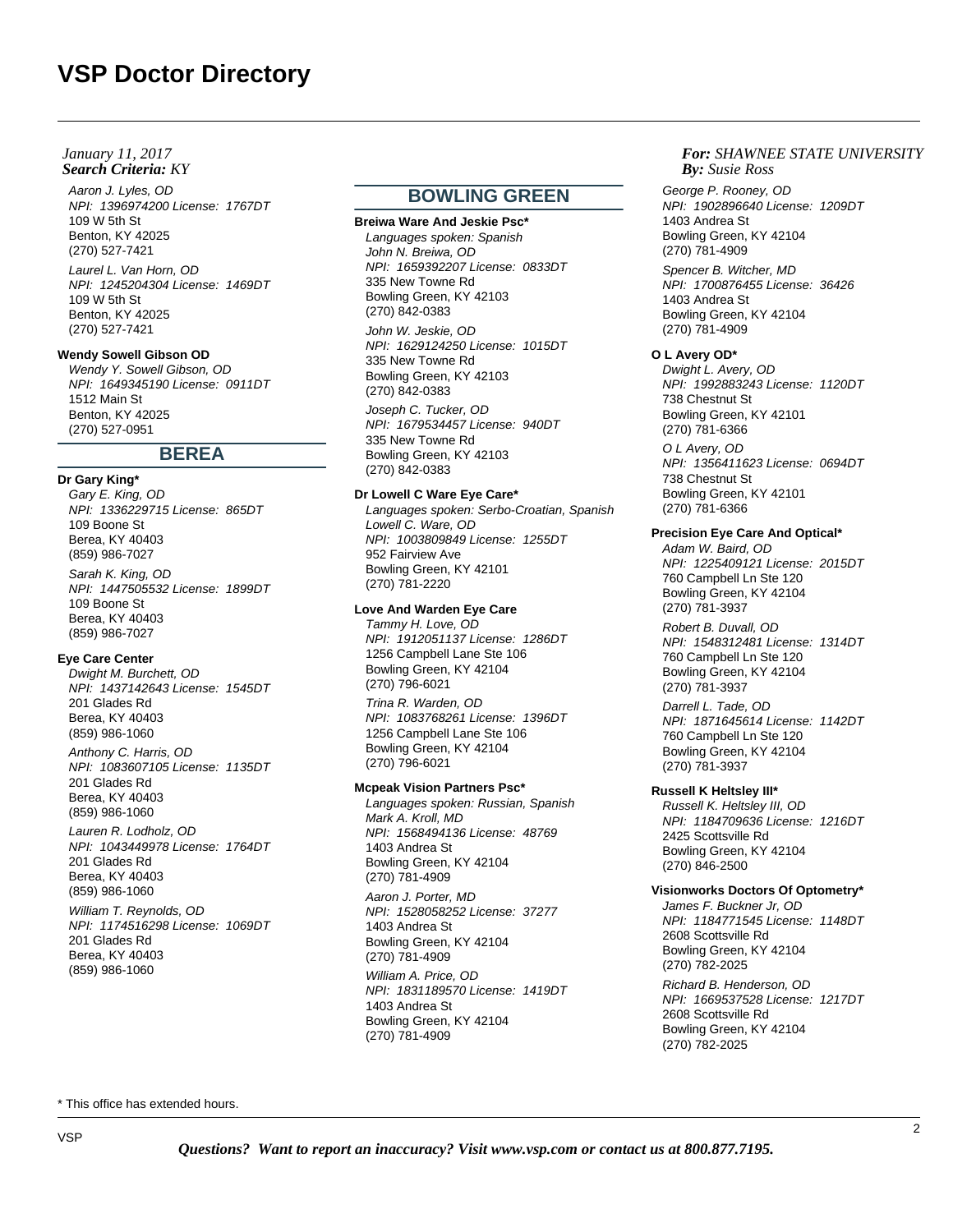Heather J. Oliver, OD NPI: 1467894782 License: 1936DT 2608 Scottsville Rd Bowling Green, KY 42104 (270) 782-2025

# **BRANDENBURG**

# **Eye Associates Of Southern Indiana\***

Kristopher Pugh, MD NPI: 1194859389 License: 41152 732 High St Brandenburg, KY 40108 (270) 422-4241 Carl Sydnor, OD NPI: 1619973112 License: 1192DT 732 High St

# Brandenburg, KY 40108 (270) 422-4241

# **Meade Family Eye Care**

L Brett Abney, OD NPI: 1487646527 License: 1450DT 664 Bypass Rd Brandenburg, KY 40108 (270) 422-7766

Mary F. Emmick, OD NPI: 1609218619 License: 1919DT 664 Bypass Rd Brandenburg, KY 40108 (270) 422-7766

Sarah E. Krein, OD NPI: 1841503919 License: 1881DT 664 Bypass Rd Brandenburg, KY 40108 (270) 422-7766 Darren M. Patrick, OD NPI: 1043206105 License: 1488DT 664 Bypass Rd Brandenburg, KY 40108 (270) 422-7766

# **BROWNSVILLE**

**Abney Eye Center** L Brett Abney, OD NPI: 1487646527 License: 1450DT 100 Park Place Ste 4 Brownsville, KY 42210 (270) 968-0203 Sam Hargus, OD NPI: 1548666076 License: 1972DT 100 Park Place Ste 4 Brownsville, KY 42210 (270) 968-0203

Aubrey S. Harlan, OD NPI: 1902110638 License: 1812DT 100 Park Place Ste 4 Brownsville, KY 42210 (270) 968-0203

\* This office has extended hours.

Sarah E. Krein, OD NPI: 1841503919 License: 1881DT 100 Park Place Ste 4 Brownsville, KY 42210 (270) 968-0203

# **BURLINGTON**

**Primary Eye Care Associates Psc** David M. Blair, OD NPI: 1548248016 License: 1284DT 1821 Florence Pike Ste 1 Burlington, KY 41005 (859) 586-3937

# **CADIZ**

**Davis Bostick** David B. Bostick, OD NPI: 1164575205 License: 1028DT 13 Hospital St Cadiz, KY 42211 (270) 522-1234

**Parker Eye Care\*** Sarah C. Parker, OD NPI: 1861489460 License: 1339DT 258 Lakota Dr Cadiz, KY 42211 (270) 206-9067

# **Scott B Sutherland OD\***

Scott B. Sutherland, OD NPI: 1326008418 License: 967DT 304 E Main St Cadiz, KY 42211 (270) 522-3263

# **CALHOUN**

**Dr Mallory N Sanderfur Optometrist** Languages spoken: Spanish Mallory N. Sanderfur Roberts, OD NPI: 1679668198 License: 1421DT 255 Main St Calhoun, KY 42327 (270) 273-3000

# **CALVERT CITY**

**Eye Care Associates Of Kentucky\*** Ben E. Leonard, OD NPI: 1306191218 License: 1896DT 43 Industrial Pkwy Calvert City, KY 42029 (270) 395-8331

*For: SHAWNEE STATE UNIVERSITY Susie Ross*

# **CAMPBELLSVILLE**

# **Family Eyecare\***

Arthur A. Haley, OD NPI: 1770589376 License: 1181DT 68 Wellness Ln Campbellsville, KY 42718 (270) 469-4393

Margena L. Keltner, OD NPI: 1528238581 License: 1521DT 68 Wellness Ln Campbellsville, KY 42718 (270) 469-4393

Sarah E. Krein, OD NPI: 1841503919 License: 1881DT 68 Wellness Ln Campbellsville, KY 42718 (270) 469-4393

# **CARROLLTON**

**Gaddie Eye Center** Languages spoken: Spanish Laura L. Bassett, OD NPI: 1003880212 License: 1397DT 2555 Highway 227 Carrollton, KY 41008 (502) 732-5006 Brian M. Clark, OD NPI: 1164686572 License: 1742DT 2555 Highway 227 Carrollton, KY 41008 (502) 732-5006 Robert L. Ensley, OD NPI: 1619317302 License: 1954DT 2555 Highway 227 Carrollton, KY 41008 (502) 732-5006 Donald J. Gossom, OD

NPI: 1457325896 License: 1364DT 2555 Highway 227 Carrollton, KY 41008 (502) 732-5006

Tiffany Harder, OD NPI: 1841546629 License: 1889DT 2555 Highway 227 Carrollton, KY 41008 (502) 732-5006

Jessica M. Robinson, OD NPI: 1851776108 License: 2013DT 2555 Highway 227 Carrollton, KY 41008 (502) 732-5006

Sharon L. Thompson, OD NPI: 1427022615 License: 1090DT 2555 Highway 227 Carrollton, KY 41008 (502) 732-5006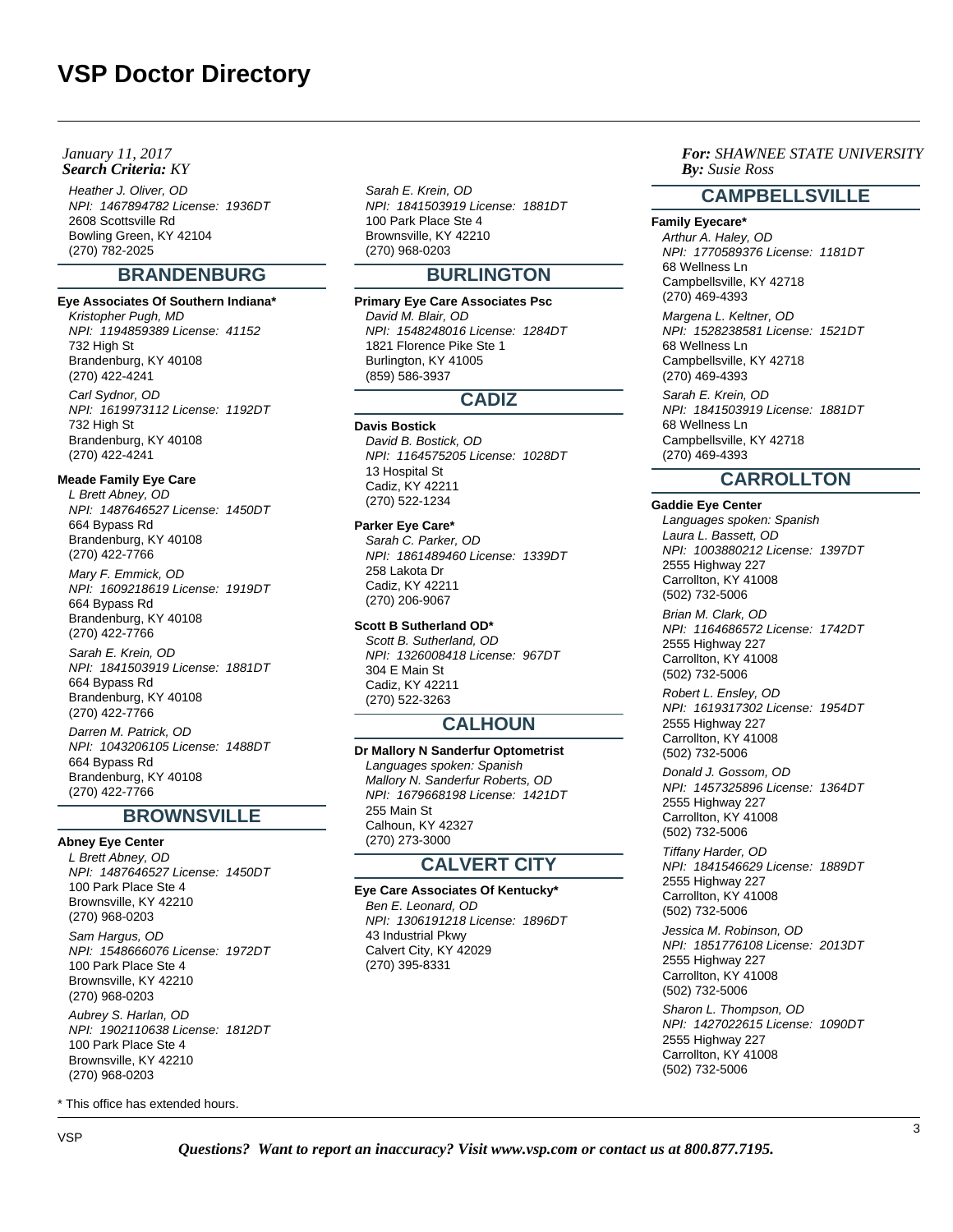**Search Criteria:** KY *By:* **By:** *By: By: By: By: By: By: By: By: By: By: By: By: By: By: By: By: By: By: By: By: By: By: By: January 11, 2017*

# **CENTRAL CITY**

**Oak Tree Eye Clinic INC Psc\*** Languages spoken: Spanish Freddie M. Mayes, OD NPI: 1548251333 License: 0906DT 1601 W Everly Bros Blvd Central City, KY 42330 (270) 754-4515 Tyler N. Mayes, OD

NPI: 1053609420 License: 1836DT 1601 W Everly Bros Blvd Central City, KY 42330 (270) 754-4515

# **COLD SPRING**

**Thoma And Sutton**

Melissa E. Bowman, OD NPI: 1790821791 License: 1602DT 3978 Alexandria Pike Cold Spring, KY 41076 (859) 441-8500

#### **Wing Eyecare INC**

Languages spoken: Vietnamese Jeffrey D. Cole, OD NPI: 1952715369 License: 1953DT 339 Cross Roads Dr Cold Spring, KY 41076 (859) 441-9464

Matthew J. Dayringer, OD NPI: 1629187562 License: 1616DT 339 Cross Roads Dr Cold Spring, KY 41076 (859) 441-9464

Christie L. Francia, OD NPI: 1770847998 License: 1930DT 339 Cross Roads Dr Cold Spring, KY 41076 (859) 441-9464

Matthew F. Horton, OD NPI: 1255567293 License: 1948DT 339 Cross Roads Dr Cold Spring, KY 41076 (859) 441-9464

Meaghan D. Horton, OD NPI: 1700290087 License: 1965DT 339 Cross Roads Dr Cold Spring, KY 41076 (859) 441-9464

Danica M. Lantz, OD NPI: 1942535265 License: 1933DT 339 Cross Roads Dr Cold Spring, KY 41076 (859) 441-9464

Mark Wayne Lantz, OD NPI: 1295909398 License: 1934DT 339 Cross Roads Dr Cold Spring, KY 41076 (859) 441-9464

Jennifer M. Michael, OD NPI: 1326480278 License: 1916DT 339 Cross Roads Dr Cold Spring, KY 41076 (859) 441-9464

Thomas F. Nagy, OD NPI: 1952410532 License: 1443DT 339 Cross Roads Dr Cold Spring, KY 41076 (859) 441-9464

# **COLUMBIA**

**Downey Eye Clinic\*** Jacob Burton, OD NPI: 1629324918 License: 1893DT 301 Burkesville St Columbia, KY 42728 (270) 384-6043 Max M. Downey, OD NPI: 1689675159 License: 0979DT 301 Burkesville St Columbia, KY 42728 (270) 384-6043

# **COVINGTON**

**Metzger Eye Care** Evan Bayles, OD NPI: 1063741569 License: 1947DT 7 W 7th St Covington, KY 41011 (859) 431-7966 Elizabeth A. Braun, OD NPI: 1861748329 License: 1892DT 7 W 7th St Covington, KY 41011 (859) 431-7966 Christina M. Kreinest, OD NPI: 1598197550 License: 1927DT 7 W 7th St Covington, KY 41011 (859) 431-7966 Julie A. Metzger, OD NPI: 1144280678 License: 1271DT 7 W 7th St Covington, KY 41011 (859) 431-7966 William Metzger, OD NPI: 1730255605 License: 1221DT 7 W 7th St Covington, KY 41011

*For: SHAWNEE STATE UNIVERSITY Susie Ross*

# **CRESCENT SPRINGS**

**Bertram Eyecare Psc\*** Languages spoken: Spanish Jamie Daniels Bertram, OD NPI: 1417911678 License: 1570DT 705 Buttermilk Pk Ste 100 Crescent Springs, KY 41017 (859) 341-3937 Paul T. Bertram, OD NPI: 1093770570 License: 1569DT 705 Buttermilk Pk Ste 100 Crescent Springs, KY 41017 (859) 341-3937

# **CRESTWOOD**

**Bluegrass Eye Center** Languages spoken: Portuguese B Matthew Blair, MD NPI: 1417945478 License: 35792 6400 Westwind Way Crestwood, KY 40014 (502) 243-2227 John A. Distler, MD NPI: 1326036385 License: 24245 6400 Westwind Way Crestwood, KY 40014 (502) 243-2227 Andrew J. Steele, OD NPI: 1942685169 License: 1994DT 6400 Westwind Way Crestwood, KY 40014 (502) 243-2227

# **CYNTHIANA**

**Cynthiana Vision Center** Languages spoken: Japanese Brett A. Hines, OD NPI: 1386859015 License: 1320DT 202 W Pleasant St Cynthiana, KY 41031 (859) 234-1424

Angela M. Scifres, OD NPI: 1740208941 License: 1671DT 202 W Pleasant St Cynthiana, KY 41031 (859) 234-1424

# **James W Matthews MD**

James W. Matthews, MD NPI: 1235136409 License: 24824 1210 KY Highway 36 E Cynthiana, KY 41031 (859) 234-2300

\* This office has extended hours.

(859) 431-7966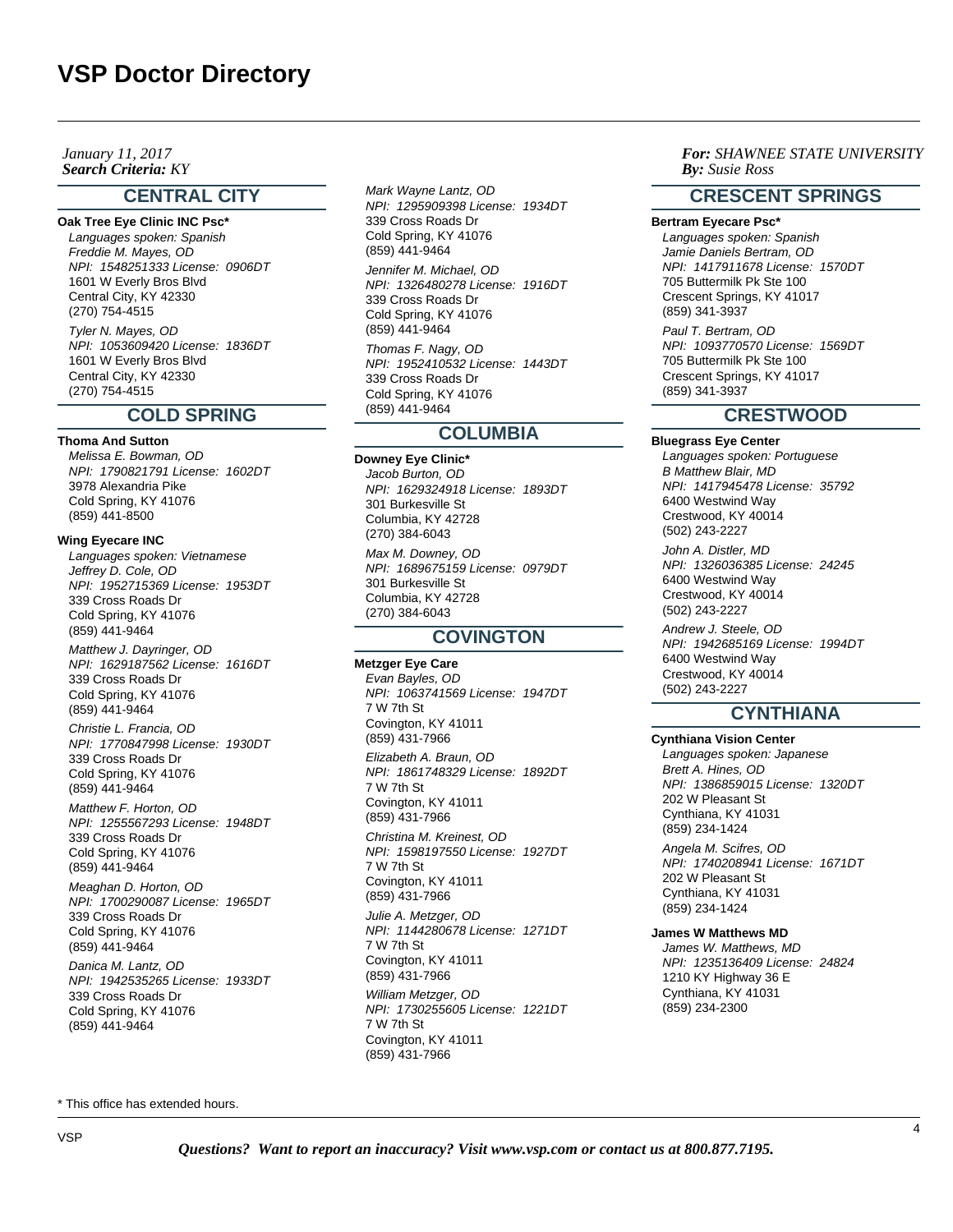**Search Criteria:** KY *By:* **By:** *By: By: By: By: By: By: By: By: By: By: By: By: By: By: By: By: By: By: By: By: By: By: By: January 11, 2017*

# **DANVILLE**

**Danville Eye Center PLLC** Languages spoken: Spanish Laura M. Kerns, OD NPI: 1699117549 License: 1932DT 104 Smoky Way Ste 100 Danville, KY 40422 (859) 236-8644

Kimberly Z. Smith, OD NPI: 1912049511 License: 1586DT 104 Smoky Way Ste 100 Danville, KY 40422 (859) 236-8644

Michael K. Smith, OD NPI: 1124059001 License: 1556DT 104 Smoky Way Ste 100 Danville, KY 40422 (859) 236-8644

Kathryn H. Truman, OD NPI: 1851777825 License: 1996DT 104 Smoky Way Ste 100 Danville, KY 40422 (859) 236-8644

#### **Mark C Ward OD**

Mark C. Ward, OD NPI: 1346233129 License: 1092DT 359 S 4th St Danville, KY 40422 (859) 236-3121

# **DRY RIDGE**

**Eyecare To Eyewear By Vision One\*** Languages spoken: Spanish Karen E. Manko, OD NPI: 1487900494 License: 1904DT 1114 Fashion Ridge Rd Dry Ridge, KY 41035 (859) 824-4415 Jennifer C. Mercado, OD NPI: 1306955281 License: 1653DT 1114 Fashion Ridge Rd Dry Ridge, KY 41035 (859) 824-4415 Amy E. Press, OD

NPI: 1740324474 License: 1564DT 1114 Fashion Ridge Rd Dry Ridge, KY 41035 (859) 824-4415

Lynn C. Shewmaker, OD NPI: 1346204005 License: 0938DT 1114 Fashion Ridge Rd Dry Ridge, KY 41035 (859) 824-4415

\* This office has extended hours.

Ryan M. Subler, OD NPI: 1568556132 License: 1753DT 1114 Fashion Ridge Rd Dry Ridge, KY 41035 (859) 824-4415

# **EAST BERNSTADT**

**East Barnstadt Eye Center** Teresa P. Morton, OD NPI: 1366505992 License: 1270DT 2647 N US Hwy 25 East Bernstadt, KY 40729 (606) 843-6060

# **EDGEWOOD**

#### **Edgewood Eye Center**

Languages spoken: Spanish Ian M. Carr, OD NPI: 1104017847 License: 1725DT 581 Dudley Pike Ste 230 Edgewood, KY 41017 (859) 341-0888 Carol L. Deitz Bertke, OD NPI: 1538158860 License: 1134DT

581 Dudley Pike Ste 230 Edgewood, KY 41017 (859) 341-0888

# **EDMONTON**

**Edmonton Family Vision Center Psc** Cheryl G. Whitlow, OD NPI: 1992701635 License: 1229DT 1406 W Stockton St Edmonton, KY 42129 (270) 432-0123 Robert N. Whitlow II, OD

NPI: 1265438956 License: 1226DT 1406 W Stockton St Edmonton, KY 42129 (270) 432-0123

# **ELIZABETHTOWN**

**20 20 Eyecare Psc** Amanda M. Ballard, OD NPI: 1285969055 License: 1792DT 1705 N Dixie Hwy Elizabethtown, KY 42701 (270) 765-2020

Rebecca R. Baxter, OD NPI: 1538473012 License: 1808DT 1705 N Dixie Hwy Elizabethtown, KY 42701 (270) 765-2020

Daphne R. Cotner, OD NPI: 1457358558 License: 1105DT 1705 N Dixie Hwy Elizabethtown, KY 42701 (270) 765-2020

*For: SHAWNEE STATE UNIVERSITY Susie Ross*

Kevin L. Crawford, OD NPI: 1194722819 License: 1097DT 1705 N Dixie Hwy Elizabethtown, KY 42701 (270) 765-2020

#### **Elizabethtown Eye Care\***

Languages spoken: Spanish, French, Tagalog Cristina V. Patrick, OD NPI: 1417943580 License: 1493DT 103 Diecks Dr Elizabethtown, KY 42701 (270) 769-1397

#### **Senior Health Services**

Languages spoken: Spanish Aida I. Badillo, OD NPI: 1528065612 License: 1471DT 2410 Ring Road Ste 400 Elizabethtown, KY 42701 (270) 982-3937

Mohammad A. Haider, DO NPI: 1871622258 License: 03287 2410 Ring Road Ste 400 Elizabethtown, KY 42701 (270) 982-3937

Erika D. Johnson, OD NPI: 1295111433 License: 1984DT 2410 Ring Road Ste 400 Elizabethtown, KY 42701 (270) 982-3937

Lauren A. Johnson, OD NPI: 1841676095 License: 1985DT 2410 Ring Road Ste 400 Elizabethtown, KY 42701 (270) 982-3937

Michael C. Martorana, OD NPI: 1124460837 License: 1928DT 2410 Ring Road Ste 400 Elizabethtown, KY 42701 (270) 982-3937

# **Visionworks Doctors Of Optometry\***

Languages spoken: Spanish, German, Gujarati, French, Farsi Bilal Ahmad, OD NPI: 1003224809 License: 1951DT 1609 N Dixie Ave Ste 100 Elizabethtown, KY 42701 (270) 765-7372

Aja Bowling, OD NPI: 1255667481 License: 1825DT 1609 N Dixie Ave Ste 100 Elizabethtown, KY 42701 (270) 765-7372

Michael W. Brumit, OD NPI: 1871629592 License: 1031DT 1609 N Dixie Ave Ste 100 Elizabethtown, KY 42701 (270) 765-7372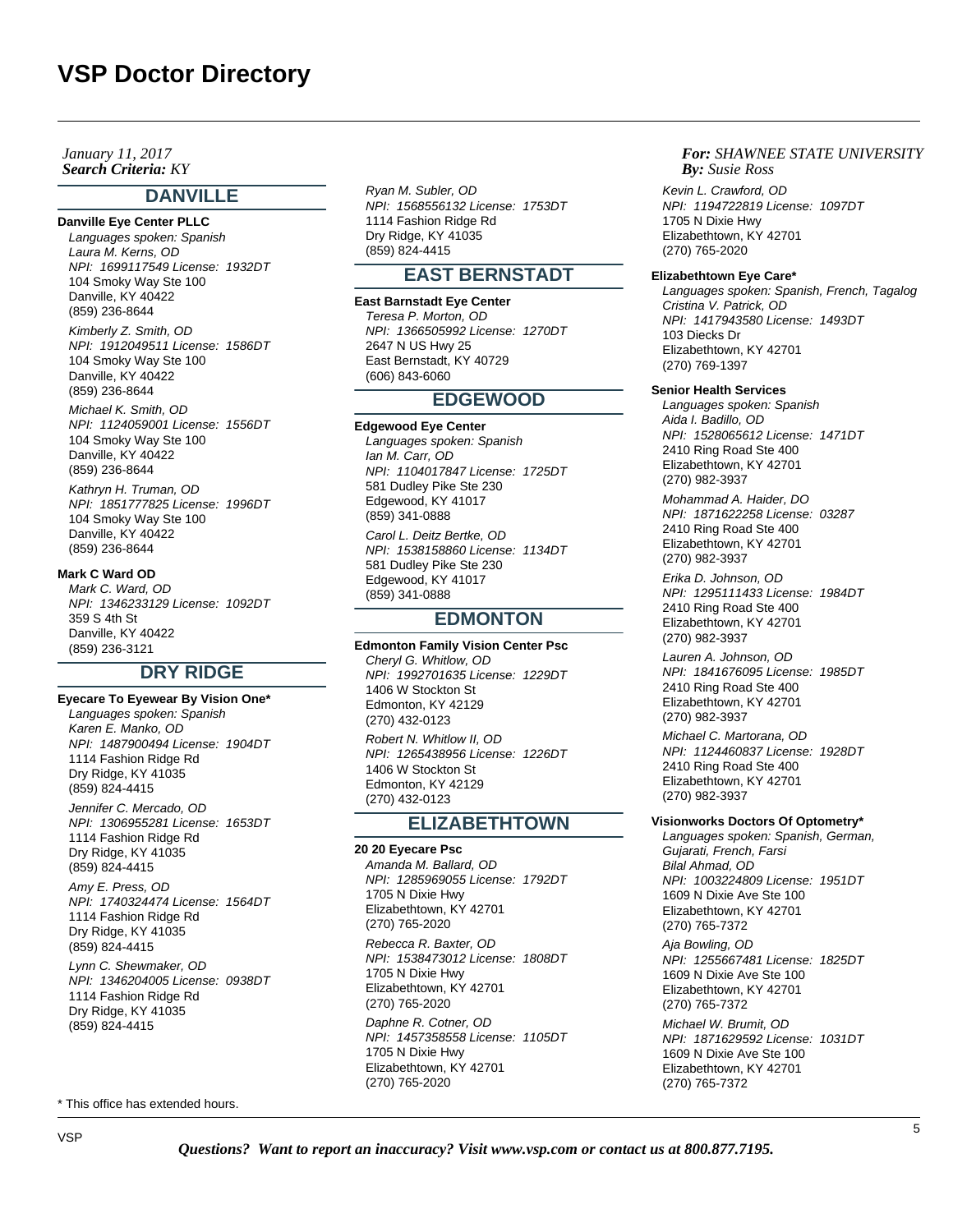Jason E. Crockett, OD NPI: 1932300308 License: 1581DT 1609 N Dixie Ave Ste 100 Elizabethtown, KY 42701 (270) 765-7372

Matthew L. Dugger, OD NPI: 1932361367 License: 1740DT 1609 N Dixie Ave Ste 100 Elizabethtown, KY 42701 (270) 765-7372

Marie Edling, OD NPI: 1578742821 License: 1402DT 1609 N Dixie Ave Ste 100 Elizabethtown, KY 42701 (270) 765-7372

Michael S. Eger, OD NPI: 1699839613 License: 1211DT 1609 N Dixie Ave Ste 100 Elizabethtown, KY 42701 (270) 765-7372

Todd E. Fleshman, OD NPI: 1295899227 License: 1240DT 1609 N Dixie Ave Ste 100 Elizabethtown, KY 42701 (270) 765-7372

Richard B. Gersh, OD NPI: 1831254770 License: 910DT 1609 N Dixie Ave Ste 100 Elizabethtown, KY 42701 (270) 765-7372

Jason N. Glenn, OD NPI: 1407995848 License: 1685DT 1609 N Dixie Ave Ste 100 Elizabethtown, KY 42701 (270) 765-7372

Douglas M. Johnson, OD NPI: 1184789091 License: 0842DT 1609 N Dixie Ave Ste 100 Elizabethtown, KY 42701 (270) 765-7372

Stephen R. Lawrence, OD NPI: 1144437203 License: 1053DT 1609 N Dixie Ave Ste 100 Elizabethtown, KY 42701 (270) 765-7372

Marcus A. Love, OD NPI: 1992860738 License: 0946DT 1609 N Dixie Ave Ste 100 Elizabethtown, KY 42701 (270) 765-7372 James Luckett, OD

NPI: 1417012204 License: 0873DT 1609 N Dixie Ave Ste 100 Elizabethtown, KY 42701 (270) 765-7372

Mark E. Lynn, OD NPI: 1508937079 License: 1072DT 1609 N Dixie Ave Ste 100 Elizabethtown, KY 42701 (270) 765-7372

Chad M. Maloney, OD NPI: 1285863027 License: 1769DT 1609 N Dixie Ave Ste 100 Elizabethtown, KY 42701 (270) 765-7372

Victor M. Meyer, OD NPI: 1538185319 License: 1604DT 1609 N Dixie Ave Ste 100 Elizabethtown, KY 42701 (270) 765-7372

Noemi S. Montalvo, OD NPI: 1740345388 License: 1439DT 1609 N Dixie Ave Ste 100 Elizabethtown, KY 42701 (270) 765-7372

Raymond T. Nagatoshi, OD NPI: 1538224175 License: 1118DT 1609 N Dixie Ave Ste 100 Elizabethtown, KY 42701 (270) 765-7372

Heather J. Oliver, OD NPI: 1467894782 License: 1936DT 1609 N Dixie Ave Ste 100 Elizabethtown, KY 42701 (270) 765-7372

Rashid A. Omar, OD NPI: 1508921164 License: 1189DT 1609 N Dixie Ave Ste 100 Elizabethtown, KY 42701 (270) 765-7372

Jeffrey L. Partain, OD NPI: 1316084403 License: 1040DT 1609 N Dixie Ave Ste 100 Elizabethtown, KY 42701 (270) 765-7372

Mark Pulliam, OD NPI: 1376608943 License: 1024DT 1609 N Dixie Ave Ste 100 Elizabethtown, KY 42701 (270) 765-7372

Grant Rubesh, OD NPI: 1619069796 License: 1680DT 1609 N Dixie Ave Ste 100 Elizabethtown, KY 42701 (270) 765-7372 Stephen D. Smith, OD NPI: 1114929460 License: 1445DT 1609 N Dixie Ave Ste 100 Elizabethtown, KY 42701 (270) 765-7372

*For: SHAWNEE STATE UNIVERSITY Susie Ross*

Dale A. Souleyrette, OD NPI: 1205991791 License: 1141DT 1609 N Dixie Ave Ste 100 Elizabethtown, KY 42701 (270) 765-7372

Carl Sydnor, OD NPI: 1619973112 License: 1192DT 1609 N Dixie Ave Ste 100 Elizabethtown, KY 42701 (270) 765-7372

Bita Tabassi, OD NPI: 1588729099 License: 1528DT 1609 N Dixie Ave Ste 100 Elizabethtown, KY 42701 (270) 765-7372

# **ELKHORN CITY**

**Dr Mary A Belcher OD Psc**

Mary A. Belcher, OD NPI: 1770633018 License: 1059DT 20 Spring Ave Elkhorn City, KY 41522 (606) 754-5775

# **ELKTON**

**Sites Vision Clinic\*** Brian R. Murray, OD NPI: 1821002650 License: 1361DT 81 Public Square Elkton, KY 42220 (270) 265-9036 Paula P. Murray, OD NPI: 1386668705 License: 1362DT 81 Public Square Elkton, KY 42220 (270) 265-9036

# **ERLANGER**

**Carolyn M Brug Allender OD** Carolyn M. Brug Allender, OD NPI: 1982683009 License: 1061DT 3161 Dixie Hwy Erlanger, KY 41018 (859) 341-8600

# **FLATWOODS**

**James T Brom OD** Languages spoken: Lao James T. Brom, OD NPI: 1417903261 License: 0927DT 2135 Argillite Rd Ste 118 Flatwoods, KY 41139 (606) 836-8153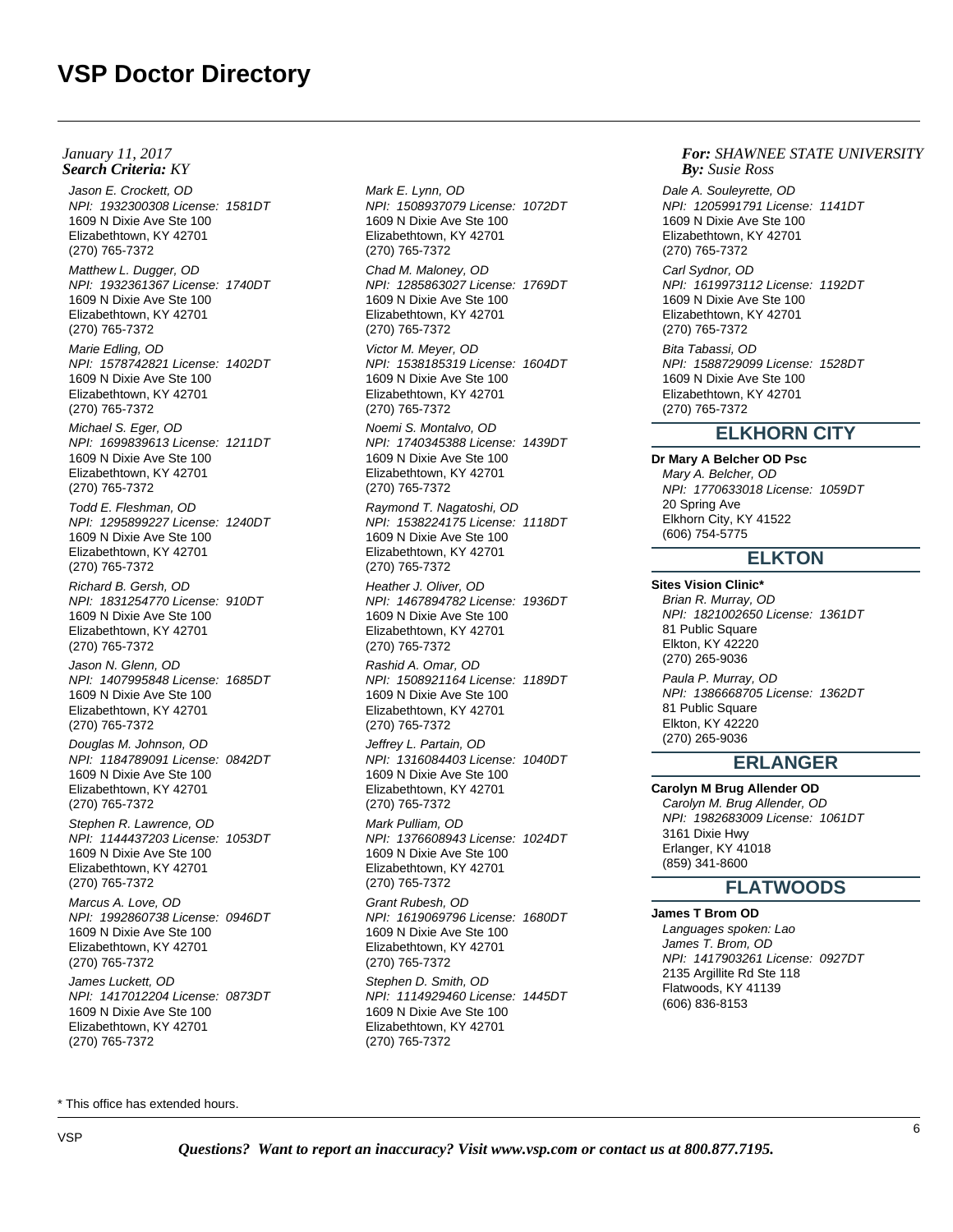## **Search Criteria:** KY *By:* **By:** *By: By: By: By: By: By: By: By: By: By: By: By: By: By: By: By: By: By: By: By: By: By: By: January 11, 2017*

# **FLEMINGSBURG**

# **Eye Care Associates**

Keith T. Sherman, OD NPI: 1962575225 License: 0822DT 104 N Main Cross St Flemingsburg, KY 41041 (606) 849-2348 Gregory E. Taylor, OD

NPI: 1790700755 License: 1162DT 104 N Main Cross St Flemingsburg, KY 41041 (606) 849-2348

# **FLORENCE**

## **Daniel L Hallforth OD**

Daniel L. Hallforth, OD NPI: 1265585012 License: 0921DT 6900 Houston Rd Ste 25 Florence, KY 41042 (859) 283-5055

## **Infocus**

Michelle L. Howell, OD NPI: 1427081348 License: 1457DT 6900 Houston Rd Ste 19 Florence, KY 41042 (859) 534-1498

# **Insight Eyecare LLC\***

Sarah R. Travis, OD NPI: 1225189806 License: 1571DT 8850 US 42 Unit 2 Florence, KY 41042 (859) 869-0460

#### **Metzger Eye Care\***

Evan Bayles, OD NPI: 1063741569 License: 1947DT 6901 Dixie Hwy Florence, KY 41042 (859) 525-1800

Elizabeth A. Braun, OD NPI: 1861748329 License: 1892DT 6901 Dixie Hwy Florence, KY 41042 (859) 525-1800

Christina M. Kreinest, OD NPI: 1598197550 License: 1927DT 6901 Dixie Hwy Florence, KY 41042 (859) 525-1800 Julie A. Metzger, OD

NPI: 1144280678 License: 1271DT 6901 Dixie Hwy Florence, KY 41042 (859) 525-1800

William Metzger, OD NPI: 1730255605 License: 1221DT 6901 Dixie Hwy Florence, KY 41042 (859) 525-1800

#### **Pearle Vision**

David Tabeling, OD NPI: 1508807496 License: 1394 7627 Mall Rd Florence, KY 41042 (859) 283-1081

# **Visionworks Doctors Of Optometry\***

Languages spoken: Gujarati Rashid A. Omar, OD NPI: 1508921164 License: 1189DT 7727 Mall Rd Ste B Florence, KY 41042 (859) 282-1751

Grant Rubesh, OD NPI: 1619069796 License: 1680DT 7727 Mall Rd Ste B Florence, KY 41042 (859) 282-1751

#### **Wing Eyecare INC**

Languages spoken: Vietnamese Jeffrey D. Cole, OD NPI: 1952715369 License: 1953DT 8537 US Hwy 42 Ste 4 Florence, KY 41042 (859) 282-0911

Matthew J. Dayringer, OD NPI: 1629187562 License: 1616DT 8537 US Hwy 42 Ste 4 Florence, KY 41042 (859) 282-0911

Christie L. Francia, OD NPI: 1770847998 License: 1930DT 8537 US Hwy 42 Ste 4 Florence, KY 41042 (859) 282-0911

Matthew F. Horton, OD NPI: 1255567293 License: 1948DT 8537 US Hwy 42 Ste 4 Florence, KY 41042 (859) 282-0911

Meaghan D. Horton, OD NPI: 1700290087 License: 1965DT 8537 US Hwy 42 Ste 4 Florence, KY 41042 (859) 282-0911

Danica M. Lantz, OD NPI: 1942535265 License: 1933DT 8537 US Hwy 42 Ste 4 Florence, KY 41042 (859) 282-0911

## *For: SHAWNEE STATE UNIVERSITY Susie Ross*

Mark Wayne Lantz, OD NPI: 1295909398 License: 1934DT 8537 US Hwy 42 Ste 4 Florence, KY 41042 (859) 282-0911

Jennifer M. Michael, OD NPI: 1326480278 License: 1916DT 8537 US Hwy 42 Ste 4 Florence, KY 41042 (859) 282-0911

Thomas F. Nagy, OD NPI: 1952410532 License: 1443DT 8537 US Hwy 42 Ste 4 Florence, KY 41042 (859) 282-0911

# **FORT THOMAS**

**N Ky Eye Care Center\*** George J. Georgilis, OD NPI: 1609801463 License: 0915DT 92 Alexandria Pike Fort Thomas, KY 41075 (859) 781-2000 Richard E. Schuck, OD NPI: 1528093390 License: 772DT 92 Alexandria Pike Fort Thomas, KY 41075 (859) 781-2000

# **FRANKFORT**

# **Eye Care For Kentucky\***

Robert G. Kinker, MD NPI: 1215993274 License: 20615 102 Diagnostic Dr Frankfort, KY 40601 (502) 223-8258

## **Frankfort Eye Center Psc\***

Languages spoken: Urdu Irfan Ansari, MD NPI: 1043207228 License: 41542 100 Diagnostic Dr Frankfort, KY 40601 (502) 875-9860

Anthony J. Bisotti, OD NPI: 1417269960 License: 1802DT 100 Diagnostic Dr Frankfort, KY 40601 (502) 875-9860

Charles R. Bowers Jr, MD NPI: 1245412568 License: 20668 100 Diagnostic Dr Frankfort, KY 40601 (502) 875-9860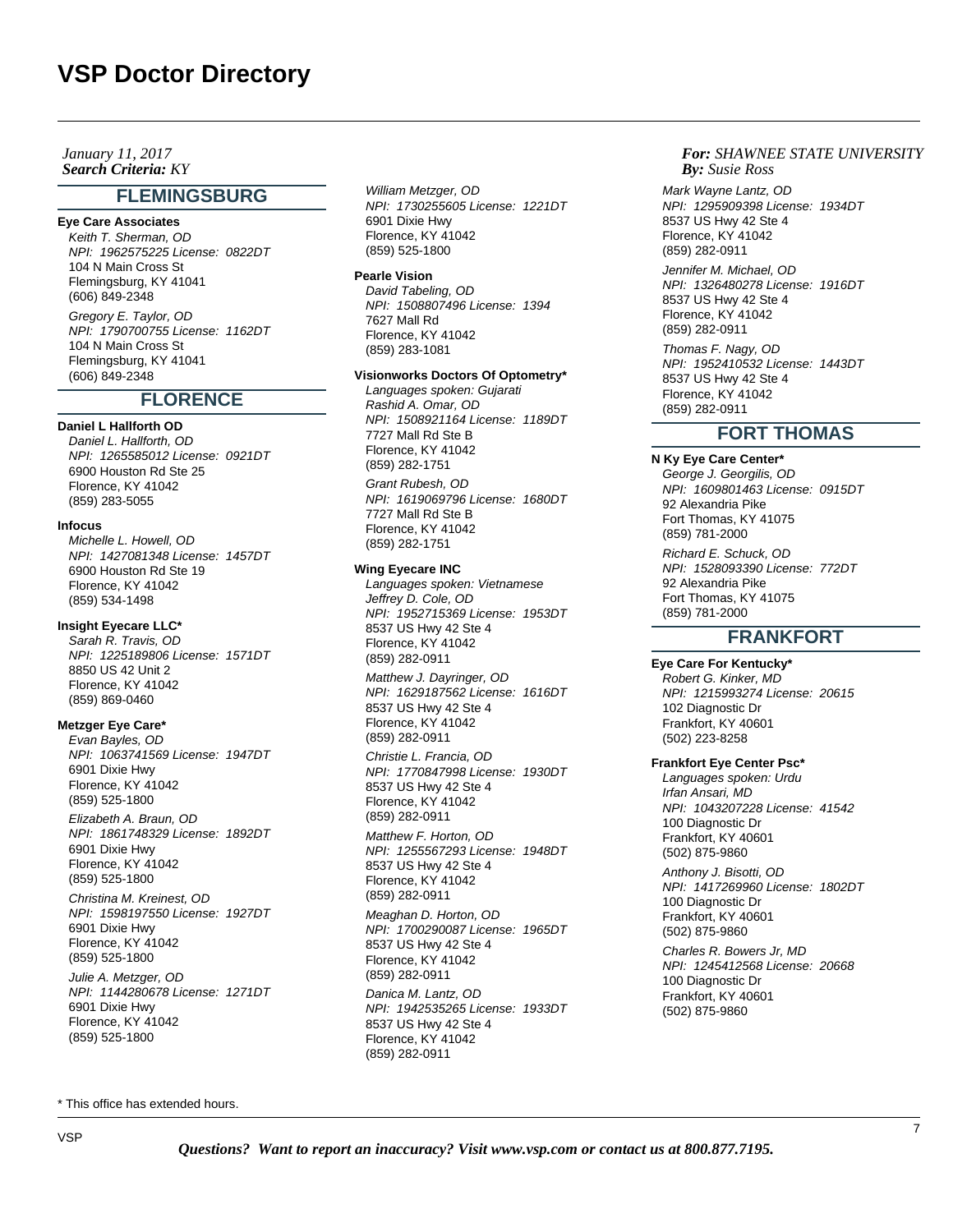## **Search Criteria:** KY *By:* **By:** *By: By: By: By: By: By: By: By: By: By: By: By: By: By: By: By: By: By: By: By: By: By: By: January 11, 2017*

Blake M. Hayden, OD NPI: 1831642230 License: 2018DT 100 Diagnostic Dr Frankfort, KY 40601 (502) 875-9860

Marsha K. Penn, MD NPI: 1255386009 License: 22793 100 Diagnostic Dr Frankfort, KY 40601 (502) 875-9860

#### **Frankfort Vision Center**

Languages spoken: Spanish Karoline L. Munson, OD NPI: 1881698504 License: 1520DT 643 Comanche Trail Frankfort, KY 40601 (502) 227-4508

# **Premier Family Eyecare\***

Brian L. Keplinger, OD NPI: 1245233071 License: 1484DT 15 Grandview Dr Ste D Frankfort, KY 40601 (502) 695-1771

#### **Vision First\***

Languages spoken: Spanish Lance Long, OD NPI: 1265424303 License: 1460DT 1303 US 127 S Ste 108 Frankfort, KY 40601 (502) 875-3050

Kevin D. Stallard, OD NPI: 1770575805 License: 1349DT 1303 US 127 S Ste 108 Frankfort, KY 40601 (502) 875-3050

#### **Vision Works Doctors Of Optometry\***

Justin E. Coleman, OD NPI: 1922440494 License: 1938DT 111 Jett Blvd Frankfort, KY 40601 (502) 695-6310

Marcus A. Love, OD NPI: 1992860738 License: 0946DT 111 Jett Blvd Frankfort, KY 40601 (502) 695-6310

James Luckett, OD NPI: 1417012204 License: 0873DT 111 Jett Blvd Frankfort, KY 40601 (502) 695-6310

# **FRANKLIN**

#### **Bray Eyecare INC\***

Rhonda K. Bray, OD NPI: 1285623512 License: 1371DT 100 W Kentucky Ave Franklin, KY 42134 (270) 598-8755

## **Compton And Compton Eyecare Psc\***

Lee A. Compton, OD NPI: 1184178154 License: 2024DT 403 N College St Franklin, KY 42134 (270) 586-5181 Steven L. Compton, OD NPI: 1699774596 License: 0889DT 403 N College St Franklin, KY 42134 (270) 586-5181

## **Wilkins Eye Care\***

Justin C. Wilkins, OD NPI: 1386805273 License: 1734DT 705 N Main St Franklin, KY 42134 (270) 776-2020

# **FT MITCHELL**

## **Thoma And Sutton**

Rawzi Baik, OD NPI: 1548613391 License: 2023DT 2498 Dixie Hwy Ft Mitchell, KY 41017 (859) 331-0431

Melissa E. Bowman, OD NPI: 1790821791 License: 1602DT 2498 Dixie Hwy Ft Mitchell, KY 41017 (859) 331-0431

## **Visionary Eye Care PLLC\***

Languages spoken: Spanish Victor R. Rigacci, OD NPI: 1992859896 License: 1430DT 2220 Grandview Dr Ste 120 Ft Mitchell, KY 41017 (859) 578-0393

Kenneth N. Sawyer III, OD NPI: 1477588614 License: 1632DT 2220 Grandview Dr Ste 120 Ft Mitchell, KY 41017 (859) 578-0393

# *For: SHAWNEE STATE UNIVERSITY Susie Ross*

#### **Vision One\***

Languages spoken: Spanish Karen E. Manko, OD NPI: 1487900494 License: 1904DT 2174 Dixie Hwy Ft Mitchell, KY 41017 (859) 341-2566 Jennifer C. Mercado, OD NPI: 1306955281 License: 1653DT 2174 Dixie Hwy Ft Mitchell, KY 41017 (859) 341-2566 Amy E. Press, OD NPI: 1740324474 License: 1564DT 2174 Dixie Hwy Ft Mitchell, KY 41017 (859) 341-2566 Lynn C. Shewmaker, OD NPI: 1346204005 License: 0938DT 2174 Dixie Hwy Ft Mitchell, KY 41017 (859) 341-2566 Ryan M. Subler, OD NPI: 1568556132 License: 1753DT 2174 Dixie Hwy Ft Mitchell, KY 41017 (859) 341-2566

# **GEORGETOWN**

## **Advanced Eye Care Center**

Bilal Ahmad, OD NPI: 1003224809 License: 1951DT 107 Cross Winds Center Path Georgetown, KY 40324 (502) 863-6393

Kefah Habash, OD NPI: 1588603914 License: 1409DT 107 Cross Winds Center Path Georgetown, KY 40324 (502) 863-6393

Tessa R. Habash, OD NPI: 1295774636 License: 1463DT 107 Cross Winds Center Path Georgetown, KY 40324 (502) 863-6393

#### **Bluegrass Eye Care\***

Languages spoken: Urdu Irfan Ansari, MD NPI: 1043207228 License: 41542 112 Osbourne Way Georgetown, KY 40324 (502) 863-9777

Anthony J. Bisotti, OD NPI: 1417269960 License: 1802DT 112 Osbourne Way Georgetown, KY 40324 (502) 863-9777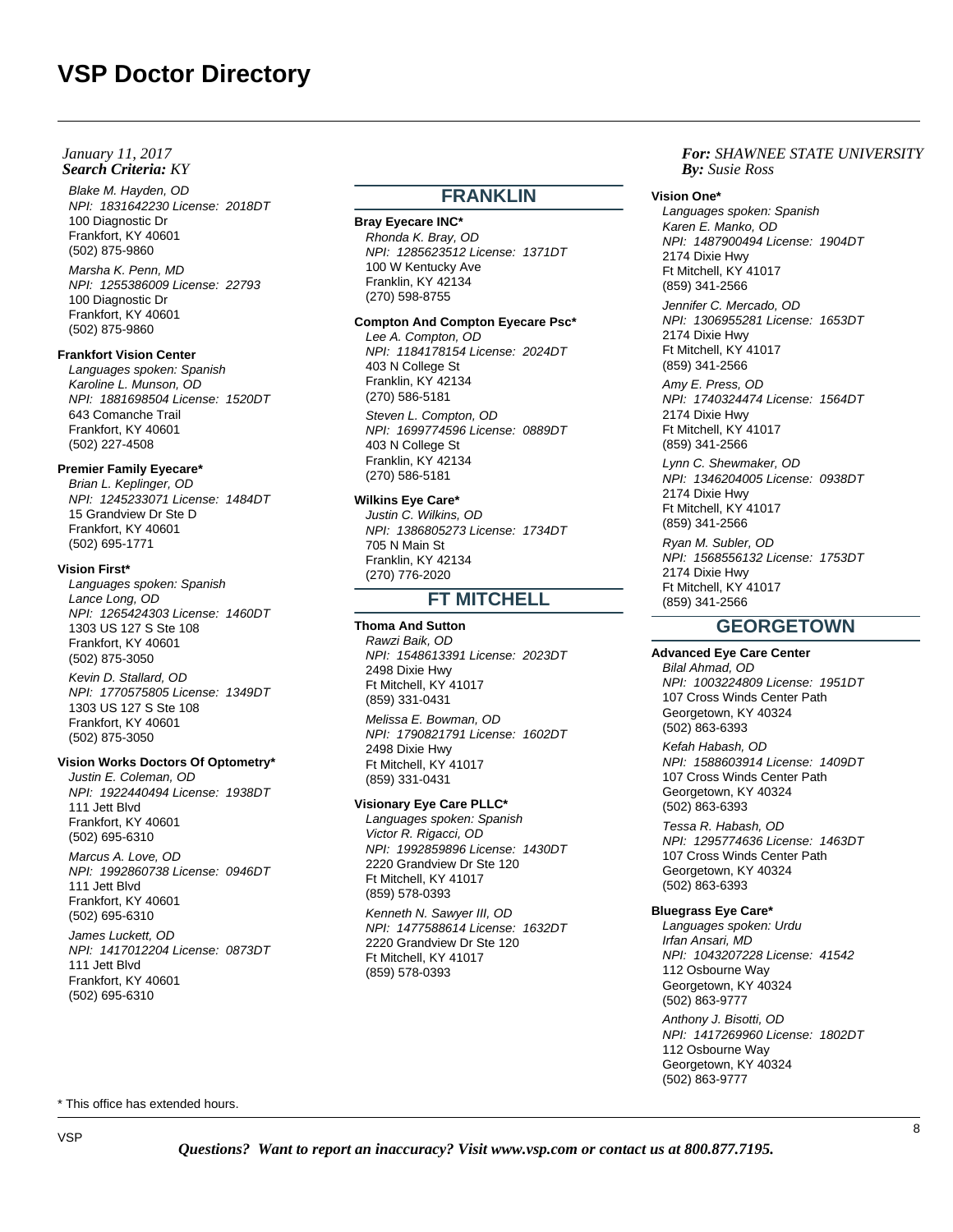## **Search Criteria:** KY *By:* **By:** *By: By: By: By: By: By: By: By: By: By: By: By: By: By: By: By: By: By: By: By: By: By: By: January 11, 2017*

Blake M. Hayden, OD NPI: 1831642230 License: 2018DT 112 Osbourne Way Georgetown, KY 40324 (502) 863-9777

#### **Chd Meridian\***

Languages spoken: Spanish Paul T. Bertram, OD NPI: 1093770570 License: 1569DT 1001 Cherry Blossom Way Georgetown, KY 40324 (502) 868-2894

## **Eye Care Center Optometrist Psc**

Anthony C. Harris, OD NPI: 1083607105 License: 1135DT 201 Champion Way Ste 1 Georgetown, KY 40324 (502) 863-2020

#### **Georgetown Eye Care\***

Stefanie Adams, OD NPI: 1750669198 License: 1845DT 103 S Bradford Ln Georgetown, KY 40324 (502) 863-3112

James J. Gullett, MD NPI: 1073748158 License: 45851 103 S Bradford Ln Georgetown, KY 40324 (502) 863-3112

William W. Richardson, MD NPI: 1720028483 License: 38932 103 S Bradford Ln Georgetown, KY 40324 (502) 863-3112

## **Premier Family Eyecare**

Brian L. Keplinger, OD NPI: 1245233071 License: 1484DT 200 Bevins Ln Ste C Georgetown, KY 40324 (502) 570-5770

# **Visionworks Doctors Of Optometry\***

Languages spoken: German Stephen R. Lawrence, OD NPI: 1144437203 License: 1053DT 450 Connector Rd Georgetown, KY 40324 (502) 868-9870 Mark E. Lynn, OD NPI: 1508937079 License: 1072DT 450 Connector Rd Georgetown, KY 40324 (502) 868-9870

Patrick J. Novotny, OD NPI: 1356475164 License: 1279DT 450 Connector Rd Georgetown, KY 40324 (502) 868-9870

# **GLASGOW**

# **Dr Terry W Durham OD Psc\***

Terry W. Durham, OD NPI: 1720151756 License: 1021DT 218 S Liberty St Glasgow, KY 42141 (270) 651-3466

### **Heffron Family Eye Care\***

Languages spoken: Spanish Jamison J. Heffron, OD NPI: 1760480297 License: 1319DT 507 S L Rogers Wells Blvd # B Glasgow, KY 42141 (270) 629-2015

# **Mcpeak Vision Partners Psc\***

Languages spoken: Russian Aaron J. Porter, MD NPI: 1528058252 License: 37277 108 Bravo Blvd Glasgow, KY 42141 (270) 651-2181 George P. Rooney, OD NPI: 1902896640 License: 1209DT 108 Bravo Blvd Glasgow, KY 42141 (270) 651-2181

Spencer B. Witcher, MD NPI: 1700876455 License: 36426 108 Bravo Blvd Glasgow, KY 42141 (270) 651-2181

## **Stephen D Ward OD\***

Stephen D. Ward, OD NPI: 1083777429 License: 0841DT 1407 N Race St Glasgow, KY 42141 (270) 651-6652

## **Wagner Eye Care Center\***

Ronald T. Wagner, OD NPI: 1700933298 License: 808DT 115 Columbia Ave Glasgow, KY 42141 (270) 651-8323

## **Whitlow Family Vision Center**

Cheryl G. Whitlow, OD NPI: 1992701635 License: 1229DT 705 N Race St Glasgow, KY 42141 (270) 651-2020

## *For: SHAWNEE STATE UNIVERSITY Susie Ross*

Robert N. Whitlow II, OD NPI: 1265438956 License: 1226DT 705 N Race St Glasgow, KY 42141 (270) 651-2020

# **GRAYSON**

# **Family Vision Health Center\***

Roger D. Fannin, OD NPI: 1407857766 License: 1018DT 313 S Carol Malone Blvd Grayson, KY 41143 (606) 474-7833

Mary C. West, OD NPI: 1346450533 License: 1719DT 313 S Carol Malone Blvd Grayson, KY 41143 (606) 474-7833

# **Grayson Optical**

Anthony S. Kee, OD NPI: 1053311589 License: 1162DT 166 S Carol Malone Blvd Ste A Grayson, KY 41143 (606) 474-2940

#### **Mccloud Eye Care Center**

Languages spoken: Spanish Jason H. Mccloud, OD NPI: 1679505507 License: 1585DT 107 E Main Grayson, KY 41143 (606) 474-5149

# **GREENUP**

# **Robert F Brooks OD Psc\***

Jordan G. Conley, OD NPI: 1376929067 License: 1982DT 1621 Ashland Rd Ste 3 Greenup, KY 41144 (606) 473-5322 Richard B. Morris, OD NPI: 1306861596 License: 1643DT 1621 Ashland Rd Ste 3 Greenup, KY 41144 (606) 473-5322

# **GREENVILLE**

#### **L Kelly Tarter OD\*** L Kelly Tarter, OD NPI: 1407895246 License: 1046DT 224 Hopkinsville St Greenville, KY 42345 (270) 338-2400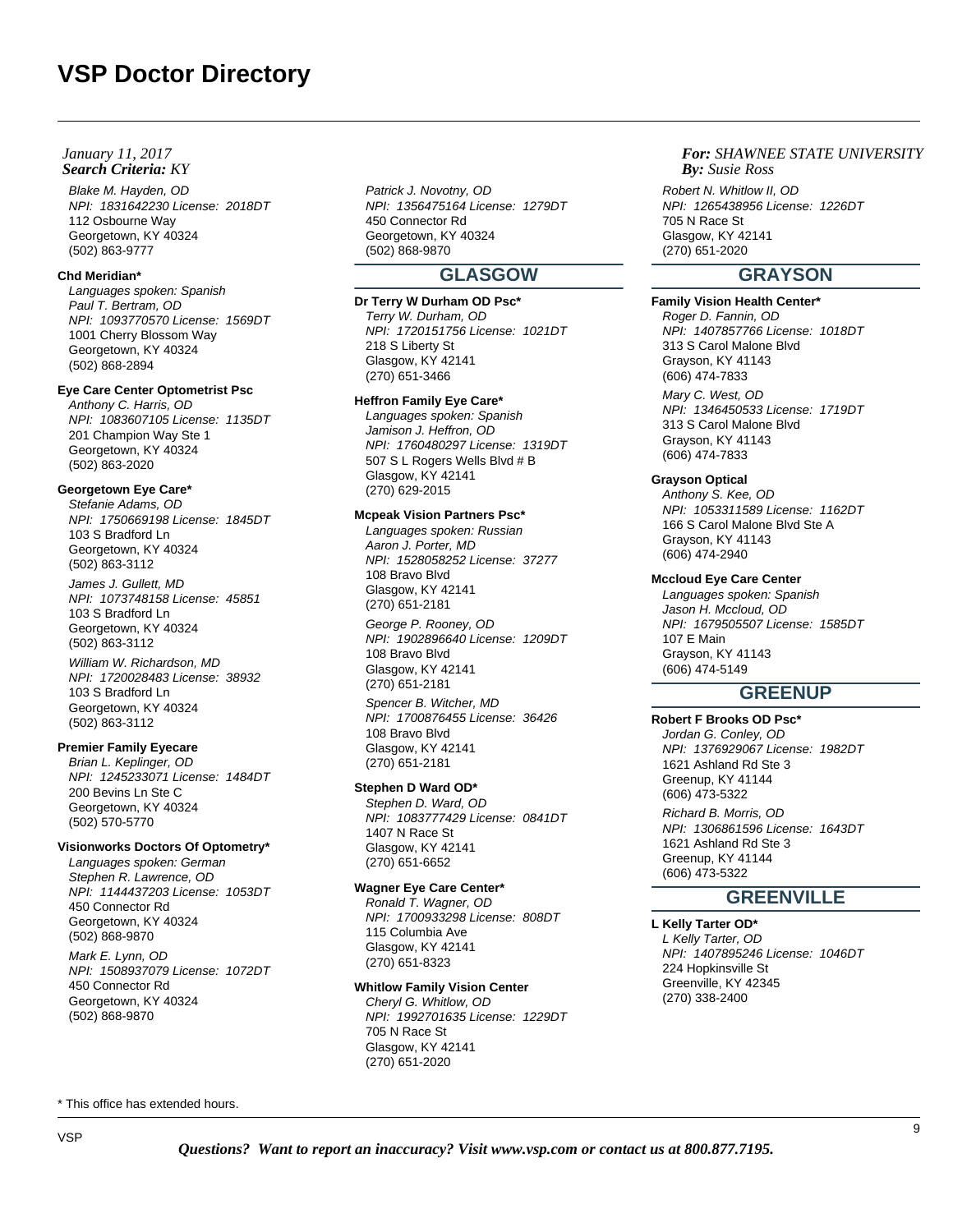## **Search Criteria:** KY *By:* **By:** *By: By: By: By: By: By: By: By: By: By: By: By: By: By: By: By: By: By: By: By: By: By: By: January 11, 2017*

## **Soderling Eye Care Psc\***

John M. Soderling, OD NPI: 1225029556 License: 1281DT 136 E Main Cross St Greenville, KY 42345 (270) 338-9636

# **HARDINSBURG**

#### **Hardinsburg Eyecare**

Mary F. Emmick, OD NPI: 1609218619 License: 1919DT 500 Ballpark Rd Hardinsburg, KY 40143 (270) 756-6202 Rosemary Emmick, OD NPI: 1699753673 License: 1064DT 500 Ballpark Rd Hardinsburg, KY 40143 (270) 756-6202 Vaughn G. Sanders, OD NPI: 1558330746 License: 763DT 500 Ballpark Rd Hardinsburg, KY 40143

(270) 756-6202 Kera L. Zint, OD NPI: 1629452081 License: 1999DT 500 Ballpark Rd Hardinsburg, KY 40143 (270) 756-6202

# **HARLAN**

**Huffman And Huffman Psc\*** Languages spoken: Spanish Michael A. Durant, OD NPI: 1629029400 License: 1345DT 1848 S US Highway 421 Harlan, KY 40831 (606) 573-6928 Amy D. Henson, OD NPI: 1033106653 License: 1574DT 1848 S US Highway 421 Harlan, KY 40831 (606) 573-6928 Hannah C. Huffman, OD NPI: 1467890517 License: 1915DT 1848 S US Highway 421 Harlan, KY 40831 (606) 573-6928 James G. Huffman, MD NPI: 1639166069 License: 26641 1848 S US Highway 421 Harlan, KY 40831

Mark D. Huffman, MD NPI: 1821085457 License: 29931 1848 S US Highway 421 Harlan, KY 40831 (606) 573-6928 Henry M. Magee, OD NPI: 1255469730 License: 0878DT

1848 S US Highway 421 Harlan, KY 40831 (606) 573-6928 Holly N. Pendel, OD

NPI: 1134672629 License: 2022DT 1848 S US Highway 421 Harlan, KY 40831 (606) 573-6928

# **HARRODSBURG**

**Harrodsburg Eye Center** Tammy G. Hoskins, OD NPI: 1770514853 License: 1205DT 201 S Main St Harrodsburg, KY 40330 (859) 734-3155

**Jeffrey A Klosterman Optometrist INC\*** Rebecca S. Harris, OD NPI: 1851521041 License: 1787DT 125 Collin Dr Harrodsburg, KY 40330 (859) 734-3697

Jeffrey A. Klosterman, OD NPI: 1720058316 License: 1674DT 125 Collin Dr Harrodsburg, KY 40330 (859) 734-3697

# **HARTFORD**

**Todd Cohron OD\*** Todd Cohron, OD NPI: 1811977937 License: 1372DT 112 McMurtry Ave Ste 101 Hartford, KY 42347 (270) 298-7623

# **HAWESVILLE**

**Emmick Eye Care PLLC** Mary F. Emmick, OD NPI: 1609218619 License: 1919DT 123 Eastwind Ct Hawesville, KY 42348 (270) 927-8700 Rosemary Emmick, OD NPI: 1699753673 License: 1064DT 123 Eastwind Ct Hawesville, KY 42348 (270) 927-8700

# *For: SHAWNEE STATE UNIVERSITY Susie Ross*

# **HAZARD**

#### **Collaborative Care Medical Associates**

Dwight L. Avery, OD NPI: 1992883243 License: 1120DT 941 North Main Street Hazard, KY 41701 (606) 439-4010

### **Eye Care Center**

Jerald F. Combs, OD NPI: 1790892636 License: 0852DT 161 Citizens Ln Hazard, KY 41701 (606) 436-3313 Amy D. Henson, OD NPI: 1033106653 License: 1574DT 161 Citizens Ln Hazard, KY 41701 (606) 436-3313

#### **Richard Salisbury OD**

Richard D. Salisbury, OD NPI: 1700974268 License: 1194DT 230 Village Ln Hazard, KY 41701 (606) 436-0001

# **HENDERSON**

# **Advanced Eyecare Associates LLC\***

Robert L. Cottingham, OD NPI: 1588661573 License: 1622DT 1997 Barrett Ct Henderson, KY 42420 (270) 826-9966

Cale R. Seavers, OD NPI: 1093913980 License: 1720DT 1997 Barrett Ct Henderson, KY 42420 (270) 826-9966

#### **Family Vision Care\***

Languages spoken: Spanish Sally M. Fife, OD NPI: 1053470542 License: 1017DT 300 9th Street Henderson, KY 42420 (270) 827-8681

Charles D. Heck, OD NPI: 1710956990 License: 945DT 300 9th Street Henderson, KY 42420 (270) 827-8681

Sara L. Sagez Barnett, OD NPI: 1326359746 License: 1817DT 300 9th Street Henderson, KY 42420 (270) 827-8681

\* This office has extended hours.

(606) 573-6928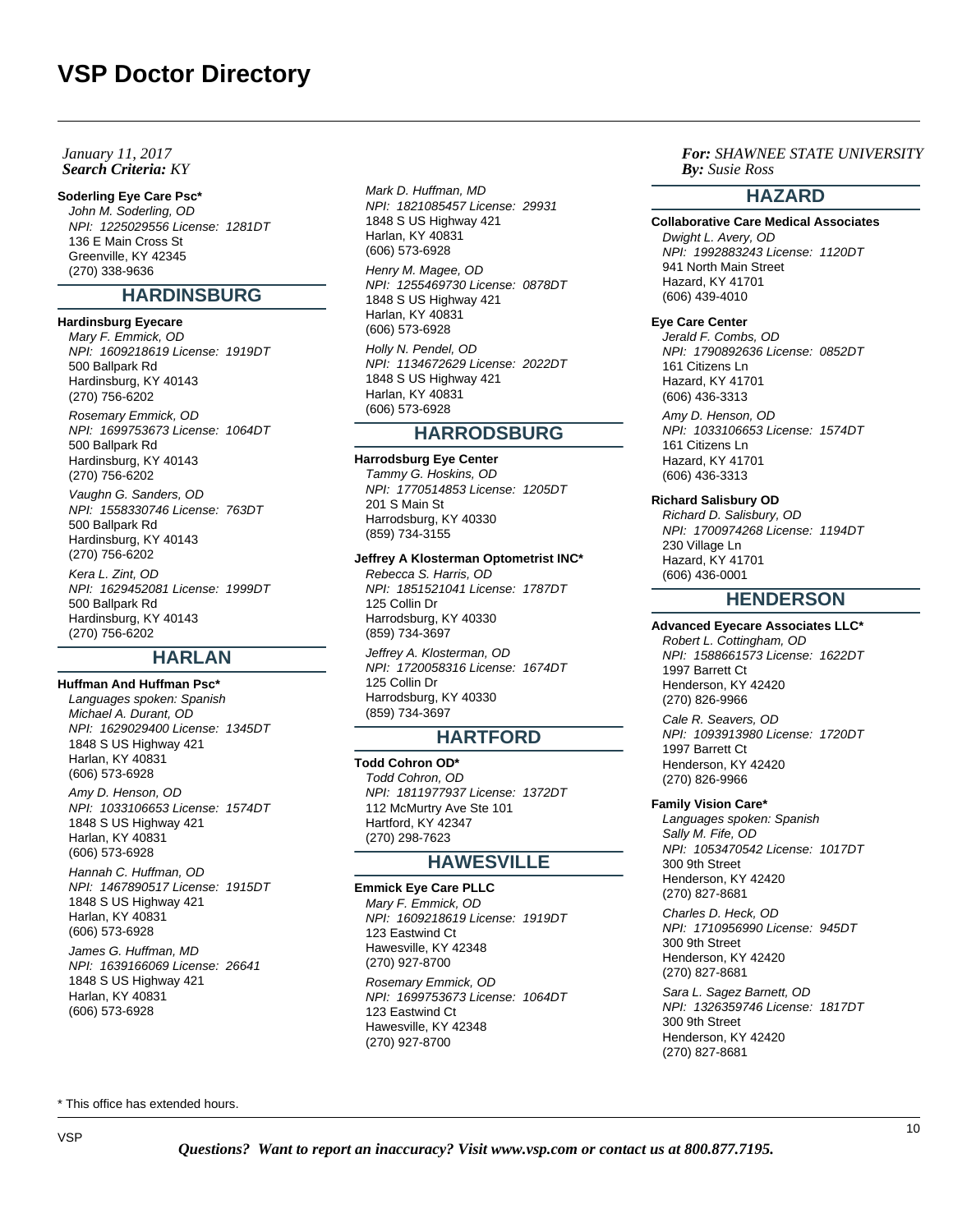## **Search Criteria:** KY *By:* **By:** *By: By: By: By: By: By: By: By: By: By: By: By: By: By: By: By: By: By: By: By: By: By: By: January 11, 2017*

#### **Gregory B Hagedorn OD**

Languages spoken: Spanish Gregory B. Hagedorn, OD NPI: 1316905169 License: 1016DT 1413 N Elm St Ste 102 Henderson, KY 42420 (270) 826-1500

Crystal S. Oliver, OD NPI: 1437535648 License: 2005DT 1413 N Elm St Ste 102 Henderson, KY 42420 (270) 826-1500

### **Ohio Valley Eye Institute**

David I. Malitz, MD NPI: 1982671194 License: 30753 1993 Barrett Ct Henderson, KY 42420 (270) 831-2010

# **HINDMAN**

**Eye Care Center** Jerald F. Combs, OD NPI: 1790892636 License: 0852DT 108 Holly Hills Shopping Ctr Hindman, KY 41822 (606) 785-3274

#### **HODGENVILLE**

#### **Visionfirst\***

Languages spoken: Spanish Celeste M. Seadler, OD NPI: 1528085248 License: 1639DT 109 South Walters Ave Hodgenville, KY 42748 (270) 358-8141

# **HOPKINSVILLE**

**Heltsley Eye Care PLLC\*** Languages spoken: Spanish John W. Heltsley, OD NPI: 1649378613 License: 1265DT 1620 S Main St Hopkinsville, KY 42240 (270) 886-6316

#### **Robert Bastin OD\***

Joseph C. Bastin, OD NPI: 1063838274 License: 1944DT 1016 S Main St Hopkinsville, KY 42240 (270) 886-2293

Robert Bastin, OD NPI: 1306920228 License: 1164DT 1016 S Main St Hopkinsville, KY 42240 (270) 886-2293

#### \* This office has extended hours.

# **Visionworks Doctors Of Optometry\***

Martin G. Price, OD NPI: 1528123197 License: 1068DT 4135 Ft Campbell Blvd Hopkinsville, KY 42240 (270) 887-5765 Tiffany J. Reed, OD NPI: 1396937850 License: 1698DT

4135 Ft Campbell Blvd Hopkinsville, KY 42240 (270) 887-5765

Paul E. Robertson, OD NPI: 1396934485 License: 1713DT 4135 Ft Campbell Blvd Hopkinsville, KY 42240 (270) 887-5765

# **HORSE CAVE**

**Abney And Andrews Eye Center PLLC\*** L Brett Abney, OD NPI: 1487646527 License: 1450DT 1483 S Dixie St Horse Cave, KY 42749 (270) 786-2085 Billy W. Andrews, OD NPI: 1306848676 License: 1075DT 1483 S Dixie St Horse Cave, KY 42749 (270) 786-2085 Sam Hargus, OD NPI: 1548666076 License: 1972DT 1483 S Dixie St Horse Cave, KY 42749 (270) 786-2085

# **HYDEN**

# **Eye Care Center**

David S. Barker, OD NPI: 1558525691 License: 1733DT 21937 Main St Hyden, KY 41749 (606) 672-2040

Jerald F. Combs, OD NPI: 1790892636 License: 0852DT 21937 Main St Hyden, KY 41749 (606) 672-2040

# **INDEPENDENCE**

#### **Family Eyehealth Center**

Craig S. Pennell, OD NPI: 1841351228 License: 1168DT 1824 Declaration Dr Independence, KY 41051 (859) 363-3347

# *For: SHAWNEE STATE UNIVERSITY Susie Ross*

# **IRVINE**

**Eye Care Center Optometrist Psc** Natasha N. Gay, OD NPI: 1942583380 License: 1840DT 4235 Richmond Rd Irvine, KY 40336 (606) 726-9321 William T. Reynolds, OD NPI: 1174516298 License: 1069DT

4235 Richmond Rd Irvine, KY 40336 (606) 726-9321

# **William Wachs OD**

William Wachs, OD NPI: 1518046523 License: 939DT 218 Main St Irvine, KY 40336 (606) 723-2505

# **JACKSON**

#### **Eye Mart\***

Languages spoken: German Terry L. Goodman, OD NPI: 1831235498 License: 1071DT 100 Hwy 15 S Ste 108 Jackson, KY 41339 (606) 666-4585

Stephen R. Lawrence, OD NPI: 1144437203 License: 1053DT 100 Hwy 15 S Ste 108 Jackson, KY 41339 (606) 666-4585

# **Puckett Family Eye Care**

Randall Puckett, OD NPI: 1326031527 License: 1190DT 30 Howell In Jackson, KY 41339 (606) 666-2849

# **LA GRANGE**

**Gaddie Eye Center** Languages spoken: Spanish Laura L. Bassett, OD NPI: 1003880212 License: 1397DT 1917 S Highway 53 La Grange, KY 40031 (502) 225-0301 Brian M. Clark, OD NPI: 1164686572 License: 1742DT 1917 S Highway 53 La Grange, KY 40031 (502) 225-0301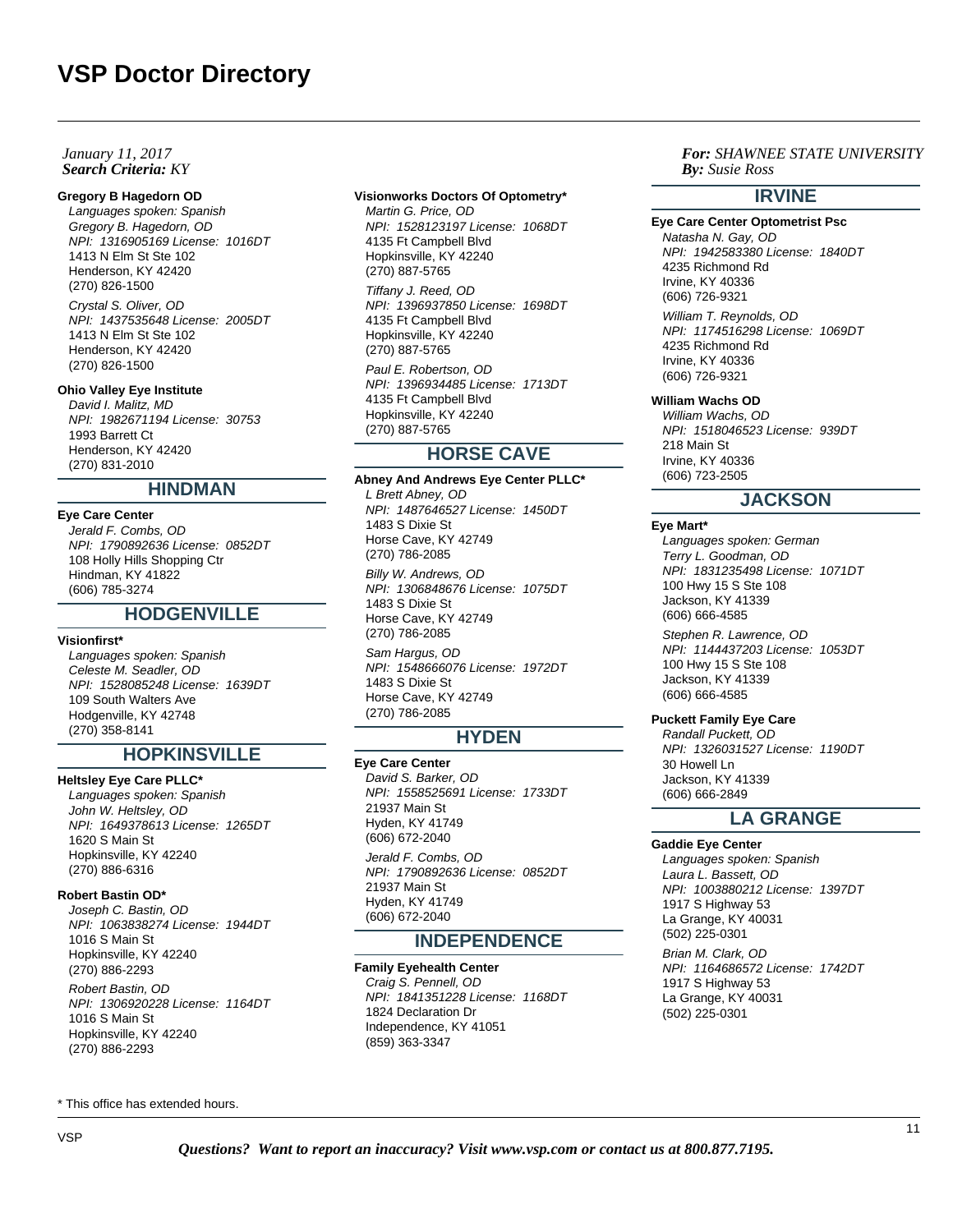*January 11, 2017*

Robert L. Ensley, OD NPI: 1619317302 License: 1954DT 1917 S Highway 53 La Grange, KY 40031 (502) 225-0301

Bruce J. Gaddie, OD NPI: 1811961097 License: 0746DT 1917 S Highway 53 La Grange, KY 40031 (502) 225-0301

Ian B. Gaddie, OD NPI: 1053385476 License: 1374DT 1917 S Highway 53 La Grange, KY 40031 (502) 225-0301

Donald J. Gossom, OD NPI: 1457325896 License: 1364DT 1917 S Highway 53 La Grange, KY 40031 (502) 225-0301

Tiffany Harder, OD NPI: 1841546629 License: 1889DT 1917 S Highway 53 La Grange, KY 40031 (502) 225-0301

Jessica M. Robinson, OD NPI: 1851776108 License: 2013DT 1917 S Highway 53 La Grange, KY 40031 (502) 225-0301 Sharon L. Thompson, OD

NPI: 1427022615 License: 1090DT 1917 S Highway 53 La Grange, KY 40031 (502) 225-0301

# **LEBANON**

**20 20 Eyecare Psc** Amanda M. Ballard, OD NPI: 1285969055 License: 1792DT 325 W Walnut St Ste 400 Lebanon, KY 40033 (270) 867-8200

Rebecca R. Baxter, OD NPI: 1538473012 License: 1808DT 325 W Walnut St Ste 400 Lebanon, KY 40033 (270) 867-8200

Daphne R. Cotner, OD NPI: 1457358558 License: 1105DT 325 W Walnut St Ste 400 Lebanon, KY 40033 (270) 867-8200

\* This office has extended hours.

Kevin L. Crawford, OD NPI: 1194722819 License: 1097DT 325 W Walnut St Ste 400 Lebanon, KY 40033 (270) 867-8200 Kenneth W. Hall, OD NPI: 1124025853 License: 1109DT 325 W Walnut St Ste 400 Lebanon, KY 40033 (270) 867-8200 **Central Kentucky Optometric Associates Search Criteria:** KY *By:* **By:** *By: By: By: By: By: By: By: By: By: By: By: By: By: By: By: By: By: By: By: By: By: By: By:*

**Psc\*** Patricia M. Hollingsworth Cecconi, OD NPI: 1851396592 License: 1172DT 310 W High St Lebanon, KY 40033 (270) 692-1871 Paul G. Taylor, OD NPI: 1174593701 License: 1426DT 310 W High St Lebanon, KY 40033 (270) 692-1871

# **LEITCHFIELD**

**Abney Eye Center\*** L Brett Abney, OD NPI: 1487646527 License: 1450DT 31 Bobby Bland Way Leitchfield, KY 42754 (270) 259-0500

Grant C. Amstutz, OD NPI: 1902898547 License: 1480DT 31 Bobby Bland Way Leitchfield, KY 42754 (270) 259-0500

Sam Hargus, OD NPI: 1548666076 License: 1972DT 31 Bobby Bland Way Leitchfield, KY 42754 (270) 259-0500

Sarah E. Krein, OD NPI: 1841503919 License: 1881DT 31 Bobby Bland Way Leitchfield, KY 42754 (270) 259-0500

## **Visionfirst\***

Languages spoken: Spanish Sarah J. Bricker, OD NPI: 1609286038 License: 1971DT 2525 Elizabethtown Rd Leitchfield, KY 42754 (270) 259-6329

Charles B. Simpson, OD NPI: 1952410524 License: 1554DT 2525 Elizabethtown Rd Leitchfield, KY 42754 (270) 259-6329

*For: SHAWNEE STATE UNIVERSITY Susie Ross*

# **LEXINGTON**

**Bluegrass Eye Care Center\*** Languages spoken: Urdu Irfan Ansari, MD NPI: 1043207228 License: 41542 715 Shaker Dr Ste 120 Lexington, KY 40504 (859) 278-8443 Anthony J. Bisotti, OD NPI: 1417269960 License: 1802DT 715 Shaker Dr Ste 120 Lexington, KY 40504 (859) 278-8443 Charles R. Bowers Jr, MD NPI: 1245412568 License: 20668 715 Shaker Dr Ste 120 Lexington, KY 40504 (859) 278-8443 Blake M. Hayden, OD NPI: 1831642230 License: 2018DT

715 Shaker Dr Ste 120 Lexington, KY 40504 (859) 278-8443 Marsha K. Penn, MD

NPI: 1255386009 License: 22793 715 Shaker Dr Ste 120 Lexington, KY 40504 (859) 278-8443

# **Dr Dawn C Stratton And Associates**

Languages spoken: Portuguese Jessica M. Bezner, OD NPI: 1821424722 License: 1942DT 535 Wellington Way Ste 160 Lexington, KY 40503 (859) 275-2030

Samuel S. Haire, OD NPI: 1346303153 License: 1276DT 535 Wellington Way Ste 160 Lexington, KY 40503 (859) 275-2030

Heechung Ko, OD NPI: 1609997337 License: 1514DT 535 Wellington Way Ste 160 Lexington, KY 40503 (859) 275-2030

Richard B. Mangan, OD NPI: 1700863214 License: 1403DT 535 Wellington Way Ste 160 Lexington, KY 40503 (859) 275-2030

Dawn C. Stratton, OD NPI: 1154415115 License: 1287DT 535 Wellington Way Ste 160 Lexington, KY 40503 (859) 275-2030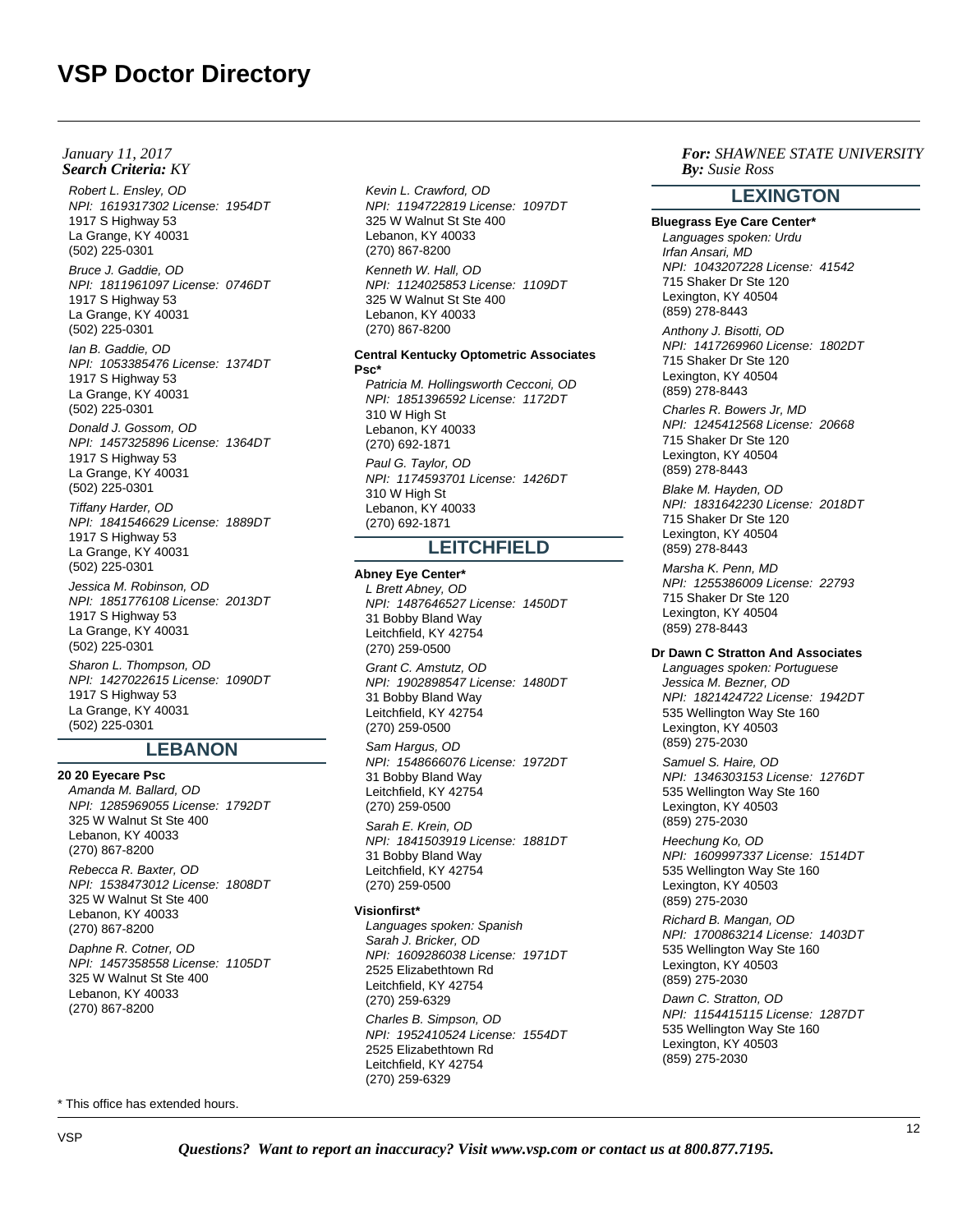## **Search Criteria:** KY *By:* **By:** *By: By: By: By: By: By: By: By: By: By: By: By: By: By: By: By: By: By: By: By: By: By: By: January 11, 2017*

Rebecca A. Swartzentruber, OD NPI: 1154619997 License: 1844DT 535 Wellington Way Ste 160 Lexington, KY 40503 (859) 275-2030

# **Eye Care Center Optometrist Psc**

Dwight M. Burchett, OD NPI: 1437142643 License: 1545DT 114 E Reynolds Rd Lexington, KY 40517 (859) 272-2449

Natasha N. Gay, OD NPI: 1942583380 License: 1840DT 114 E Reynolds Rd Lexington, KY 40517 (859) 272-2449

Anthony C. Harris, OD NPI: 1083607105 License: 1135DT 114 E Reynolds Rd Lexington, KY 40517 (859) 272-2449 William T. Reynolds, OD NPI: 1174516298 License: 1069DT 114 E Reynolds Rd Lexington, KY 40517 (859) 272-2449

#### **Eye Consultants Of Kentucky\***

Languages spoken: Spanish David T. Garrett, MD NPI: 1316987340 License: 27098 120 N Eagle Creek Rd Ste 211 Lexington, KY 40509 (859) 263-3030 Elizabeth J. Westin, OD NPI: 1437199528 License: 1447DT 120 N Eagle Creek Rd Ste 211 Lexington, KY 40509 (859) 263-3030

#### **Hamburg Vision Center\***

Karen T. Santos Mccloud, OD NPI: 1033102249 License: 1628DT 2716 Old Rosebud Road Ste 130 Lexington, KY 40509 (859) 327-3701

#### **James W Matthews MD\***

James W. Matthews, MD NPI: 1235136409 License: 24824 1401 Harrodsburg Rd Ste B290 Lexington, KY 40504 (859) 277-2692

#### **Lexington Family Eye Care**

Ashley B. Lane, OD NPI: 1760612527 License: 1766DT 3735 Palomar Centre Dr Ste 170 Lexington, KY 40513 (859) 271-2020

\* This office has extended hours.

#### **Pearle Vision**

Languages spoken: Spanish Steven N. Spear, OD NPI: 1639234123 License: 1562DT 3801 Mall Rd Ste 115 Lexington, KY 40503 (859) 278-5443

David Tabeling, OD NPI: 1508807496 License: 1394 3801 Mall Rd Ste 115 Lexington, KY 40503 (859) 278-5443

#### **Pearle Vision**

Kristina R. Burton, OD NPI: 1639320039 License: 1470DT 3801 Mall Rd Ste 115 Lexington, KY 40503 (859) 277-2020

## **Premier Family Eyecare**

Brian L. Keplinger, OD NPI: 1245233071 License: 1484DT 3650 Boston Rd Ste F Lexington, KY 40514 (859) 296-5557

## **Simpson Optical\***

Danielle Frank, OD NPI: 1528144029 License: 1330DT 4101 Tates CRK Centre Dr #144 Lexington, KY 40517 (859) 245-3332

Rebecca H. Lanham, OD NPI: 1013073691 License: 1456DT 4101 Tates CRK Centre Dr #144 Lexington, KY 40517 (859) 245-3332

Karl Mcclanahan, OD NPI: 1598759250 License: 1241DT 4101 Tates CRK Centre Dr #144 Lexington, KY 40517 (859) 245-3332

Joe P. Mcmillin, OD NPI: 1396830162 License: 1220DT 4101 Tates CRK Centre Dr #144 Lexington, KY 40517 (859) 245-3332

Karen L. Mcmillin, OD NPI: 1942395728 License: 1202DT 4101 Tates CRK Centre Dr #144 Lexington, KY 40517 (859) 245-3332

Christine M. Mikolaj, OD NPI: 1356507891 License: 1879DT 4101 Tates CRK Centre Dr #144 Lexington, KY 40517 (859) 245-3332

## *For: SHAWNEE STATE UNIVERSITY Susie Ross*

Monica J. Simpson, OD NPI: 1225114812 License: 1575DT 4101 Tates CRK Centre Dr #144 Lexington, KY 40517 (859) 245-3332

John F. Simpson Jr, OD NPI: 1518043132 License: 1045DT 4101 Tates CRK Centre Dr #144 Lexington, KY 40517 (859) 245-3332

John W. Zent, OD NPI: 1023248952 License: 1871DT 4101 Tates CRK Centre Dr #144 Lexington, KY 40517 (859) 245-3332

## **Simpson Optical\***

Danielle Frank, OD NPI: 1528144029 License: 1330DT 340 Meijer Way Lexington, KY 40503 (859) 278-0055

Randall C. Lambirth II, OD NPI: 1215995261 License: 1485DT 340 Meijer Way Lexington, KY 40503 (859) 278-0055

Rebecca H. Lanham, OD NPI: 1013073691 License: 1456DT 340 Meijer Way Lexington, KY 40503 (859) 278-0055

Karl Mcclanahan, OD NPI: 1598759250 License: 1241DT 340 Meijer Way Lexington, KY 40503 (859) 278-0055

Joe P. Mcmillin, OD NPI: 1396830162 License: 1220DT 340 Meijer Way Lexington, KY 40503 (859) 278-0055

Karen L. Mcmillin, OD NPI: 1942395728 License: 1202DT 340 Meijer Way Lexington, KY 40503 (859) 278-0055

Christine M. Mikolaj, OD NPI: 1356507891 License: 1879DT 340 Meijer Way Lexington, KY 40503 (859) 278-0055

Monica J. Simpson, OD NPI: 1225114812 License: 1575DT 340 Meijer Way Lexington, KY 40503 (859) 278-0055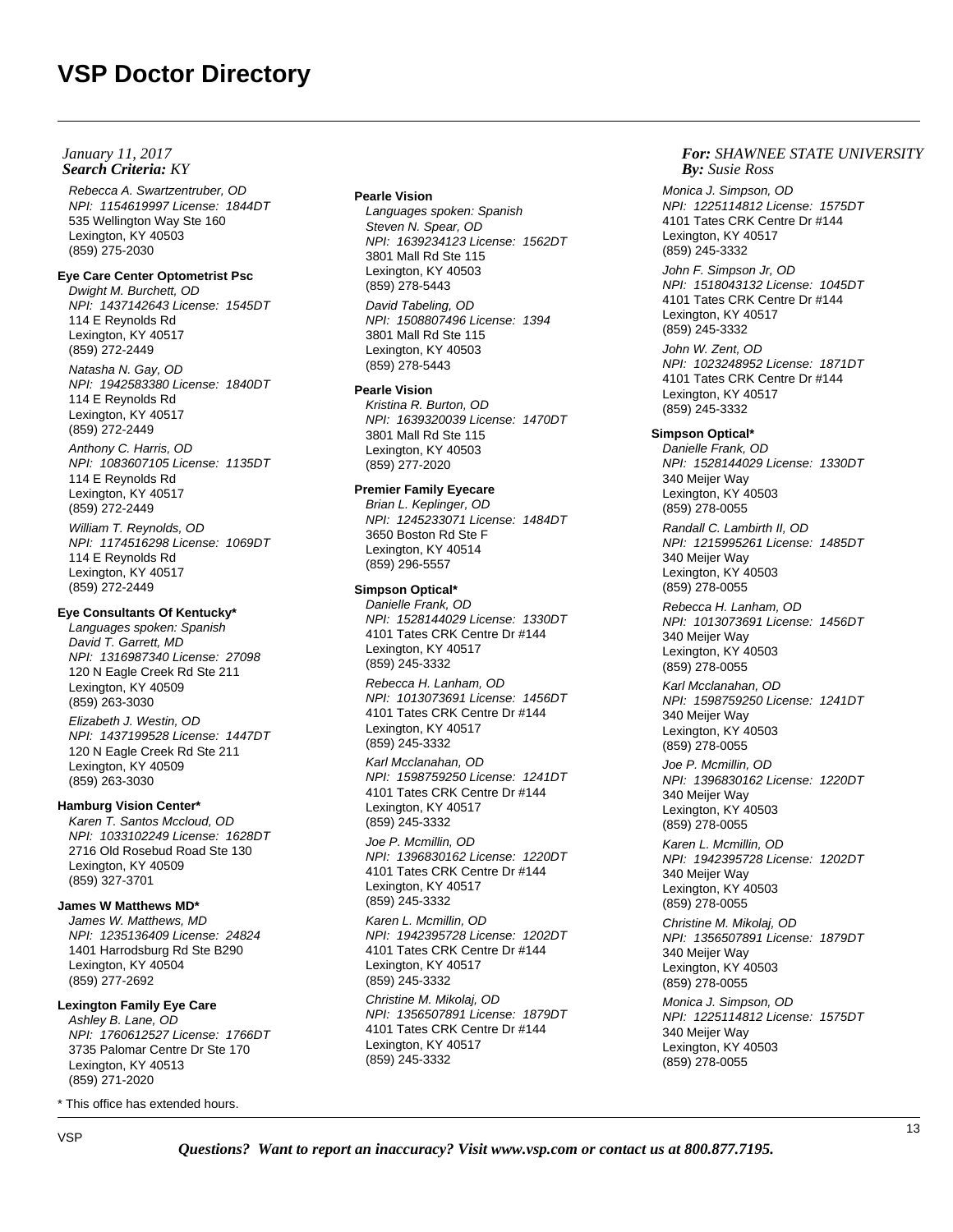John F. Simpson Jr, OD NPI: 1518043132 License: 1045DT 340 Meijer Way Lexington, KY 40503 (859) 278-0055 John W. Zent, OD

NPI: 1023248952 License: 1871DT 340 Meijer Way Lexington, KY 40503 (859) 278-0055

# **Steven Klecker OD Pal Optical\***

Steven A. Klecker, OD NPI: 1821098401 License: 0844DT 1555 E New Circle Rd Ste 146 Lexington, KY 40509 (859) 269-6921

Kathryn G. Robbins, OD NPI: 1992705636 License: 1638DT 1555 E New Circle Rd Ste 146 Lexington, KY 40509 (859) 269-6921

# **Steven R Colwell OD**

Steven R. Colwell, OD NPI: 1235138157 License: 0798DT 2465B Nicholasville Rd Lexington, KY 40503 (859) 278-7462

# **Vision Thru Design**

Michelle P. Anders, OD NPI: 1568515674 License: 1612DT 138 E Reynolds Rd Ste 101 Lexington, KY 40517 (859) 273-2020

Angela Fahey Costa, OD NPI: 1437169810 License: 1661DT 138 E Reynolds Rd Ste 101 Lexington, KY 40517 (859) 273-2020

## **Visionworks\***

Languages spoken: Spanish, German, Gujarati, French, Farsi Bilal Ahmad, OD NPI: 1003224809 License: 1951DT 2312 Sir Barton Way Ste 170 Lexington, KY 40509 (859) 543-8383

Aja Bowling, OD NPI: 1255667481 License: 1825DT 2312 Sir Barton Way Ste 170 Lexington, KY 40509 (859) 543-8383

Michael W. Brumit, OD NPI: 1871629592 License: 1031DT 2312 Sir Barton Way Ste 170 Lexington, KY 40509 (859) 543-8383

\* This office has extended hours.

Lannie C. Busey, OD NPI: 1063459972 License: 0784DT 2312 Sir Barton Way Ste 170 Lexington, KY 40509 (859) 543-8383

Justin E. Coleman, OD NPI: 1922440494 License: 1938DT 2312 Sir Barton Way Ste 170 Lexington, KY 40509 (859) 543-8383

Todd E. Fleshman, OD NPI: 1295899227 License: 1240DT 2312 Sir Barton Way Ste 170 Lexington, KY 40509 (859) 543-8383

Richard B. Gersh, OD NPI: 1831254770 License: 910DT 2312 Sir Barton Way Ste 170 Lexington, KY 40509 (859) 543-8383

Jason N. Glenn, OD NPI: 1407995848 License: 1685DT 2312 Sir Barton Way Ste 170 Lexington, KY 40509 (859) 543-8383

Douglas M. Johnson, OD NPI: 1184789091 License: 0842DT 2312 Sir Barton Way Ste 170 Lexington, KY 40509 (859) 543-8383

Stephen R. Lawrence, OD NPI: 1144437203 License: 1053DT 2312 Sir Barton Way Ste 170 Lexington, KY 40509 (859) 543-8383

Marcus A. Love, OD NPI: 1992860738 License: 0946DT 2312 Sir Barton Way Ste 170 Lexington, KY 40509 (859) 543-8383

James Luckett, OD NPI: 1417012204 License: 0873DT 2312 Sir Barton Way Ste 170 Lexington, KY 40509 (859) 543-8383

Mark E. Lynn, OD NPI: 1508937079 License: 1072DT 2312 Sir Barton Way Ste 170 Lexington, KY 40509 (859) 543-8383 Victor M. Meyer, OD NPI: 1538185319 License: 1604DT 2312 Sir Barton Way Ste 170 Lexington, KY 40509 (859) 543-8383

## *For: SHAWNEE STATE UNIVERSITY Susie Ross*

Noemi S. Montalvo, OD NPI: 1740345388 License: 1439DT 2312 Sir Barton Way Ste 170 Lexington, KY 40509 (859) 543-8383

Raymond T. Nagatoshi, OD NPI: 1538224175 License: 1118DT 2312 Sir Barton Way Ste 170 Lexington, KY 40509 (859) 543-8383

Heather J. Oliver, OD NPI: 1467894782 License: 1936DT 2312 Sir Barton Way Ste 170 Lexington, KY 40509 (859) 543-8383

Rashid A. Omar, OD NPI: 1508921164 License: 1189DT 2312 Sir Barton Way Ste 170 Lexington, KY 40509 (859) 543-8383

Jeffrey L. Partain, OD NPI: 1316084403 License: 1040DT 2312 Sir Barton Way Ste 170 Lexington, KY 40509 (859) 543-8383

Mark Pulliam, OD NPI: 1376608943 License: 1024DT 2312 Sir Barton Way Ste 170 Lexington, KY 40509 (859) 543-8383

Stephen D. Smith, OD NPI: 1114929460 License: 1445DT 2312 Sir Barton Way Ste 170 Lexington, KY 40509 (859) 543-8383

Kevin T. Snead, OD NPI: 1346305935 License: 1014DT 2312 Sir Barton Way Ste 170 Lexington, KY 40509 (859) 543-8383

Dale A. Souleyrette, OD NPI: 1205991791 License: 1141DT 2312 Sir Barton Way Ste 170 Lexington, KY 40509 (859) 543-8383

Steven N. Spear, OD NPI: 1639234123 License: 1562DT 2312 Sir Barton Way Ste 170 Lexington, KY 40509 (859) 543-8383 Carl G. Stanis, OD NPI: 1780749275 License: 1150DT 2312 Sir Barton Way Ste 170 Lexington, KY 40509

(859) 543-8383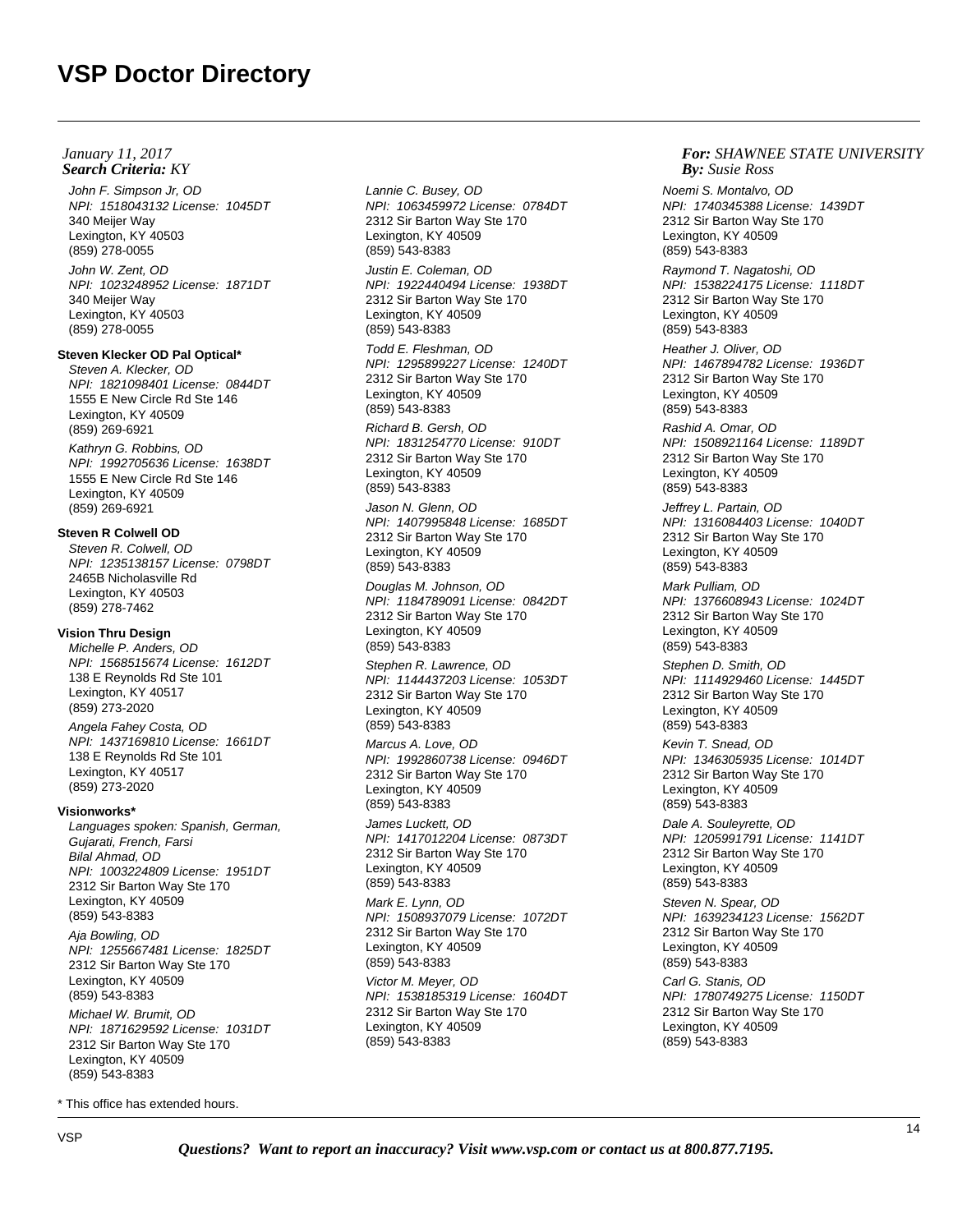Bita Tabassi, OD NPI: 1588729099 License: 1528DT 2312 Sir Barton Way Ste 170 Lexington, KY 40509 (859) 543-8383 **Visionworks Doctors Of Optometry\*** Languages spoken: Spanish, German, Gujarati, French, Farsi Bilal Ahmad, OD NPI: 1003224809 License: 1951DT 3695 Nicholasville Rd Lexington, KY 40503 (859) 273-4443 Aja Bowling, OD NPI: 1255667481 License: 1825DT 3695 Nicholasville Rd Lexington, KY 40503 (859) 273-4443 Michael W. Brumit, OD NPI: 1871629592 License: 1031DT 3695 Nicholasville Rd Lexington, KY 40503 (859) 273-4443 Lannie C. Busey, OD NPI: 1063459972 License: 0784DT 3695 Nicholasville Rd Lexington, KY 40503 (859) 273-4443 Justin E. Coleman, OD NPI: 1922440494 License: 1938DT 3695 Nicholasville Rd Lexington, KY 40503 (859) 273-4443 Todd E. Fleshman, OD NPI: 1295899227 License: 1240DT 3695 Nicholasville Rd Lexington, KY 40503 (859) 273-4443 Richard B. Gersh, OD NPI: 1831254770 License: 910DT 3695 Nicholasville Rd Lexington, KY 40503 (859) 273-4443 Jason N. Glenn, OD NPI: 1407995848 License: 1685DT 3695 Nicholasville Rd Lexington, KY 40503 (859) 273-4443 Douglas M. Johnson, OD NPI: 1184789091 License: 0842DT 3695 Nicholasville Rd Lexington, KY 40503 (859) 273-4443 **Search Criteria:** KY *By:* **By:** *By: By: By: By: By: By: By: By: By: By: By: By: By: By: By: By: By: By: By: By: By: By: By: January 11, 2017*

Stephen R. Lawrence, OD NPI: 1144437203 License: 1053DT 3695 Nicholasville Rd Lexington, KY 40503 (859) 273-4443 Marcus A. Love, OD NPI: 1992860738 License: 0946DT 3695 Nicholasville Rd Lexington, KY 40503 (859) 273-4443 James Luckett, OD NPI: 1417012204 License: 0873DT 3695 Nicholasville Rd Lexington, KY 40503 (859) 273-4443 Mark E. Lynn, OD NPI: 1508937079 License: 1072DT 3695 Nicholasville Rd Lexington, KY 40503 (859) 273-4443 Victor M. Meyer, OD NPI: 1538185319 License: 1604DT 3695 Nicholasville Rd Lexington, KY 40503 (859) 273-4443 Noemi S. Montalvo, OD NPI: 1740345388 License: 1439DT 3695 Nicholasville Rd Lexington, KY 40503 (859) 273-4443 Raymond T. Nagatoshi, OD NPI: 1538224175 License: 1118DT 3695 Nicholasville Rd Lexington, KY 40503 (859) 273-4443 Heather J. Oliver, OD NPI: 1467894782 License: 1936DT 3695 Nicholasville Rd Lexington, KY 40503 (859) 273-4443 Rashid A. Omar, OD NPI: 1508921164 License: 1189DT 3695 Nicholasville Rd Lexington, KY 40503 (859) 273-4443 Jeffrey L. Partain, OD NPI: 1316084403 License: 1040DT 3695 Nicholasville Rd Lexington, KY 40503 (859) 273-4443 Mark Pulliam, OD NPI: 1376608943 License: 1024DT 3695 Nicholasville Rd Lexington, KY 40503 (859) 273-4443

### *For: SHAWNEE STATE UNIVERSITY Susie Ross*

Brian D. Rogers, OD NPI: 1598174468 License: 1968DT 3695 Nicholasville Rd Lexington, KY 40503 (859) 273-4443 Stephen D. Smith, OD NPI: 1114929460 License: 1445DT 3695 Nicholasville Rd Lexington, KY 40503 (859) 273-4443 Kevin T. Snead, OD NPI: 1346305935 License: 1014DT 3695 Nicholasville Rd Lexington, KY 40503 (859) 273-4443 Dale A. Souleyrette, OD NPI: 1205991791 License: 1141DT 3695 Nicholasville Rd Lexington, KY 40503 (859) 273-4443 Steven N. Spear, OD NPI: 1639234123 License: 1562DT 3695 Nicholasville Rd Lexington, KY 40503 (859) 273-4443 Carl G. Stanis, OD NPI: 1780749275 License: 1150DT 3695 Nicholasville Rd Lexington, KY 40503 (859) 273-4443 Bita Tabassi, OD NPI: 1588729099 License: 1528DT 3695 Nicholasville Rd Lexington, KY 40503 (859) 273-4443 **William Wachs OD** William Wachs, OD NPI: 1518046523 License: 939DT 154 Patchen Dr Ste 71 Lexington, KY 40517 (859) 268-1215

# **LIBERTY**

## **Liberty Eye Center**

Languages spoken: Spanish Laura M. Kerns, OD NPI: 1699117549 License: 1932DT 46 Farmers Deposit Dr Liberty, KY 42539 (606) 722-0180 Kimberly Z. Smith, OD NPI: 1912049511 License: 1586DT 46 Farmers Deposit Dr Liberty, KY 42539 (606) 722-0180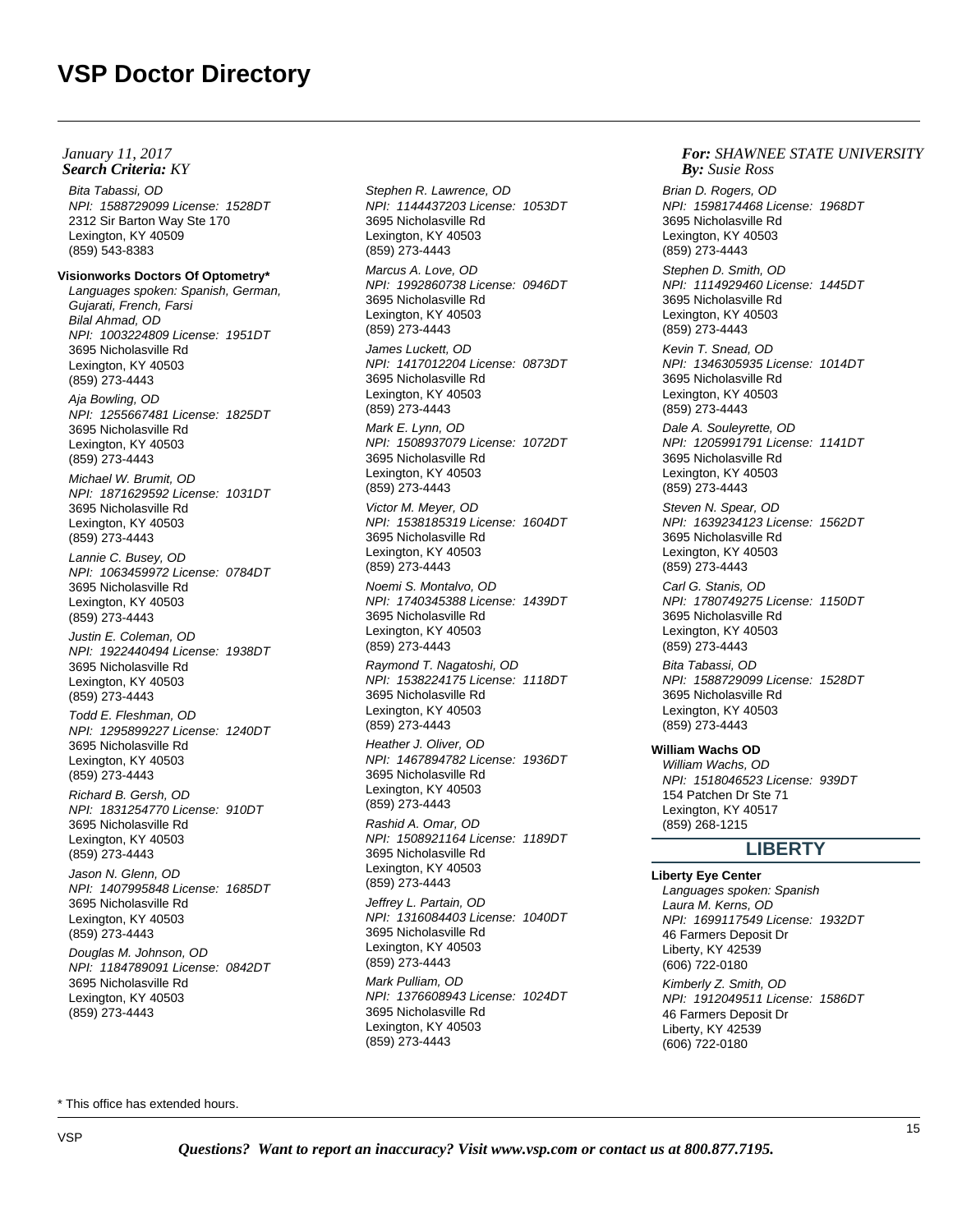## **Search Criteria:** KY *By:* **By:** *By: By: By: By: By: By: By: By: By: By: By: By: By: By: By: By: By: By: By: By: By: By: By: January 11, 2017*

(606) 722-0180

Michael K. Smith, OD NPI: 1124059001 License: 1556DT 46 Farmers Deposit Dr Liberty, KY 42539 (606) 722-0180 Kathryn H. Truman, OD NPI: 1851777825 License: 1996DT 46 Farmers Deposit Dr Liberty, KY 42539

# **LONDON**

#### **20 20 Eyecare Of London PLLC\***

Makenzie L. Mcwhorter, OD NPI: 1720531064 License: 2021DT 103 Chera Lynn St London, KY 40741 (606) 878-7500

Teshawna B. Sutton, OD NPI: 1891796314 License: 1541DT 103 Chera Lynn St London, KY 40741 (606) 878-7500

#### **Eye Deal Eyecare II PLLC**

Caroline L. Hendy, OD NPI: 1114978723 License: 1363DT 1370 W 5th St Ste 2 London, KY 40741 (606) 877-1101

## **Huffman And Huffman Psc\***

Amy D. Henson, OD NPI: 1033106653 License: 1574DT 503 N Main St London, KY 40741 (606) 877-1877

Hannah C. Huffman, OD NPI: 1467890517 License: 1915DT 503 N Main St London, KY 40741 (606) 877-1877

James G. Huffman, MD NPI: 1639166069 License: 26641 503 N Main St London, KY 40741 (606) 877-1877

Mark D. Huffman, MD NPI: 1821085457 License: 29931 503 N Main St London, KY 40741 (606) 877-1877 Henry M. Magee, OD NPI: 1255469730 License: 0878DT

503 N Main St London, KY 40741 (606) 877-1877

\* This office has extended hours.

Holly N. Pendel, OD NPI: 1134672629 License: 2022DT 503 N Main St London, KY 40741 (606) 877-1877

#### **Kentucky Family Eyecare**

Alison M. Overley, OD NPI: 1437189461 License: 1384DT 975 S Laurel Rd Ste B London, KY 40744 (606) 878-2020

## **London Eye Care**

Nola R. Ball, OD NPI: 1285734871 License: 1308DT 130 Thompson Poynter Rd Ste 1 London, KY 40741 (606) 878-2012

Debra S. Croley, OD NPI: 1316047004 License: 1368DT 130 Thompson Poynter Rd Ste 1 London, KY 40741 (606) 878-2012

# **Professionals In Eye Care\***

Melissa R. Ball, OD NPI: 1104842905 License: 1337DT 356 McWhorter St Ste 1 London, KY 40741 (606) 877-6585

# **LOUISA**

**Louisa Eye Care\*** Joseph Bowling, OD NPI: 1346552999 License: 1803DT 112 S Vinson Ave Louisa, KY 41230 (606) 638-4731 Elaine N. Desario, OD NPI: 1508065418 License: 1701DT 112 S Vinson Ave Louisa, KY 41230 (606) 638-4731

# **LOUISVILLE**

**20 20 Eyecare Psc** Daphne R. Cotner, OD NPI: 1457358558 License: 1105DT 10639 Dixie Hwy Louisville, KY 40272 (502) 933-9200 Todd E. Fleshman, OD NPI: 1295899227 License: 1240DT 10639 Dixie Hwy Louisville, KY 40272 (502) 933-9200

## *For: SHAWNEE STATE UNIVERSITY Susie Ross*

Jason N. Glenn, OD NPI: 1407995848 License: 1685DT 10639 Dixie Hwy Louisville, KY 40272 (502) 933-9200

Thomas Gober, OD NPI: 1619974722 License: 1530DT 10639 Dixie Hwy Louisville, KY 40272 (502) 933-9200

Brian J. Huseman, OD NPI: 1215957212 License: 1641DT 10639 Dixie Hwy Louisville, KY 40272 (502) 933-9200

Raymond T. Nagatoshi, OD NPI: 1538224175 License: 1118DT 10639 Dixie Hwy Louisville, KY 40272 (502) 933-9200

Maleah Erin Stroud, OD NPI: 1801803994 License: 1642DT 10639 Dixie Hwy Louisville, KY 40272 (502) 933-9200

#### **20 20 Eyecare Psc**

Daphne R. Cotner, OD NPI: 1457358558 License: 1105DT 6828 Bardstown Rd Louisville, KY 40291 (502) 231-2020

Jason N. Glenn, OD NPI: 1407995848 License: 1685DT 6828 Bardstown Rd Louisville, KY 40291 (502) 231-2020

Thomas Gober, OD NPI: 1619974722 License: 1530DT 6828 Bardstown Rd Louisville, KY 40291 (502) 231-2020

Kenneth W. Hall, OD NPI: 1124025853 License: 1109DT 6828 Bardstown Rd Louisville, KY 40291 (502) 231-2020

Raymond T. Nagatoshi, OD NPI: 1538224175 License: 1118DT 6828 Bardstown Rd Louisville, KY 40291 (502) 231-2020

Andrea E. Shelton, OD NPI: 1932106036 License: 1579DT 6828 Bardstown Rd Louisville, KY 40291 (502) 231-2020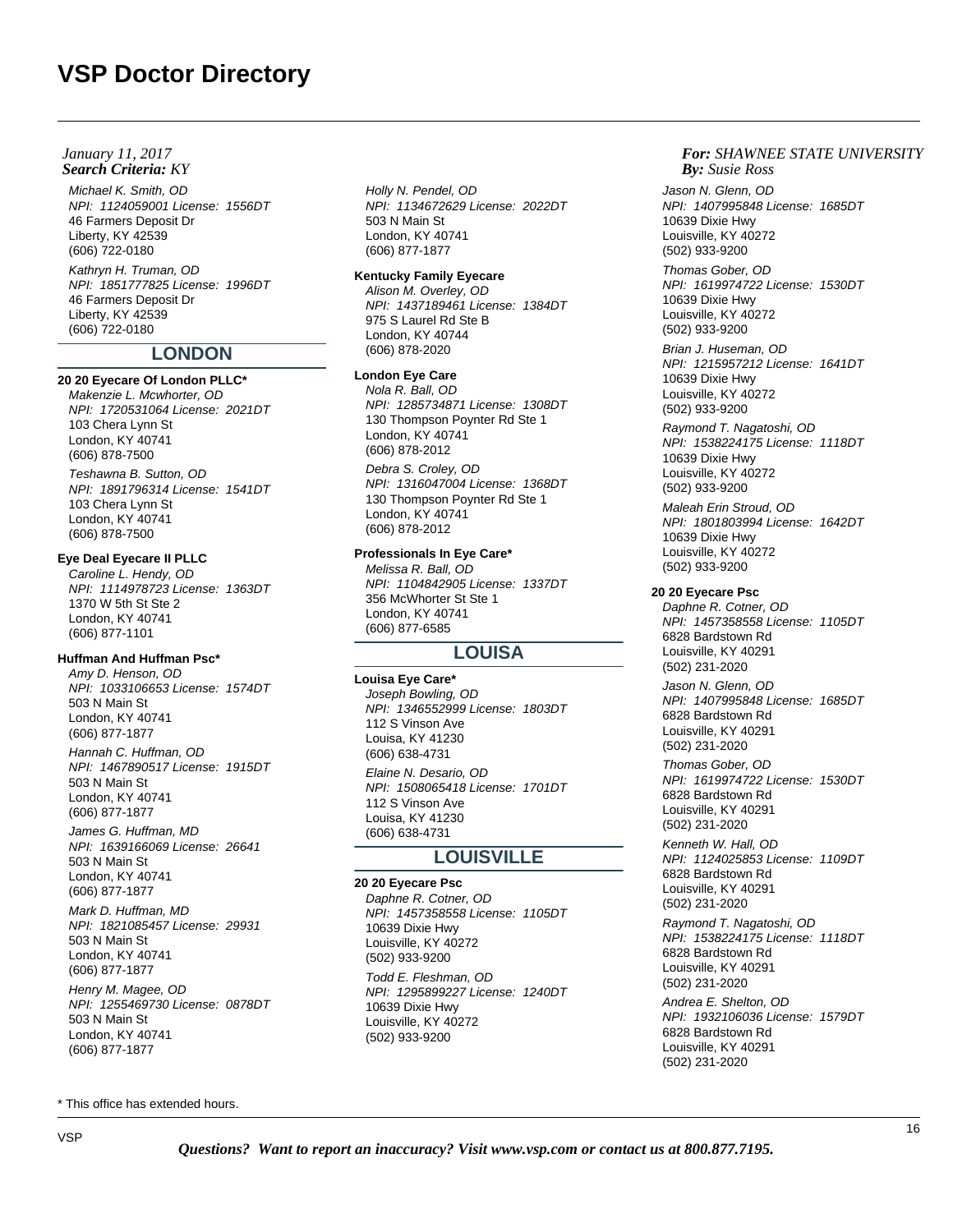Maleah Erin Stroud, OD NPI: 1801803994 License: 1642DT 6828 Bardstown Rd Louisville, KY 40291 (502) 231-2020

# **20 20 Eyecare Psc**

Brian J. Huseman, OD NPI: 1215957212 License: 1641DT 215 Central Ave Ste 101 Louisville, KY 40208 (502) 636-5766

# **20 20 Eyecare Psc**

Brian J. Huseman, OD NPI: 1215957212 License: 1641DT 10232 Westport Rd Louisville, KY 40241 (502) 339-2042

# **Advanced Vision Of Louisville**

Rebecca A. Swartzentruber, OD NPI: 1154619997 License: 1844DT 4414 Shelbyville Rd Ste 204 Louisville, KY 40207 (502) 894-4434 Daniel L. Weinberg, OD NPI: 1801888946 License: 1049DT 4414 Shelbyville Rd Ste 204 Louisville, KY 40207 (502) 894-4434

# **Bluegrass Eye Center\***

Languages spoken: Portuguese B Matthew Blair, MD NPI: 1417945478 License: 35792 4402 Churchman Ave Ste 306 Louisville, KY 40215 (502) 367-6137

# John A. Distler, MD

NPI: 1326036385 License: 24245 4402 Churchman Ave Ste 306 Louisville, KY 40215 (502) 367-6137

Andrew J. Steele, OD NPI: 1942685169 License: 1994DT 4402 Churchman Ave Ste 306 Louisville, KY 40215 (502) 367-6137

# **Conrad Eye Center**

Tim J. Conrad, MD NPI: 1225196777 License: 29088 204 Breckenridge Lane Louisville, KY 40207 (502) 899-7778

#### **Doctors Eye Institute\***

Languages spoken: Russian, Spanish, **Hebrew** Roger S. Hoffman, MD NPI: 1194700070 License: 30458 4004 DuPont Cir Louisville, KY 40207 (502) 897-1604

David W. Karp, MD NPI: 1376528240 License: 15221 4004 DuPont Cir Louisville, KY 40207 (502) 897-1604

Connie L. Meredith, MD NPI: 1972504819 License: 35148 4004 DuPont Cir Louisville, KY 40207 (502) 897-1604

Albert E. Smolyar, MD NPI: 1194777185 License: 37798 4004 DuPont Cir Louisville, KY 40207 (502) 897-1604

Christopher L. Stroud, OD NPI: 1053387530 License: 1617DT 4004 DuPont Cir Louisville, KY 40207 (502) 897-1604

# **Dr Byrds Vision Center**

James A. Byrd, OD NPI: 1386705739 License: 810DT 6434 N Preston Hwy Ste 2 Louisville, KY 40229 (502) 957-2149

# **Dr Coker Family Eye Care INC**

Languages spoken: Spanish Troy D. Coker, OD NPI: 1376545038 License: 1408DT 2827 Preston Hwy Louisville, KY 40217 (502) 636-0451

# **Dr Garners Vision Center\***

Matthew L. Dugger, OD NPI: 1932361367 License: 1740DT 9501 Taylorsville Rd Louisville, KY 40299 (502) 267-8261

## **Dr Mark D Stovall Psc\***

Mark Stovall, OD NPI: 1609823905 License: 1147DT 120 W Market St Louisville, KY 40202 (502) 585-2020

# *For: SHAWNEE STATE UNIVERSITY Susie Ross*

## **East End Eye Care**

Andrew S. Kerns, OD NPI: 1518309467 License: 1924DT 9474 Brownsboro Rd Louisville, KY 40241 (502) 882-1442

Laura M. Kerns, OD NPI: 1699117549 License: 1932DT 9474 Brownsboro Rd Louisville, KY 40241 (502) 882-1442

# **Eye Associates Of Southern Indiana\***

Steven M. Howell, MD NPI: 1568492965 License: 40931 1102 Lyndon Ln Ste A Louisville, KY 40222 (502) 426-0307

Kristopher Pugh, MD NPI: 1194859389 License: 41152 1102 Lyndon Ln Ste A Louisville, KY 40222 (502) 426-0307

Rob A. Steller, OD NPI: 1982796066 License: 1677DT 1102 Lyndon Ln Ste A Louisville, KY 40222 (502) 426-0307

# **Eye Mart Family Vision Care INC**

Languages spoken: German Terry L. Goodman, OD NPI: 1831235498 License: 1071DT 1947 S Hurstbourne Pky Louisville, KY 40220 (502) 499-2020 Stephen R. Lawrence, OD

NPI: 1144437203 License: 1053DT 1947 S Hurstbourne Pky Louisville, KY 40220 (502) 499-2020

# **Falls City Eye Care**

Michael C. Martorana, OD NPI: 1124460837 License: 1928DT 1562 Bardstown Rd Louisville, KY 40205 (502) 915-7794

# **Gaddie Eye Center\***

Languages spoken: Spanish Laura L. Bassett, OD NPI: 1003880212 License: 1397DT 7635 Shelbyville Rd Ste 101 Louisville, KY 40222 (502) 423-8500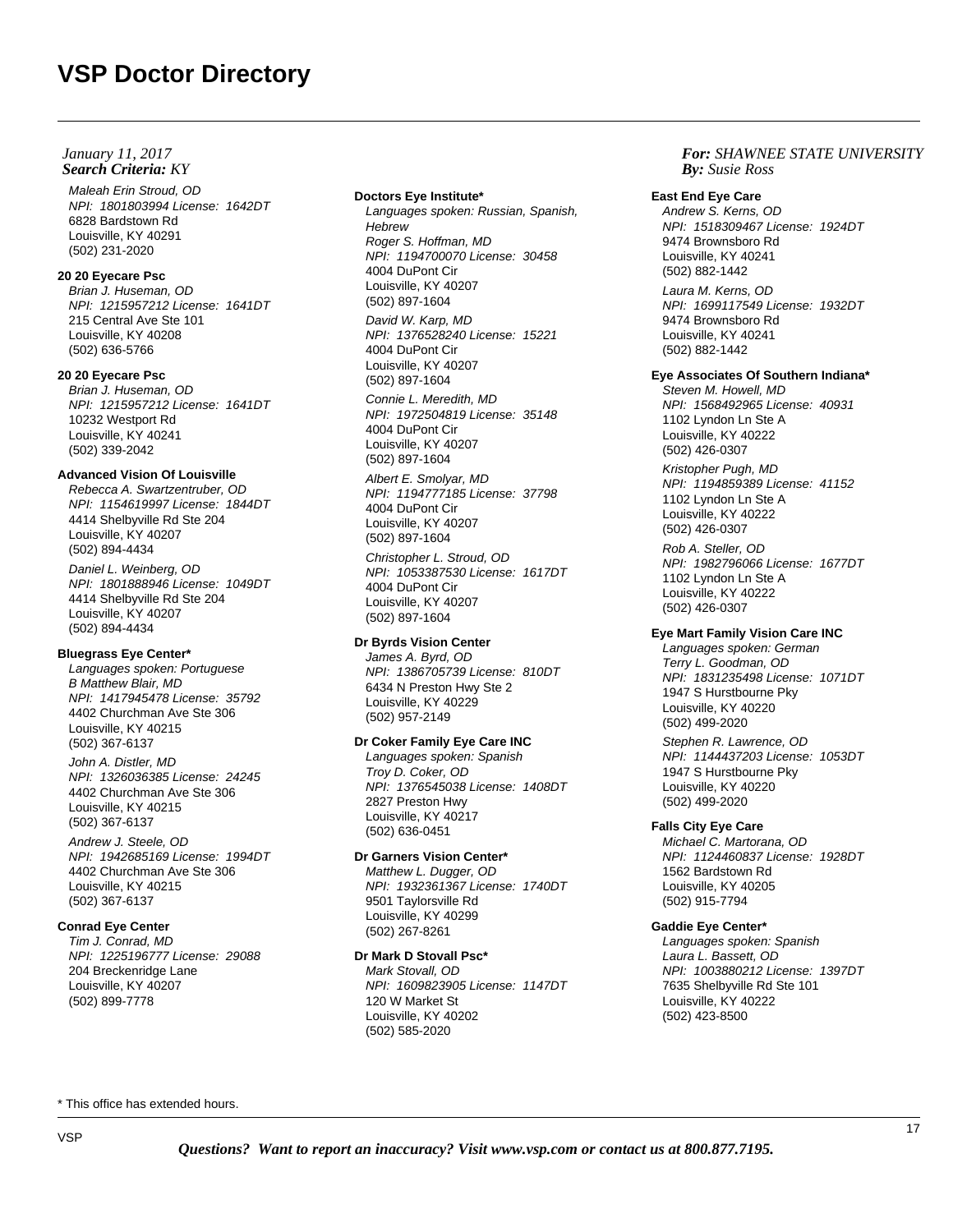## **Search Criteria:** KY *By:* **By:** *By: By: By: By: By: By: By: By: By: By: By: By: By: By: By: By: By: By: By: By: By: By: By: January 11, 2017*

Brian M. Clark, OD NPI: 1164686572 License: 1742DT 7635 Shelbyville Rd Ste 101 Louisville, KY 40222 (502) 423-8500

Robert L. Ensley, OD NPI: 1619317302 License: 1954DT 7635 Shelbyville Rd Ste 101 Louisville, KY 40222 (502) 423-8500

Bruce J. Gaddie, OD NPI: 1811961097 License: 0746DT 7635 Shelbyville Rd Ste 101 Louisville, KY 40222 (502) 423-8500

Ian B. Gaddie, OD NPI: 1053385476 License: 1374DT 7635 Shelbyville Rd Ste 101 Louisville, KY 40222 (502) 423-8500

Donald J. Gossom, OD NPI: 1457325896 License: 1364DT 7635 Shelbyville Rd Ste 101 Louisville, KY 40222 (502) 423-8500

Tiffany Harder, OD NPI: 1841546629 License: 1889DT 7635 Shelbyville Rd Ste 101 Louisville, KY 40222 (502) 423-8500

Jessica M. Robinson, OD NPI: 1851776108 License: 2013DT 7635 Shelbyville Rd Ste 101 Louisville, KY 40222 (502) 423-8500

Sharon L. Thompson, OD NPI: 1427022615 License: 1090DT 7635 Shelbyville Rd Ste 101 Louisville, KY 40222 (502) 423-8500

#### **Gaddie Eye Center\***

Languages spoken: Spanish Laura L. Bassett, OD NPI: 1003880212 License: 1397DT 9850 Von Allmen Ct Ste 105 Louisville, KY 40241 (502) 429-3630

Brian M. Clark, OD NPI: 1164686572 License: 1742DT 9850 Von Allmen Ct Ste 105 Louisville, KY 40241 (502) 429-3630

Robert L. Ensley, OD NPI: 1619317302 License: 1954DT 9850 Von Allmen Ct Ste 105 Louisville, KY 40241 (502) 429-3630

\* This office has extended hours.

Bruce J. Gaddie, OD NPI: 1811961097 License: 0746DT 9850 Von Allmen Ct Ste 105 Louisville, KY 40241 (502) 429-3630

Ian B. Gaddie, OD NPI: 1053385476 License: 1374DT 9850 Von Allmen Ct Ste 105 Louisville, KY 40241 (502) 429-3630

Donald J. Gossom, OD NPI: 1457325896 License: 1364DT 9850 Von Allmen Ct Ste 105 Louisville, KY 40241 (502) 429-3630

Jessica M. Robinson, OD NPI: 1851776108 License: 2013DT 9850 Von Allmen Ct Ste 105 Louisville, KY 40241 (502) 429-3630

### **Harveyeye**

Andrew Morgan Harvey, OD NPI: 1003080656 License: 1702DT 12464 LaGrange Rd Louisville, KY 40245 (502) 243-3733

## **Kentucky Eye Care**

Joseph Brightwell, MD NPI: 1255325031 License: 24497 1169 Eastern Pkwy Ste 1211 Louisville, KY 40217 (502) 451-7740

Lucy E. Franklin, MD NPI: 1790004471 License: 47113 1169 Eastern Pkwy Ste 1211 Louisville, KY 40217 (502) 451-7740

Mark A. Ihnen, MD NPI: 1770809212 License: 47513 1169 Eastern Pkwy Ste 1211 Louisville, KY 40217 (502) 451-7740

Joshua Justice, DO NPI: 1710185277 License: 03386 1169 Eastern Pkwy Ste 1211 Louisville, KY 40217 (502) 451-7740

# **Kentucky Eye Care\***

Languages spoken: Spanish, French Susan M. Berberich, MD NPI: 1891789749 License: 23747 6400 Dutchmans Pkwy Ste 125 Louisville, KY 40205 (502) 896-8700

## *For: SHAWNEE STATE UNIVERSITY Susie Ross*

Joseph Brightwell, MD NPI: 1255325031 License: 24497 6400 Dutchmans Pkwy Ste 125 Louisville, KY 40205 (502) 896-8700

Lucy E. Franklin, MD NPI: 1790004471 License: 47113 6400 Dutchmans Pkwy Ste 125 Louisville, KY 40205 (502) 896-8700

Heather L. Harmon, MD NPI: 1801880513 License: 33005 6400 Dutchmans Pkwy Ste 125 Louisville, KY 40205 (502) 896-8700

Mark A. Ihnen, MD NPI: 1770809212 License: 47513 6400 Dutchmans Pkwy Ste 125 Louisville, KY 40205 (502) 896-8700

Casey H. Johnson, MD NPI: 1982710752 License: 40094 6400 Dutchmans Pkwy Ste 125 Louisville, KY 40205 (502) 896-8700

Joshua Justice, DO NPI: 1710185277 License: 03386 6400 Dutchmans Pkwy Ste 125 Louisville, KY 40205 (502) 896-8700

## **Kentucky Eye Surgery Assoc Psc**

Languages spoken: Hindi, Spanish Ashima K. Gupta, MD NPI: 1073509592 License: 39832 4940 Hazelwood Ave Louisville, KY 40214 (502) 368-3937

Rishi V. Kumar, MD NPI: 1114970415 License: 40981 4940 Hazelwood Ave Louisville, KY 40214 (502) 368-3937

Sushil V. Kumar, MD NPI: 1134278427 License: 18740 4940 Hazelwood Ave Louisville, KY 40214 (502) 368-3937

# **Louisville Eye Center PLLC\***

Aaron C. Mcnulty, OD NPI: 1346528049 License: 1903DT 2420 Lime Kiln Ln Ste H Louisville, KY 40222 (502) 426-5000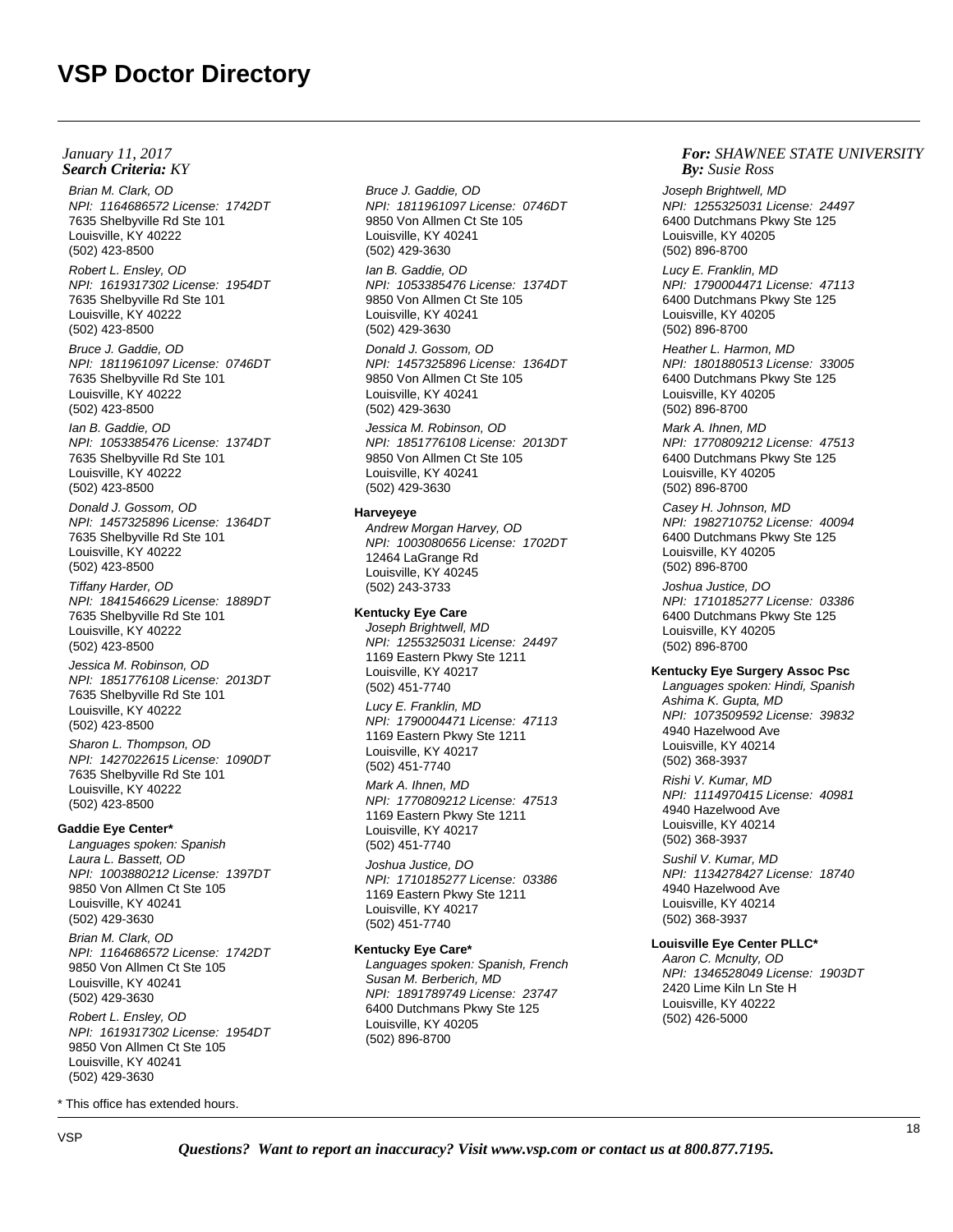Elliott M. Rosengarten, OD NPI: 1417997446 License: 0965DT 2420 Lime Kiln Ln Ste H Louisville, KY 40222 (502) 426-5000

## **Roy Hyman OD**

Languages spoken: Spanish Roy Hyman, OD NPI: 1063587970 License: 0758DT 5202 Preston Hwy Louisville, KY 40213 (502) 966-2148

# **Seth J Summer OD Psc**

Joseph A. Reynolds, OD NPI: 1598965162 License: 1708DT 4036 Dutchmans Ln Louisville, KY 40207 (502) 894-0322 Seth J. Summers, OD

NPI: 1154332203 License: 1663DT 4036 Dutchmans Ln Louisville, KY 40207 (502) 894-0322

# **Seth J Summers OD Psc**

Joseph A. Reynolds, OD NPI: 1598965162 License: 1708DT 4747 1/2 Dixie Hwy Louisville, KY 40216 (502) 447-1799

Seth J. Summers, OD NPI: 1154332203 License: 1663DT 4747 1/2 Dixie Hwy Louisville, KY 40216 (502) 447-1799

# **Svs Vision INC**

Marie Edling, OD NPI: 1578742821 License: 1402DT 5621 Preston Hwy Louisville, KY 40219 (502) 969-6222 Carl Harder, OD NPI: 1558635748 License: 1894DT 5621 Preston Hwy Louisville, KY 40219 (502) 969-6222

Glen T. Keys, OD NPI: 1225184328 License: 1154DT 5621 Preston Hwy Louisville, KY 40219 (502) 969-6222

# **Svs Vision INC**

Marie Edling, OD NPI: 1578742821 License: 1402DT 3582 Springhurst Blvd Louisville, KY 40241 (502) 394-9131

\* This office has extended hours.

Carl Harder, OD NPI: 1558635748 License: 1894DT 3582 Springhurst Blvd Louisville, KY 40241 (502) 394-9131

Glen T. Keys, OD NPI: 1225184328 License: 1154DT 3582 Springhurst Blvd Louisville, KY 40241 (502) 394-9131 Stephen D. Smith, OD

NPI: 1114929460 License: 1445DT 3582 Springhurst Blvd Louisville, KY 40241 (502) 394-9131

# **The Eye Care Institute\***

Brennan P. Greene, MD NPI: 1013003136 License: 28804 2355 Poplar Level Rd Ste 100 Louisville, KY 40217 (502) 637-3036

Kimberley M. Huseman, OD NPI: 1851434682 License: 1613DT 2355 Poplar Level Rd Ste 100 Louisville, KY 40217 (502) 637-3036

Carol A. Parker, OD NPI: 1407942535 License: 1136DT 2355 Poplar Level Rd Ste 100 Louisville, KY 40217 (502) 637-3036

# **The Eye Care Institute\***

Brennan P. Greene, MD NPI: 1013003136 License: 28804 1536 Story Ave Louisville, KY 40206 (502) 589-1500 Kimberley M. Huseman, OD NPI: 1851434682 License: 1613DT 1536 Story Ave Louisville, KY 40206 (502) 589-1500

John C. Meyer, MD NPI: 1588750681 License: 31573 1536 Story Ave Louisville, KY 40206 (502) 589-1500

Carol A. Parker, OD NPI: 1407942535 License: 1136DT 1536 Story Ave Louisville, KY 40206 (502) 589-1500

Guruprasad R. Pattar, MD NPI: 1689963589 License: 48596 1536 Story Ave Louisville, KY 40206 (502) 589-1500

## *For: SHAWNEE STATE UNIVERSITY Susie Ross*

Hayley M. Woodruff, OD NPI: 1073609111 License: 1614DT 1536 Story Ave Louisville, KY 40206 (502) 589-1500

# **Todd Lewis OD**

Todd F. Lewis, OD NPI: 1013901180 License: 1184DT 5338 S 3rd Ste 102 Louisville, KY 40214 (502) 366-4530

# **Vision First**

Languages spoken: Spanish Renee S. Compton, OD NPI: 1043240757 License: 1678DT 2110 S Hurstbourne Pkwy Louisville, KY 40220 (502) 491-2232

Joseph M. Hammond, OD NPI: 1598020422 License: 1887DT 2110 S Hurstbourne Pkwy Louisville, KY 40220 (502) 491-2232

Carol Lynn Hickey, OD NPI: 1285610741 License: 1778DT 2110 S Hurstbourne Pkwy Louisville, KY 40220 (502) 491-2232

Thomas E. Lalonde, OD NPI: 1548252687 License: 843DT 2110 S Hurstbourne Pkwy Louisville, KY 40220 (502) 491-2232

# **Vision First\***

Languages spoken: Spanish Joseph M. Hammond, OD NPI: 1598020422 License: 1887DT 4000 Poplar Level Rd Louisville, KY 40213 (502) 459-2020 Thomas J. Keenan Iv, OD NPI: 1083606123 License: 1008DT 4000 Poplar Level Rd Louisville, KY 40213 (502) 459-2020 Beth A. Minton, OD NPI: 1205828357 License: 1551DT 4000 Poplar Level Rd Louisville, KY 40213 (502) 459-2020 Rod L. Rallo, OD

NPI: 1831181973 License: 0936DT 4000 Poplar Level Rd Louisville, KY 40213 (502) 459-2020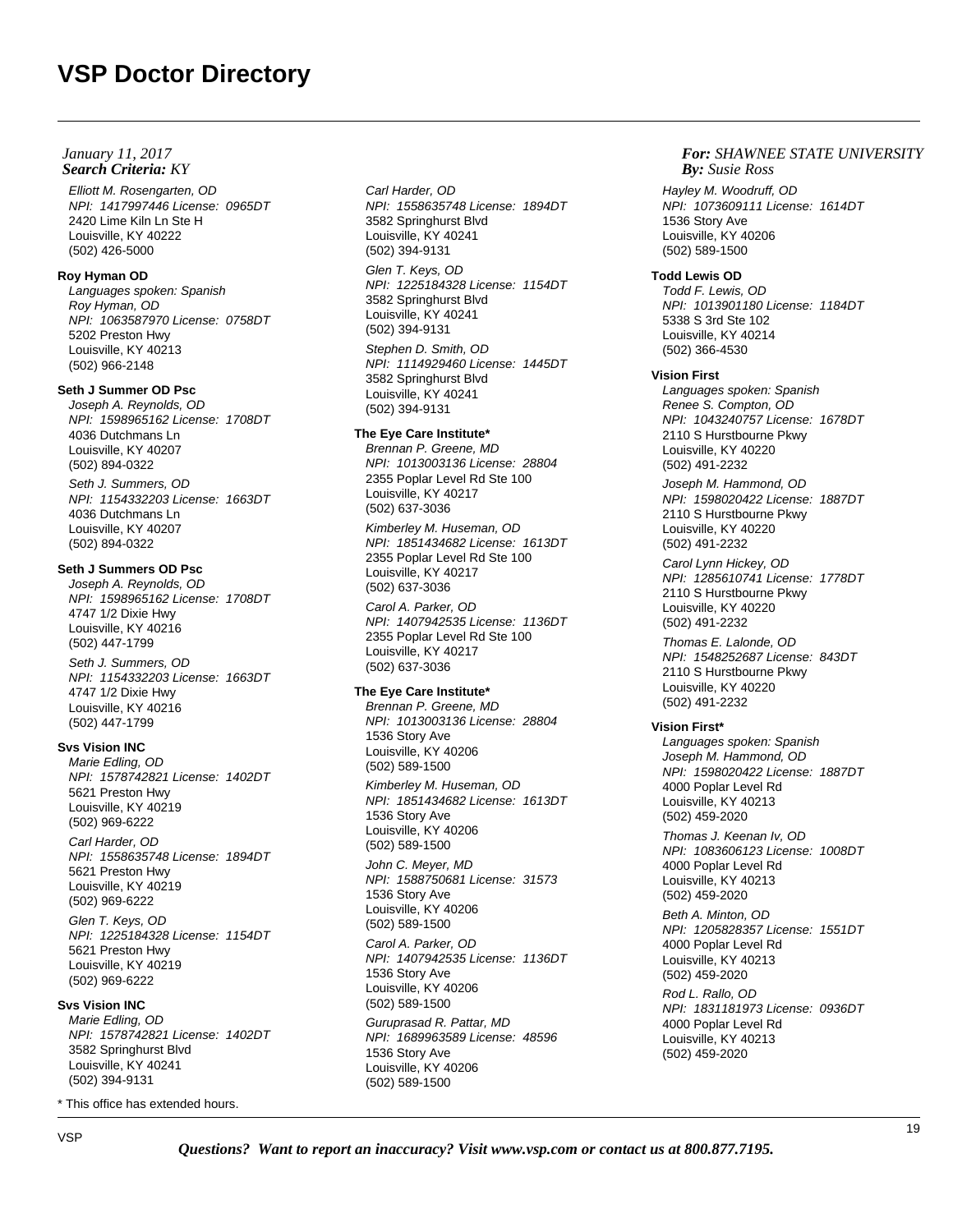Rebekah E. Todd, OD NPI: 1235161035 License: 1800DT 4000 Poplar Level Rd Louisville, KY 40213 (502) 459-2020

# **Vision First\***

Languages spoken: Spanish Kristen L. Rabaut, OD NPI: 1326239930 License: 1705DT 12911 Shelbyville Rd Louisville, KY 40243 (502) 244-1559 Derek L. Wilder, OD NPI: 1548397821 License: 1704DT 12911 Shelbyville Rd Louisville, KY 40243 (502) 244-1559

# **Vision First**

Sarah J. Bricker, OD NPI: 1609286038 License: 1971DT 5023 Mud Ln Ste 110 Louisville, KY 40229 (502) 969-5130 Joseph M. Hammond, OD NPI: 1598020422 License: 1887DT 5023 Mud Ln Ste 110

Louisville, KY 40229 (502) 969-5130 Christopher M. Hogan, OD NPI: 1881759744 License: 1567DT

5023 Mud Ln Ste 110 Louisville, KY 40229 (502) 969-5130 Romina A. Houston, OD

NPI: 1477006971 License: 2038DT 5023 Mud Ln Ste 110 Louisville, KY 40229 (502) 969-5130

Jennifer L. Reynolds, OD NPI: 1992889075 License: 1670DT 5023 Mud Ln Ste 110 Louisville, KY 40229 (502) 969-5130

## **Vision First**

Lindsey N. Hardy, OD NPI: 1366709727 License: 1895DT 6812 Dixie Hwy Louisville, KY 40258 (502) 933-7986 Romina A. Houston, OD NPI: 1477006971 License: 2038DT 6812 Dixie Hwy Louisville, KY 40258 (502) 933-7986

Rod L. Rallo, OD NPI: 1831181973 License: 0936DT 6812 Dixie Hwy Louisville, KY 40258 (502) 933-7986

## **Visionworks\***

Languages spoken: Spanish Aja Bowling, OD NPI: 1255667481 License: 1825DT 7945 Bardstown Rd Louisville, KY 40291 (502) 231-4061 Todd E. Fleshman, OD NPI: 1295899227 License: 1240DT 7945 Bardstown Rd Louisville, KY 40291 (502) 231-4061 Susan M. Grady, OD NPI: 1609990522 License: 1227DT 7945 Bardstown Rd Louisville, KY 40291 (502) 231-4061 Rebecca Green, OD NPI: 1033551510 License: 1922DT 7945 Bardstown Rd Louisville, KY 40291 (502) 231-4061 James Luckett, OD NPI: 1417012204 License: 0873DT 7945 Bardstown Rd Louisville, KY 40291 (502) 231-4061 Victor M. Meyer, OD NPI: 1538185319 License: 1604DT 7945 Bardstown Rd Louisville, KY 40291 (502) 231-4061 Patrick J. Novotny, OD NPI: 1356475164 License: 1279DT 7945 Bardstown Rd Louisville, KY 40291 (502) 231-4061 Heather J. Oliver, OD NPI: 1467894782 License: 1936DT 7945 Bardstown Rd Louisville, KY 40291 (502) 231-4061 Tiffany J. Reed, OD NPI: 1396937850 License: 1698DT 7945 Bardstown Rd Louisville, KY 40291 (502) 231-4061

*For: SHAWNEE STATE UNIVERSITY Susie Ross*

**Visionworks Doctors Of Optomet** Languages spoken: Spanish, German, Gujarati, French, Farsi Aja Bowling, OD NPI: 1255667481 License: 1825DT 100 W Market St Louisville, KY 40202 (502) 587-8488 Michael W. Brumit, OD NPI: 1871629592 License: 1031DT 100 W Market St Louisville, KY 40202 (502) 587-8488 Marie Edling, OD NPI: 1578742821 License: 1402DT 100 W Market St Louisville, KY 40202 (502) 587-8488 Michael S. Eger, OD NPI: 1699839613 License: 1211DT 100 W Market St Louisville, KY 40202 (502) 587-8488 Todd E. Fleshman, OD NPI: 1295899227 License: 1240DT 100 W Market St Louisville, KY 40202 (502) 587-8488 Richard B. Gersh, OD NPI: 1831254770 License: 910DT 100 W Market St Louisville, KY 40202 (502) 587-8488 Jason N. Glenn, OD NPI: 1407995848 License: 1685DT 100 W Market St Louisville, KY 40202 (502) 587-8488 Rebecca Green, OD NPI: 1033551510 License: 1922DT 100 W Market St Louisville, KY 40202 (502) 587-8488 Douglas M. Johnson, OD NPI: 1184789091 License: 0842DT 100 W Market St Louisville, KY 40202 (502) 587-8488 Stephen R. Lawrence, OD NPI: 1144437203 License: 1053DT 100 W Market St

Louisville, KY 40202 (502) 587-8488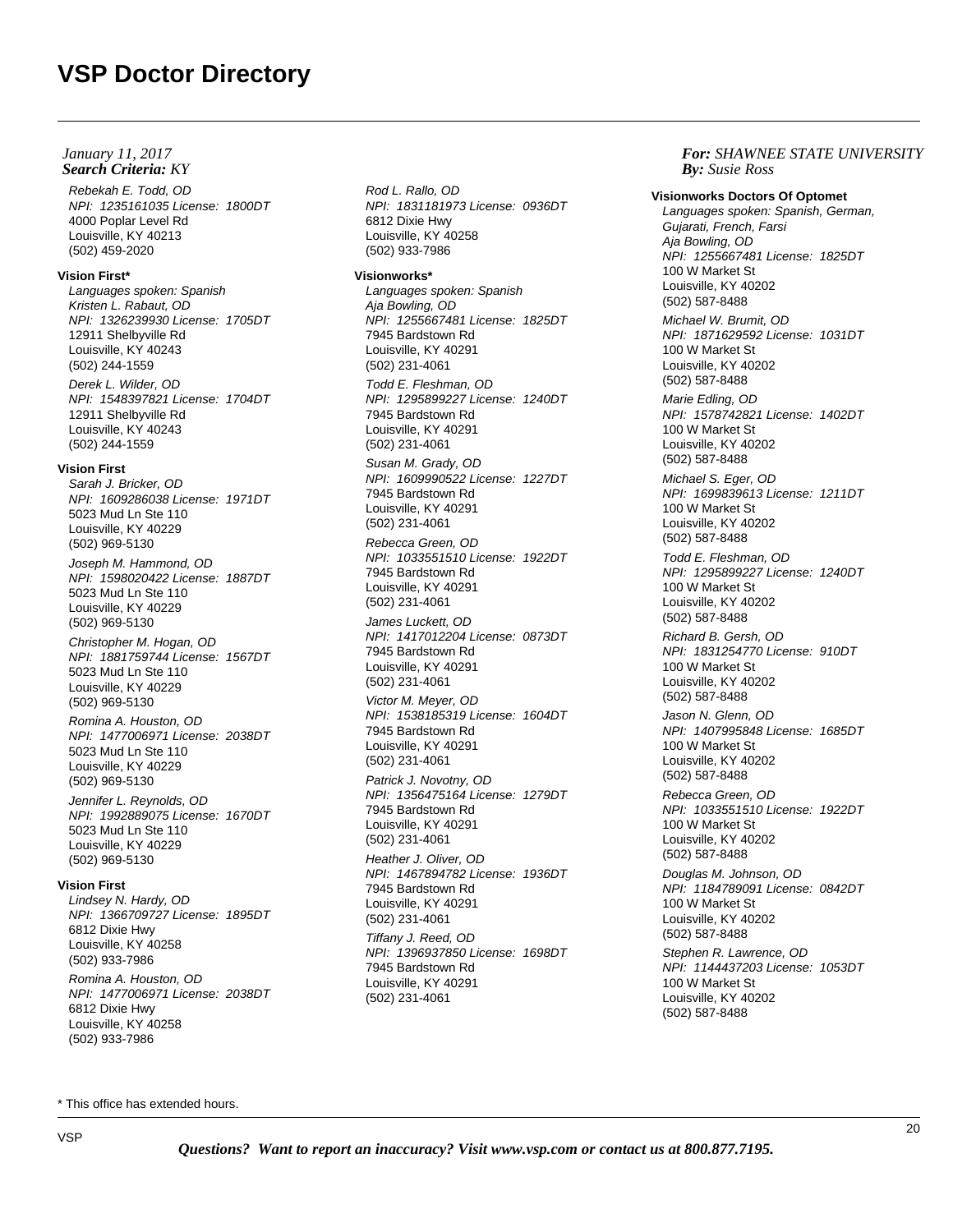Marcus A. Love, OD NPI: 1992860738 License: 0946DT 100 W Market St Louisville, KY 40202 (502) 587-8488 James Luckett, OD NPI: 1417012204 License: 0873DT 100 W Market St Louisville, KY 40202 (502) 587-8488 Mark E. Lynn, OD NPI: 1508937079 License: 1072DT 100 W Market St Louisville, KY 40202 (502) 587-8488 Victor M. Meyer, OD NPI: 1538185319 License: 1604DT 100 W Market St Louisville, KY 40202 (502) 587-8488 Noemi S. Montalvo, OD NPI: 1740345388 License: 1439DT 100 W Market St Louisville, KY 40202 (502) 587-8488 Raymond T. Nagatoshi, OD NPI: 1538224175 License: 1118DT 100 W Market St Louisville, KY 40202 (502) 587-8488 Heather J. Oliver, OD NPI: 1467894782 License: 1936DT 100 W Market St Louisville, KY 40202 (502) 587-8488 Rashid A. Omar, OD NPI: 1508921164 License: 1189DT 100 W Market St Louisville, KY 40202 (502) 587-8488 Jeffrey L. Partain, OD NPI: 1316084403 License: 1040DT 100 W Market St Louisville, KY 40202 (502) 587-8488 Mark Pulliam, OD NPI: 1376608943 License: 1024DT 100 W Market St Louisville, KY 40202 (502) 587-8488 Keith A. Roberts, OD NPI: 1356590525 License: 1735DT 100 W Market St Louisville, KY 40202 (502) 587-8488 **Search Criteria:** KY *By:* **By:** *By: By: By: By: By: By: By: By: By: By: By: By: By: By: By: By: By: By: By: By: By: By: By: January 11, 2017*

Grant Rubesh, OD NPI: 1619069796 License: 1680DT 100 W Market St Louisville, KY 40202 (502) 587-8488 Stephen D. Smith, OD NPI: 1114929460 License: 1445DT 100 W Market St Louisville, KY 40202 (502) 587-8488 Dale A. Souleyrette, OD NPI: 1205991791 License: 1141DT 100 W Market St Louisville, KY 40202 (502) 587-8488 Carl G. Stanis, OD NPI: 1780749275 License: 1150DT 100 W Market St Louisville, KY 40202 (502) 587-8488 Bita Tabassi, OD NPI: 1588729099 License: 1528DT 100 W Market St Louisville, KY 40202 (502) 587-8488 **Visionworks Doctors Of Optomet\*** Languages spoken: Spanish, German, Gujarati, French, Farsi Aja Bowling, OD NPI: 1255667481 License: 1825DT 7815 Preston Hwy Louisville, KY 40219 (502) 966-2020 Michael W. Brumit, OD NPI: 1871629592 License: 1031DT 7815 Preston Hwy Louisville, KY 40219 (502) 966-2020 Marie Edling, OD NPI: 1578742821 License: 1402DT 7815 Preston Hwy Louisville, KY 40219 (502) 966-2020 Michael S. Eger, OD NPI: 1699839613 License: 1211DT 7815 Preston Hwy Louisville, KY 40219 (502) 966-2020

Todd E. Fleshman, OD NPI: 1295899227 License: 1240DT 7815 Preston Hwy Louisville, KY 40219 (502) 966-2020

# *For: SHAWNEE STATE UNIVERSITY Susie Ross*

Richard B. Gersh, OD NPI: 1831254770 License: 910DT 7815 Preston Hwy Louisville, KY 40219 (502) 966-2020 Jason N. Glenn, OD NPI: 1407995848 License: 1685DT 7815 Preston Hwy Louisville, KY 40219 (502) 966-2020 Rebecca Green, OD NPI: 1033551510 License: 1922DT 7815 Preston Hwy Louisville, KY 40219 (502) 966-2020 Douglas M. Johnson, OD NPI: 1184789091 License: 0842DT 7815 Preston Hwy Louisville, KY 40219 (502) 966-2020 Stephen R. Lawrence, OD NPI: 1144437203 License: 1053DT 7815 Preston Hwy Louisville, KY 40219 (502) 966-2020 Marcus A. Love, OD NPI: 1992860738 License: 0946DT 7815 Preston Hwy Louisville, KY 40219 (502) 966-2020 James Luckett, OD NPI: 1417012204 License: 0873DT 7815 Preston Hwy Louisville, KY 40219 (502) 966-2020 Mark E. Lynn, OD NPI: 1508937079 License: 1072DT 7815 Preston Hwy Louisville, KY 40219 (502) 966-2020 Victor M. Meyer, OD NPI: 1538185319 License: 1604DT 7815 Preston Hwy Louisville, KY 40219 (502) 966-2020 Noemi S. Montalvo, OD NPI: 1740345388 License: 1439DT 7815 Preston Hwy Louisville, KY 40219 (502) 966-2020 Raymond T. Nagatoshi, OD NPI: 1538224175 License: 1118DT 7815 Preston Hwy Louisville, KY 40219 (502) 966-2020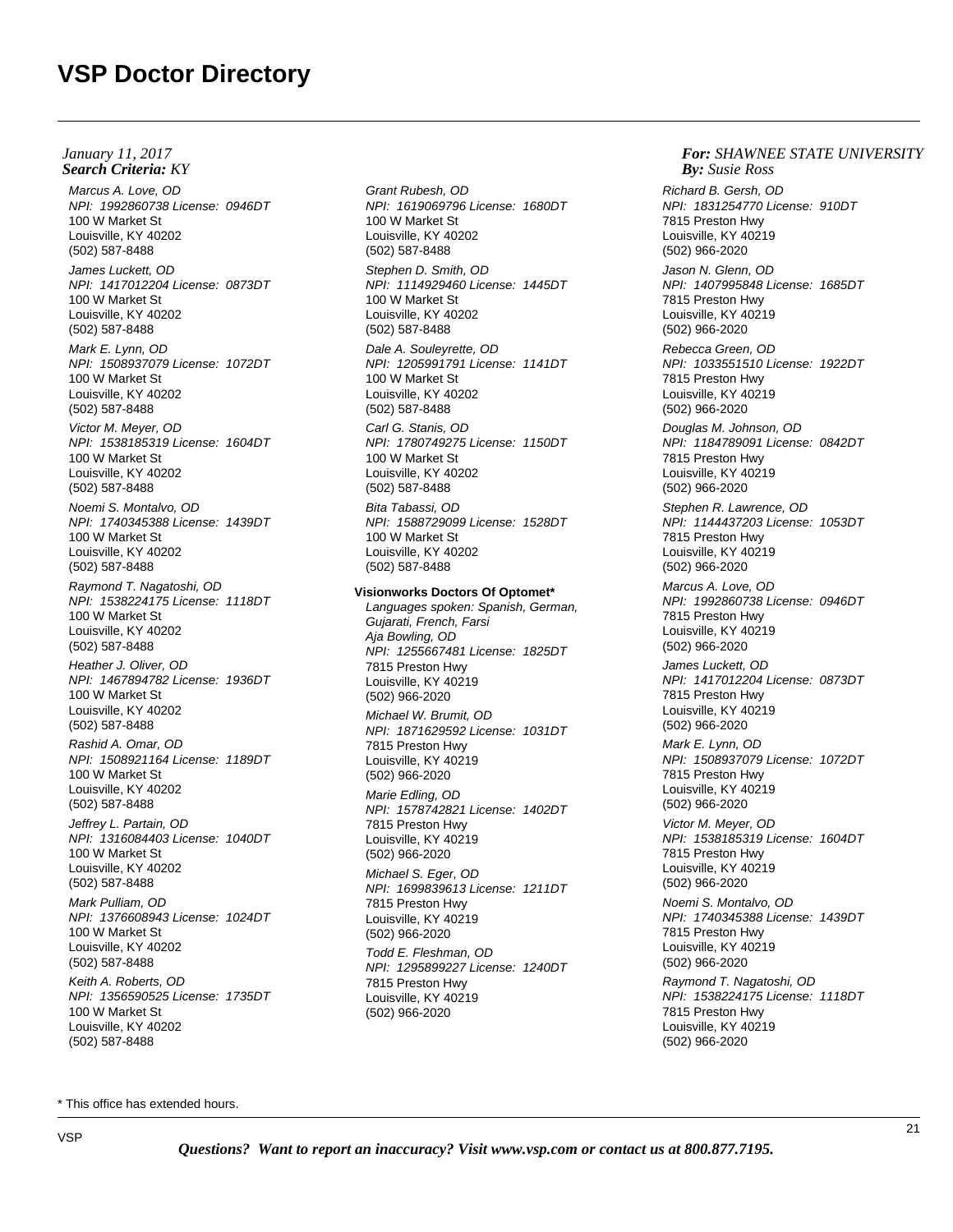Heather J. Oliver, OD NPI: 1467894782 License: 1936DT 7815 Preston Hwy Louisville, KY 40219 (502) 966-2020 Rashid A. Omar, OD NPI: 1508921164 License: 1189DT 7815 Preston Hwy Louisville, KY 40219 (502) 966-2020 Jeffrey L. Partain, OD NPI: 1316084403 License: 1040DT 7815 Preston Hwy Louisville, KY 40219 (502) 966-2020 Mark Pulliam, OD NPI: 1376608943 License: 1024DT 7815 Preston Hwy Louisville, KY 40219 (502) 966-2020 Keith A. Roberts, OD NPI: 1356590525 License: 1735DT 7815 Preston Hwy Louisville, KY 40219 (502) 966-2020 Grant Rubesh, OD NPI: 1619069796 License: 1680DT 7815 Preston Hwy Louisville, KY 40219 (502) 966-2020 Stephen D. Smith, OD NPI: 1114929460 License: 1445DT 7815 Preston Hwy Louisville, KY 40219 (502) 966-2020 Dale A. Souleyrette, OD NPI: 1205991791 License: 1141DT 7815 Preston Hwy Louisville, KY 40219 (502) 966-2020 Carl G. Stanis, OD NPI: 1780749275 License: 1150DT 7815 Preston Hwy Louisville, KY 40219 (502) 966-2020 Bita Tabassi, OD NPI: 1588729099 License: 1528DT 7815 Preston Hwy Louisville, KY 40219 (502) 966-2020 Nicholas L. Wolf, OD NPI: 1902061849 License: 1876DT 7815 Preston Hwy Louisville, KY 40219 (502) 966-2020

### **Visionworks Doctors Of Optometry\***

Languages spoken: Spanish, German, Gujarati, French, Farsi Aja Bowling, OD NPI: 1255667481 License: 1825DT 1001 Breckenridge Ln Louisville, KY 40207 (502) 893-2015 Michael W. Brumit, OD NPI: 1871629592 License: 1031DT 1001 Breckenridge Ln Louisville, KY 40207 (502) 893-2015 Marie Edling, OD NPI: 1578742821 License: 1402DT 1001 Breckenridge Ln Louisville, KY 40207 (502) 893-2015 Michael S. Eger, OD NPI: 1699839613 License: 1211DT 1001 Breckenridge Ln Louisville, KY 40207 (502) 893-2015 Todd E. Fleshman, OD NPI: 1295899227 License: 1240DT 1001 Breckenridge Ln Louisville, KY 40207 (502) 893-2015 Richard B. Gersh, OD NPI: 1831254770 License: 910DT 1001 Breckenridge Ln Louisville, KY 40207 (502) 893-2015 Jason N. Glenn, OD NPI: 1407995848 License: 1685DT 1001 Breckenridge Ln Louisville, KY 40207 (502) 893-2015 Rebecca Green, OD NPI: 1033551510 License: 1922DT 1001 Breckenridge Ln Louisville, KY 40207 (502) 893-2015 Douglas M. Johnson, OD NPI: 1184789091 License: 0842DT 1001 Breckenridge Ln Louisville, KY 40207 (502) 893-2015

1001 Breckenridge Ln Louisville, KY 40207 (502) 893-2015 Mark E. Lynn, OD NPI: 1508937079 License: 1072DT 1001 Breckenridge Ln Louisville, KY 40207 (502) 893-2015 Victor M. Meyer, OD NPI: 1538185319 License: 1604DT 1001 Breckenridge Ln Louisville, KY 40207 (502) 893-2015 Noemi S. Montalvo, OD NPI: 1740345388 License: 1439DT 1001 Breckenridge Ln Louisville, KY 40207 (502) 893-2015 Raymond T. Nagatoshi, OD NPI: 1538224175 License: 1118DT 1001 Breckenridge Ln Louisville, KY 40207 (502) 893-2015 Heather J. Oliver, OD NPI: 1467894782 License: 1936DT 1001 Breckenridge Ln Louisville, KY 40207 (502) 893-2015 Rashid A. Omar, OD NPI: 1508921164 License: 1189DT 1001 Breckenridge Ln Louisville, KY 40207 (502) 893-2015 Jeffrey L. Partain, OD NPI: 1316084403 License: 1040DT 1001 Breckenridge Ln Louisville, KY 40207 (502) 893-2015 Mark Pulliam, OD NPI: 1376608943 License: 1024DT 1001 Breckenridge Ln

Louisville, KY 40207 (502) 893-2015 Grant Rubesh, OD

1001 Breckenridge Ln Louisville, KY 40207 (502) 893-2015

NPI: 1619069796 License: 1680DT

Marcus A. Love, OD

*Susie Ross*

1001 Breckenridge Ln Louisville, KY 40207 (502) 893-2015 James Luckett, OD

NPI: 1992860738 License: 0946DT

*For: SHAWNEE STATE UNIVERSITY*

NPI: 1417012204 License: 0873DT

Stephen R. Lawrence, OD NPI: 1144437203 License: 1053DT 1001 Breckenridge Ln Louisville, KY 40207 (502) 893-2015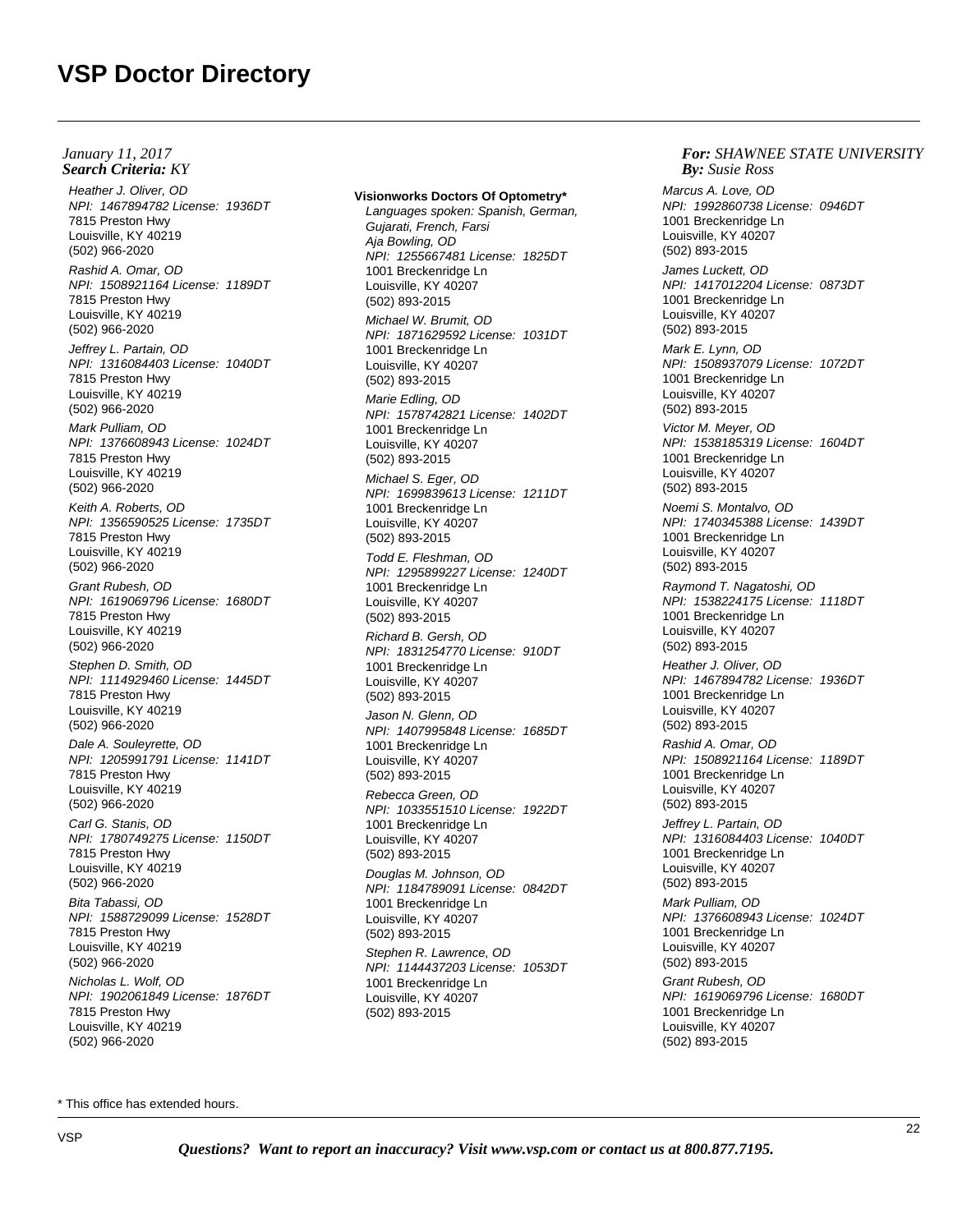Stephen D. Smith, OD NPI: 1114929460 License: 1445DT 1001 Breckenridge Ln Louisville, KY 40207 (502) 893-2015

Dale A. Souleyrette, OD NPI: 1205991791 License: 1141DT 1001 Breckenridge Ln Louisville, KY 40207 (502) 893-2015

Carl G. Stanis, OD NPI: 1780749275 License: 1150DT 1001 Breckenridge Ln Louisville, KY 40207 (502) 893-2015

Bita Tabassi, OD NPI: 1588729099 License: 1528DT 1001 Breckenridge Ln Louisville, KY 40207 (502) 893-2015

### **Visionworks Doctors Of Optometry\***

Languages spoken: Spanish, German, Gujarati, French, Farsi Aja Bowling, OD NPI: 1255667481 License: 1825DT 5224 Dixie Hwy Louisville, KY 40216 (502) 449-2080 Michael W. Brumit, OD NPI: 1871629592 License: 1031DT 5224 Dixie Hwy Louisville, KY 40216 (502) 449-2080 Marie Edling, OD NPI: 1578742821 License: 1402DT 5224 Dixie Hwy Louisville, KY 40216 (502) 449-2080 Todd E. Fleshman, OD NPI: 1295899227 License: 1240DT 5224 Dixie Hwy Louisville, KY 40216 (502) 449-2080 Richard B. Gersh, OD NPI: 1831254770 License: 910DT 5224 Dixie Hwy Louisville, KY 40216 (502) 449-2080

Jason N. Glenn, OD NPI: 1407995848 License: 1685DT 5224 Dixie Hwy Louisville, KY 40216 (502) 449-2080

Rebecca Green, OD NPI: 1033551510 License: 1922DT 5224 Dixie Hwy Louisville, KY 40216 (502) 449-2080 Douglas M. Johnson, OD NPI: 1184789091 License: 0842DT 5224 Dixie Hwy Louisville, KY 40216 (502) 449-2080 Stephen R. Lawrence, OD NPI: 1144437203 License: 1053DT 5224 Dixie Hwy Louisville, KY 40216 (502) 449-2080 Marcus A. Love, OD NPI: 1992860738 License: 0946DT 5224 Dixie Hwy Louisville, KY 40216 (502) 449-2080 James Luckett, OD NPI: 1417012204 License: 0873DT 5224 Dixie Hwy Louisville, KY 40216 (502) 449-2080 Mark E. Lynn, OD NPI: 1508937079 License: 1072DT 5224 Dixie Hwy Louisville, KY 40216 (502) 449-2080 Victor M. Meyer, OD NPI: 1538185319 License: 1604DT 5224 Dixie Hwy Louisville, KY 40216 (502) 449-2080 Noemi S. Montalvo, OD NPI: 1740345388 License: 1439DT 5224 Dixie Hwy Louisville, KY 40216 (502) 449-2080 Raymond T. Nagatoshi, OD NPI: 1538224175 License: 1118DT 5224 Dixie Hwy Louisville, KY 40216 (502) 449-2080 Heather J. Oliver, OD NPI: 1467894782 License: 1936DT 5224 Dixie Hwy Louisville, KY 40216 (502) 449-2080 Rashid A. Omar, OD

#### *For: SHAWNEE STATE UNIVERSITY Susie Ross*

Jeffrey L. Partain, OD NPI: 1316084403 License: 1040DT 5224 Dixie Hwy Louisville, KY 40216 (502) 449-2080

Grant Rubesh, OD NPI: 1619069796 License: 1680DT 5224 Dixie Hwy Louisville, KY 40216 (502) 449-2080

Stephen D. Smith, OD NPI: 1114929460 License: 1445DT 5224 Dixie Hwy Louisville, KY 40216 (502) 449-2080

Dale A. Souleyrette, OD NPI: 1205991791 License: 1141DT 5224 Dixie Hwy Louisville, KY 40216 (502) 449-2080

Carl G. Stanis, OD NPI: 1780749275 License: 1150DT 5224 Dixie Hwy Louisville, KY 40216 (502) 449-2080 Bita Tabassi, OD NPI: 1588729099 License: 1528DT 5224 Dixie Hwy Louisville, KY 40216 (502) 449-2080

#### **Visionworks Doctors Of Optometry\***

Languages spoken: Spanish, German, Gujarati, French, Farsi Aja Bowling, OD NPI: 1255667481 License: 1825DT 13210 Shelbyville Rd Louisville, KY 40223 (502) 244-9198 Michael W. Brumit, OD NPI: 1871629592 License: 1031DT 13210 Shelbyville Rd Louisville, KY 40223 (502) 244-9198 Marie Edling, OD

NPI: 1578742821 License: 1402DT 13210 Shelbyville Rd Louisville, KY 40223 (502) 244-9198

Todd E. Fleshman, OD NPI: 1295899227 License: 1240DT 13210 Shelbyville Rd Louisville, KY 40223 (502) 244-9198

\* This office has extended hours.

NPI: 1508921164 License: 1189DT

5224 Dixie Hwy Louisville, KY 40216 (502) 449-2080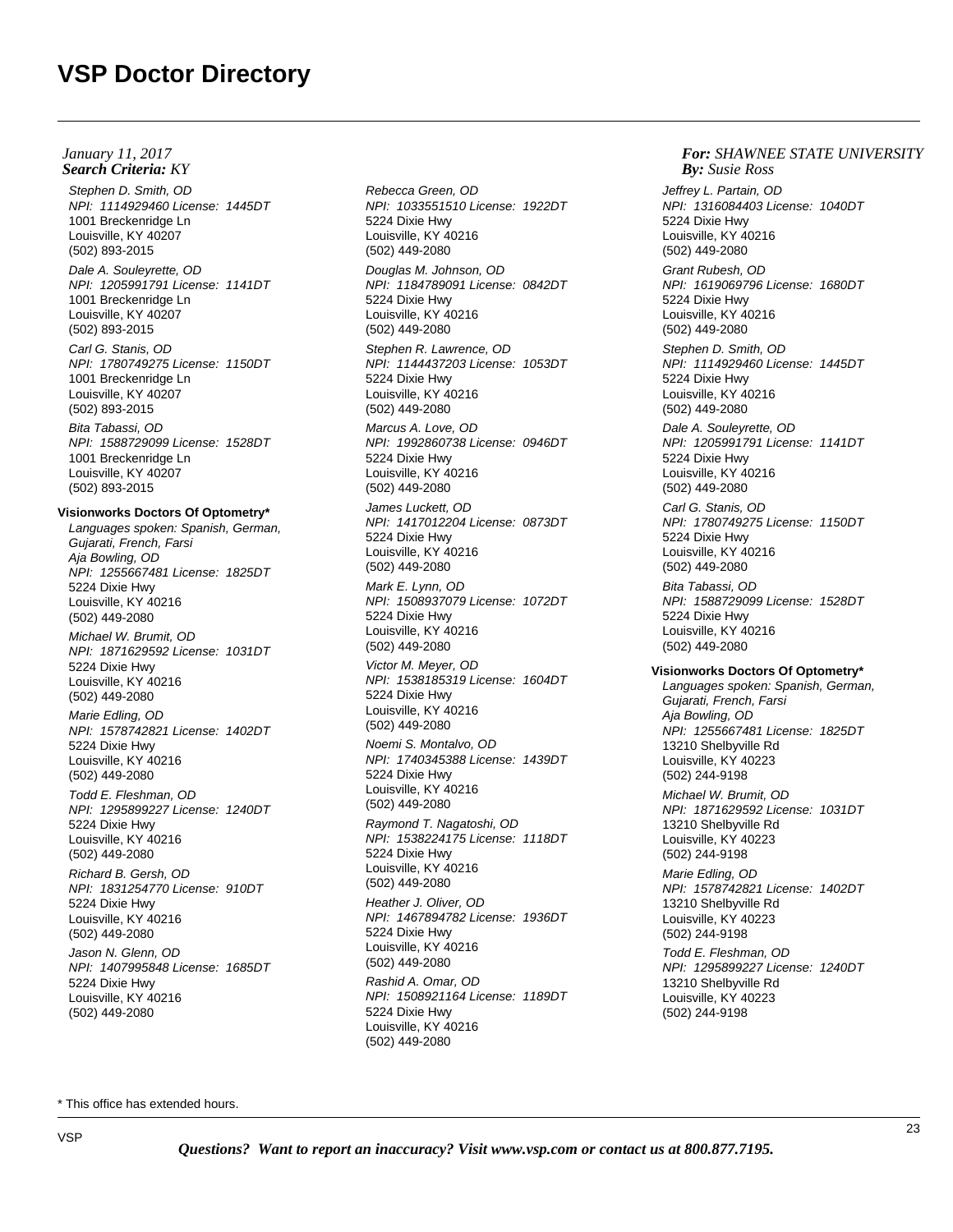Richard B. Gersh, OD NPI: 1831254770 License: 910DT 13210 Shelbyville Rd Louisville, KY 40223 (502) 244-9198 Jason N. Glenn, OD NPI: 1407995848 License: 1685DT 13210 Shelbyville Rd Louisville, KY 40223 (502) 244-9198 Rebecca Green, OD NPI: 1033551510 License: 1922DT 13210 Shelbyville Rd Louisville, KY 40223 (502) 244-9198 Douglas M. Johnson, OD NPI: 1184789091 License: 0842DT 13210 Shelbyville Rd Louisville, KY 40223 (502) 244-9198 Stephen R. Lawrence, OD NPI: 1144437203 License: 1053DT 13210 Shelbyville Rd Louisville, KY 40223 (502) 244-9198 Marcus A. Love, OD NPI: 1992860738 License: 0946DT 13210 Shelbyville Rd Louisville, KY 40223 (502) 244-9198 James Luckett, OD NPI: 1417012204 License: 0873DT 13210 Shelbyville Rd Louisville, KY 40223 (502) 244-9198 Mark E. Lynn, OD NPI: 1508937079 License: 1072DT 13210 Shelbyville Rd Louisville, KY 40223 (502) 244-9198 Victor M. Meyer, OD NPI: 1538185319 License: 1604DT 13210 Shelbyville Rd Louisville, KY 40223 (502) 244-9198 Noemi S. Montalvo, OD NPI: 1740345388 License: 1439DT 13210 Shelbyville Rd Louisville, KY 40223 (502) 244-9198 Raymond T. Nagatoshi, OD NPI: 1538224175 License: 1118DT 13210 Shelbyville Rd Louisville, KY 40223 (502) 244-9198 **Search Criteria:** KY *By:* **By:** *By: By: By: By: By: By: By: By: By: By: By: By: By: By: By: By: By: By: By: By: By: By: By: January 11, 2017*

Heather J. Oliver, OD NPI: 1467894782 License: 1936DT 13210 Shelbyville Rd Louisville, KY 40223 (502) 244-9198 Rashid A. Omar, OD NPI: 1508921164 License: 1189DT 13210 Shelbyville Rd Louisville, KY 40223 (502) 244-9198 Jeffrey L. Partain, OD NPI: 1316084403 License: 1040DT 13210 Shelbyville Rd Louisville, KY 40223 (502) 244-9198 Mark Pulliam, OD NPI: 1376608943 License: 1024DT 13210 Shelbyville Rd Louisville, KY 40223 (502) 244-9198 Grant Rubesh, OD NPI: 1619069796 License: 1680DT 13210 Shelbyville Rd Louisville, KY 40223 (502) 244-9198 Stephen D. Smith, OD NPI: 1114929460 License: 1445DT 13210 Shelbyville Rd Louisville, KY 40223 (502) 244-9198 Dale A. Souleyrette, OD NPI: 1205991791 License: 1141DT 13210 Shelbyville Rd Louisville, KY 40223 (502) 244-9198 Carl G. Stanis, OD NPI: 1780749275 License: 1150DT 13210 Shelbyville Rd Louisville, KY 40223 (502) 244-9198 Bita Tabassi, OD NPI: 1588729099 License: 1528DT 13210 Shelbyville Rd Louisville, KY 40223 (502) 244-9198 Nicholas L. Wolf, OD NPI: 1902061849 License: 1876DT 13210 Shelbyville Rd Louisville, KY 40223 (502) 244-9198

*For: SHAWNEE STATE UNIVERSITY Susie Ross*

**Visionworks Doctors Of Optometry\*** Languages spoken: Spanish, German, Gujarati, French, Farsi Aja Bowling, OD NPI: 1255667481 License: 1825DT 3571 Springhurst Blvd Louisville, KY 40241 (502) 339-7323 Michael W. Brumit, OD NPI: 1871629592 License: 1031DT 3571 Springhurst Blvd Louisville, KY 40241 (502) 339-7323 Marie Edling, OD NPI: 1578742821 License: 1402DT 3571 Springhurst Blvd Louisville, KY 40241 (502) 339-7323 Michael S. Eger, OD NPI: 1699839613 License: 1211DT 3571 Springhurst Blvd Louisville, KY 40241 (502) 339-7323 Jason N. Glenn, OD NPI: 1407995848 License: 1685DT 3571 Springhurst Blvd Louisville, KY 40241 (502) 339-7323 Rebecca Green, OD NPI: 1033551510 License: 1922DT 3571 Springhurst Blvd Louisville, KY 40241 (502) 339-7323 Douglas M. Johnson, OD NPI: 1184789091 License: 0842DT 3571 Springhurst Blvd Louisville, KY 40241 (502) 339-7323 Stephen R. Lawrence, OD NPI: 1144437203 License: 1053DT 3571 Springhurst Blvd Louisville, KY 40241 (502) 339-7323 Marcus A. Love, OD NPI: 1992860738 License: 0946DT 3571 Springhurst Blvd Louisville, KY 40241 (502) 339-7323 James Luckett, OD NPI: 1417012204 License: 0873DT 3571 Springhurst Blvd

Louisville, KY 40241 (502) 339-7323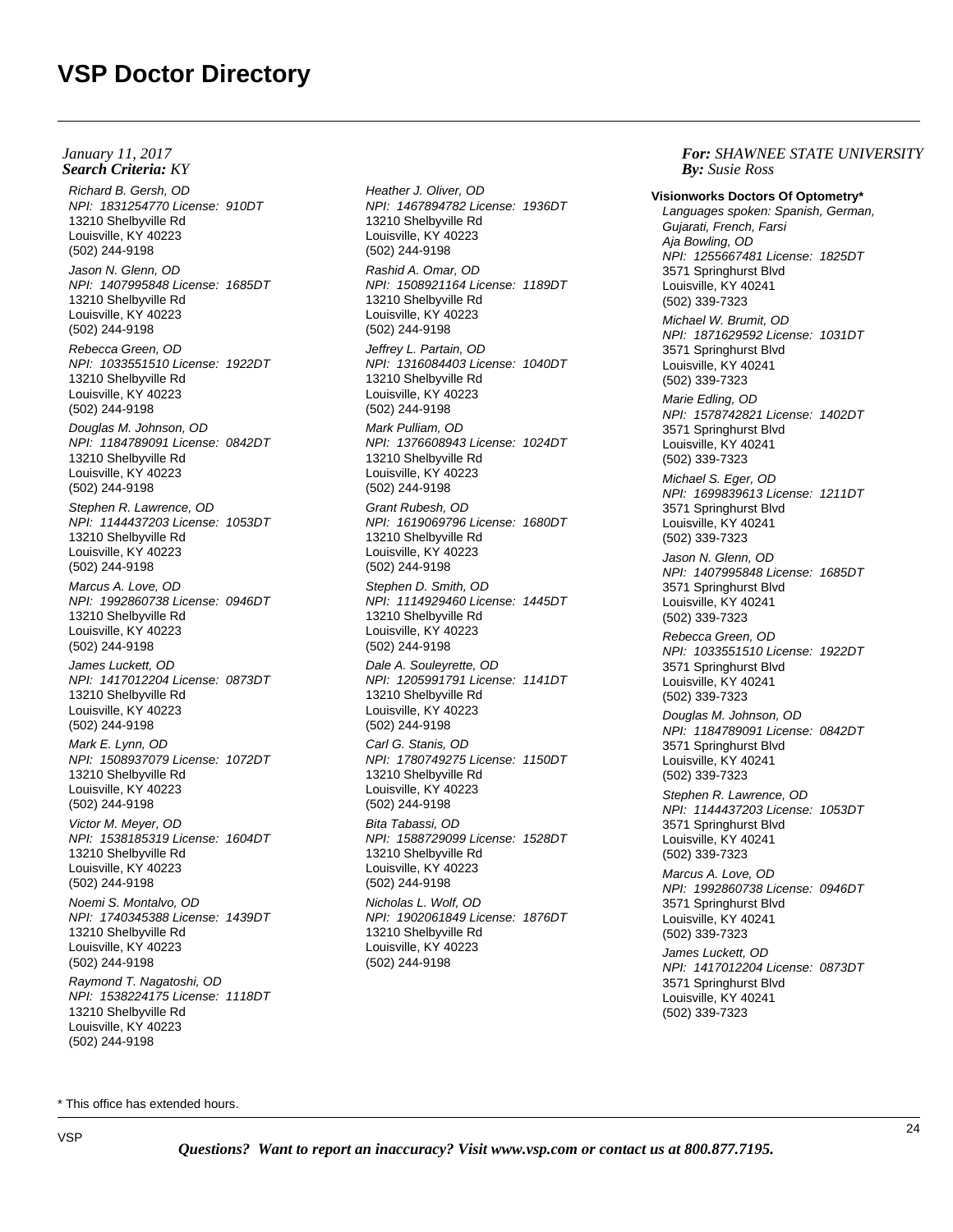## **Search Criteria:** KY *By:* **By:** *By: By: By: By: By: By: By: By: By: By: By: By: By: By: By: By: By: By: By: By: By: By: By: January 11, 2017*

Mark E. Lynn, OD NPI: 1508937079 License: 1072DT 3571 Springhurst Blvd Louisville, KY 40241 (502) 339-7323

Victor M. Meyer, OD NPI: 1538185319 License: 1604DT 3571 Springhurst Blvd Louisville, KY 40241 (502) 339-7323

Noemi S. Montalvo, OD NPI: 1740345388 License: 1439DT 3571 Springhurst Blvd Louisville, KY 40241 (502) 339-7323

Raymond T. Nagatoshi, OD NPI: 1538224175 License: 1118DT 3571 Springhurst Blvd Louisville, KY 40241 (502) 339-7323

Patrick J. Novotny, OD NPI: 1356475164 License: 1279DT 3571 Springhurst Blvd Louisville, KY 40241 (502) 339-7323

Heather J. Oliver, OD NPI: 1467894782 License: 1936DT 3571 Springhurst Blvd Louisville, KY 40241 (502) 339-7323

Rashid A. Omar, OD NPI: 1508921164 License: 1189DT 3571 Springhurst Blvd Louisville, KY 40241 (502) 339-7323

Jeffrey L. Partain, OD NPI: 1316084403 License: 1040DT 3571 Springhurst Blvd Louisville, KY 40241 (502) 339-7323

Mark Pulliam, OD NPI: 1376608943 License: 1024DT 3571 Springhurst Blvd Louisville, KY 40241 (502) 339-7323

Grant Rubesh, OD NPI: 1619069796 License: 1680DT 3571 Springhurst Blvd Louisville, KY 40241 (502) 339-7323 Stephen D. Smith, OD NPI: 1114929460 License: 1445DT 3571 Springhurst Blvd Louisville, KY 40241 (502) 339-7323

\* This office has extended hours.

Dale A. Souleyrette, OD NPI: 1205991791 License: 1141DT 3571 Springhurst Blvd Louisville, KY 40241 (502) 339-7323 Carl G. Stanis, OD NPI: 1780749275 License: 1150DT 3571 Springhurst Blvd Louisville, KY 40241 (502) 339-7323 Bita Tabassi, OD NPI: 1588729099 License: 1528DT 3571 Springhurst Blvd Louisville, KY 40241 (502) 339-7323

# **MADISONVILLE**

**Charles L French OD Psc\*** Charles L. French, OD NPI: 1912046590 License: 1285DT 1350 S Main St Madisonville, KY 42431 (270) 821-6241

**Emily Brown Taylor Psc\*** Emily B. Taylor, OD NPI: 1578538120 License: 1137DT 344 E Arch St Madisonville, KY 42431 (270) 821-2862

**Multicare Eye Clinic PLLC\*** Troy W. Crist, OD NPI: 1447330758 License: 1237DT 44 McCoy Ave Madisonville, KY 42431 (270) 825-3937

# **MARION**

**Marion Eye Care Center PLLC** Adria N. Porter, OD NPI: 1265429641 License: 1619DT 713 S Main St Marion, KY 42064 (270) 965-5280 Daniel A. Talley, OD NPI: 1285621896 License: 933DT 713 S Main St Marion, KY 42064 (270) 965-5280

# **MARTIN**

**Jerald F Combs Psc** Jerald F. Combs, OD NPI: 1790892636 License: 0852DT 386 KY Route 122 Martin, KY 41649 (606) 285-3139

*For: SHAWNEE STATE UNIVERSITY Susie Ross*

#### **Richard Salisbury OD**

Richard D. Salisbury, OD NPI: 1700974268 License: 1194DT 10870 Main St Martin, KY 41649 (606) 285-0005

# **MAYFIELD**

**Eye Care Associates Of Kentucky\***

Rockatonia L. Batts, OD NPI: 1427346295 License: 1851DT 1400 Common Wealth Dr Mayfield, KY 42066 (270) 247-2417 Donise B. Sheridan, OD NPI: 1457325565 License: 1388DT 1400 Common Wealth Dr Mayfield, KY 42066 (270) 247-2417

## **Mayfield Family Eye Care\***

Kelly S. Bugg, OD NPI: 1932497690 License: 1864DT 107 West Broadway Mayfield, KY 42066 (270) 247-5532

# **MAYSVILLE**

**Drs Sherman & Taylor** Keith T. Sherman, OD NPI: 1962575225 License: 0822DT 15 E 3rd St Maysville, KY 41056 (606) 564-3650

Gregory E. Taylor, OD NPI: 1790700755 License: 1162DT 15 E 3rd St Maysville, KY 41056 (606) 564-3650

## **Eyecare Network Ltd\***

Alanna K. Kirk, OD NPI: 1124432562 License: 1957DT 1360 Medical Park Dr Maysville, KY 41056 (606) 759-5341

Bryan N. Prater, MD NPI: 1043375348 License: 17402 1360 Medical Park Dr Maysville, KY 41056 (606) 759-5341

# **MC KEE**

**Eye Care Center Optometrist Psc** Dwight M. Burchett, OD NPI: 1437142643 License: 1545DT 830 Main St South Mc Kee, KY 40447 (606) 287-8477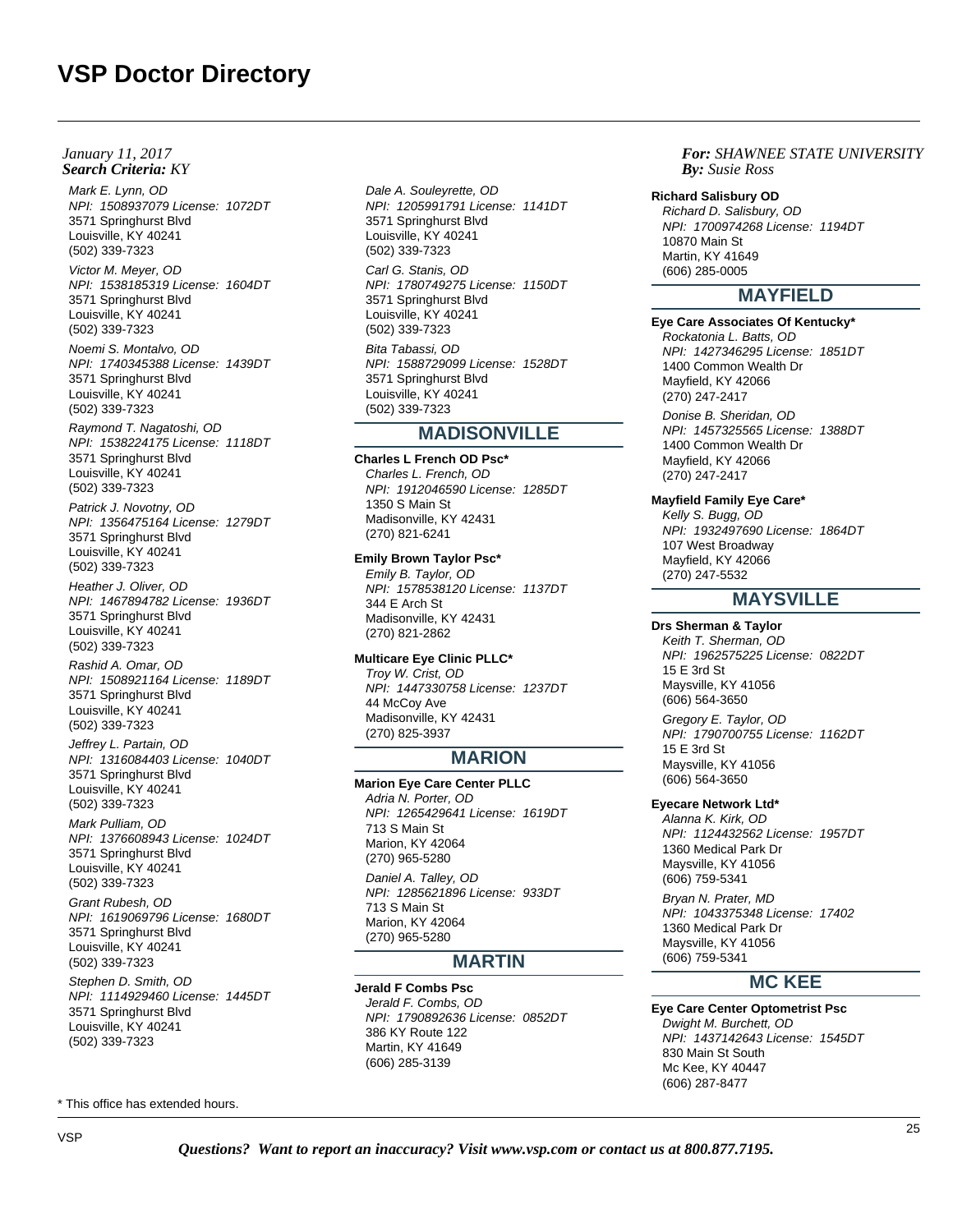Natasha N. Gay, OD NPI: 1942583380 License: 1840DT 830 Main St South Mc Kee, KY 40447 (606) 287-8477 Anthony C. Harris, OD NPI: 1083607105 License: 1135DT 830 Main St South Mc Kee, KY 40447 (606) 287-8477

William T. Reynolds, OD NPI: 1174516298 License: 1069DT 830 Main St South Mc Kee, KY 40447 (606) 287-8477

# **MIDDLESBORO**

**Southeast Eye Associates** Michelle P. Anders, OD NPI: 1568515674 License: 1612DT 1403 Cumberland Ave Ste A Middlesboro, KY 40965 (606) 248-2549 Kyle Matthew Barnes, OD NPI: 1982896593 License: 1711DT

1403 Cumberland Ave Ste A Middlesboro, KY 40965 (606) 248-2549

Kristi Michelle Johnson, OD NPI: 1588851976 License: 1721DT 1403 Cumberland Ave Ste A Middlesboro, KY 40965 (606) 248-2549

Lisa Sanford Howard, OD NPI: 1124024302 License: 1082DT 1403 Cumberland Ave Ste A Middlesboro, KY 40965 (606) 248-2549

# **MONTICELLO**

# **Sawyer Eyecare Center\***

James H. Sawyer, OD NPI: 1427066406 License: 1083DT 150 N Main St Monticello, KY 42633 (606) 348-9392

## **Vision Care Psc\***

Languages spoken: Spanish Jennifer L. Brown Compton, OD NPI: 1740446640 License: 1743DT 211 Cumberland Xing Monticello, KY 42633 (606) 348-3355

Matthew J. Hesse, OD NPI: 1265597066 License: 1512DT 211 Cumberland Xing Monticello, KY 42633 (606) 348-3355

# **MOREHEAD**

**Dr Anthony J Mayo OD\*** Anthony J. Mayo, OD NPI: 1992886675 License: 1114DT 129 W Main St Morehead, KY 40351 (606) 784-5355

## **Robert Thomas Mchugh OD\***

Robert T. Mchugh, OD NPI: 1215917067 License: 0817DT 137 E First St Morehead, KY 40351 (606) 783-1575

# **MORGANFIELD**

**Morganfield Eye Care Center** Charles D. Heck, OD NPI: 1710956990 License: 945DT 104 S Court St Morganfield, KY 42437 (270) 389-2029 Vaughn G. Sanders, OD NPI: 1558330746 License: 763DT 104 S Court St Morganfield, KY 42437 (270) 389-2029 Kera L. Zint, OD NPI: 1629452081 License: 1999DT 104 S Court St Morganfield, KY 42437 (270) 389-2029

# **MORGANTOWN**

**Todd Cohron OD\*** Todd Cohron, OD NPI: 1811977937 License: 1372DT 221 W G L Smith St Morgantown, KY 42261 (270) 526-6800

# **MOUNT STERLING**

**Crockett Family Vision Center Psc\*** Justin E. Coleman, OD NPI: 1922440494 License: 1938DT 25 Sterling Way Ste C Mount Sterling, KY 40353 (859) 498-4800

### *For: SHAWNEE STATE UNIVERSITY Susie Ross*

Ryan L. Crockett, OD NPI: 1295728954 License: 1342DT 25 Sterling Way Ste C Mount Sterling, KY 40353 (859) 498-4800

## **Helderman And Jacobs Vision Center PLLC\***

Wayne A. Helderman, OD NPI: 1730238072 License: 0762DT 1 N Maysville St Mount Sterling, KY 40353 (859) 498-6001

Edward T. Jacobs, OD NPI: 1487703732 License: 1513DT 1 N Maysville St Mount Sterling, KY 40353 (859) 498-6001

Kevin A. Skidmore, OD NPI: 1093060188 License: 1913DT 1 N Maysville St Mount Sterling, KY 40353 (859) 498-6001

# **MOUNT VERNON**

**Richmond Street Eyecare** Lloyd L. Cain Jr, OD NPI: 1841376480 License: 1103DT 205 Richmond St Mount Vernon, KY 40456 (606) 256-3937

# **MOUNT WASHINGTON**

## **Mooney Eyecare Centre PLLC**

Ryan S. Mcgiffen, OD NPI: 1962810531 License: 1959DT 327 Ebrooke Pointe Dr Ste 100 Mount Washington, KY 40047 (502) 538-4362

Matthew L. Mooney, OD NPI: 1518166610 License: 1714DT 327 Ebrooke Pointe Dr Ste 100 Mount Washington, KY 40047 (502) 538-4362

# **Precision Eyecare**

Gary V. Hathcoat, OD NPI: 1891769345 License: 1204DT 11102 Hwy 44 E Mount Washington, KY 40047 (502) 904-9933

# **MUNFORDVILLE**

**Vision First\*** Sarah J. Bricker, OD NPI: 1609286038 License: 1971DT 815 Main St Munfordville, KY 42765 (270) 524-5444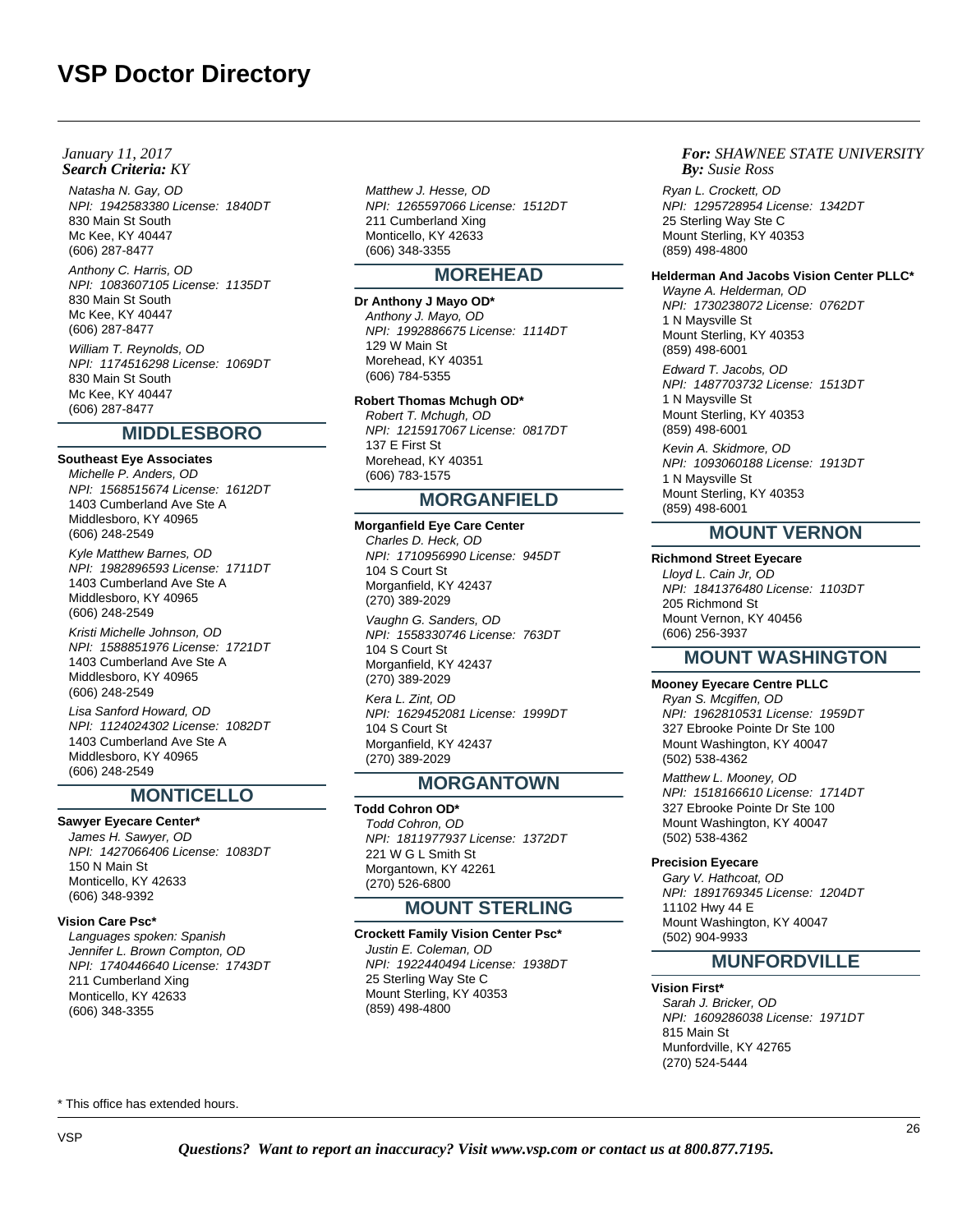## **Search Criteria:** KY *By:* **By:** *By: By: By: By: By: By: By: By: By: By: By: By: By: By: By: By: By: By: By: By: By: By: By: January 11, 2017*

Celeste M. Seadler, OD NPI: 1528085248 License: 1639DT 815 Main St Munfordville, KY 42765 (270) 524-5444

# **MURRAY**

# **Eye And Eyewear**

Douglas W. Payne, OD NPI: 1447335807 License: 1489DT 809 Arcadia Cir Murray, KY 42071 (270) 753-5507

# **Eye Care Associates Of Kentucky\***

James D. Jaco, OD NPI: 1932173069 License: 1292DT 106 N 6th St Murray, KY 42071 (270) 753-2842

# **Eyecare Specialties\***

Kevin M. Adams, OD NPI: 1184782609 License: 1157DT 308 S 12th St Murray, KY 42071 (270) 759-2500

# **Jarvis Vision Center\***

Reed H. Jarvis, OD NPI: 1578762449 License: 1707DT 1208 Johnson Blvd Murray, KY 42071 (270) 759-1429 Jesse C. Williams, OD

NPI: 1821343708 License: 1909DT 1208 Johnson Blvd Murray, KY 42071 (270) 759-1429

# **Murray Family Eyecare**

Benjamin A. Hall, OD NPI: 1336236306 License: 1261DT 312 N 12th St Murray, KY 42071 (270) 767-9300

# **NEWPORT**

**Opticare Vision Center** Keith L. Sellers, OD NPI: 1013900265 License: 1023DT 59 Carothers Rd Newport, KY 41071 (859) 491-1010

Josiah W. Young, OD NPI: 1679711675 License: 1771DT 59 Carothers Rd Newport, KY 41071 (859) 491-1010

\* This office has extended hours.

### **Wing Eyecare INC**

Languages spoken: Vietnamese Jeffrey D. Cole, OD NPI: 1952715369 License: 1953DT 142 Pavilion Pkwy Newport, KY 41071 (859) 291-9464

Matthew J. Dayringer, OD NPI: 1629187562 License: 1616DT 142 Pavilion Pkwy Newport, KY 41071 (859) 291-9464 Matthew F. Horton, OD

NPI: 1255567293 License: 1948DT 142 Pavilion Pkwy Newport, KY 41071 (859) 291-9464

Danica M. Lantz, OD NPI: 1942535265 License: 1933DT 142 Pavilion Pkwy Newport, KY 41071 (859) 291-9464

Mark Wayne Lantz, OD NPI: 1295909398 License: 1934DT 142 Pavilion Pkwy Newport, KY 41071 (859) 291-9464

Jennifer M. Michael, OD NPI: 1326480278 License: 1916DT 142 Pavilion Pkwy Newport, KY 41071 (859) 291-9464

Matthew James Muroski, OD NPI: 1952492043 License: 1757DT 142 Pavilion Pkwy Newport, KY 41071 (859) 291-9464

Thomas F. Nagy, OD NPI: 1952410532 License: 1443DT 142 Pavilion Pkwy Newport, KY 41071 (859) 291-9464 Paula M. Thatcher, OD

NPI: 1942462635 License: 1796DT 142 Pavilion Pkwy Newport, KY 41071 (859) 291-9464

# **NICHOLASVILLE**

**Bluegrass Family Vision PLLC** S Chris Mayes, OD NPI: 1770625634 License: 1550DT 181 E Brannon Rd Nicholasville, KY 40356 (859) 971-2211

*For: SHAWNEE STATE UNIVERSITY Susie Ross*

# **OWENSBORO**

**Advantage Eye Care PLLC\*** Languages spoken: Spanish, French John M. Adams, OD NPI: 1730191602 License: 1576DT 411 Park Plaza Dr Owensboro, KY 42301 (270) 683-2020 Patricia W. Adams, OD NPI: 1518951938 License: 1587DT 411 Park Plaza Dr Owensboro, KY 42301 (270) 683-2020 Homer A. Ward, OD NPI: 1376537795 License: 0790DT 411 Park Plaza Dr Owensboro, KY 42301 (270) 683-2020

#### **Advantage Vision**

Roger I. Jones, OD NPI: 1558369009 License: 953DT 411 Park Plaza Dr Owensboro, KY 42301 (270) 686-1937

#### **Eye-mart**

Michael R. Braden, OD NPI: 1053479485 License: 1311DT 410 Southtown Blvd Ste 8 Owensboro, KY 42303 (270) 688-8811

Melissa F. Hay, OD NPI: 1104985530 License: 1264DT 410 Southtown Blvd Ste 8 Owensboro, KY 42303 (270) 688-8811

## **Owensboro Eyecare Center\***

Charles D. Heck, OD NPI: 1710956990 License: 945DT 1705 Frederica St Owensboro, KY 42301 (270) 683-2121

Vaughn G. Sanders, OD NPI: 1558330746 License: 763DT 1705 Frederica St Owensboro, KY 42301 (270) 683-2121

Kera L. Zint, OD NPI: 1629452081 License: 1999DT 1705 Frederica St Owensboro, KY 42301 (270) 683-2121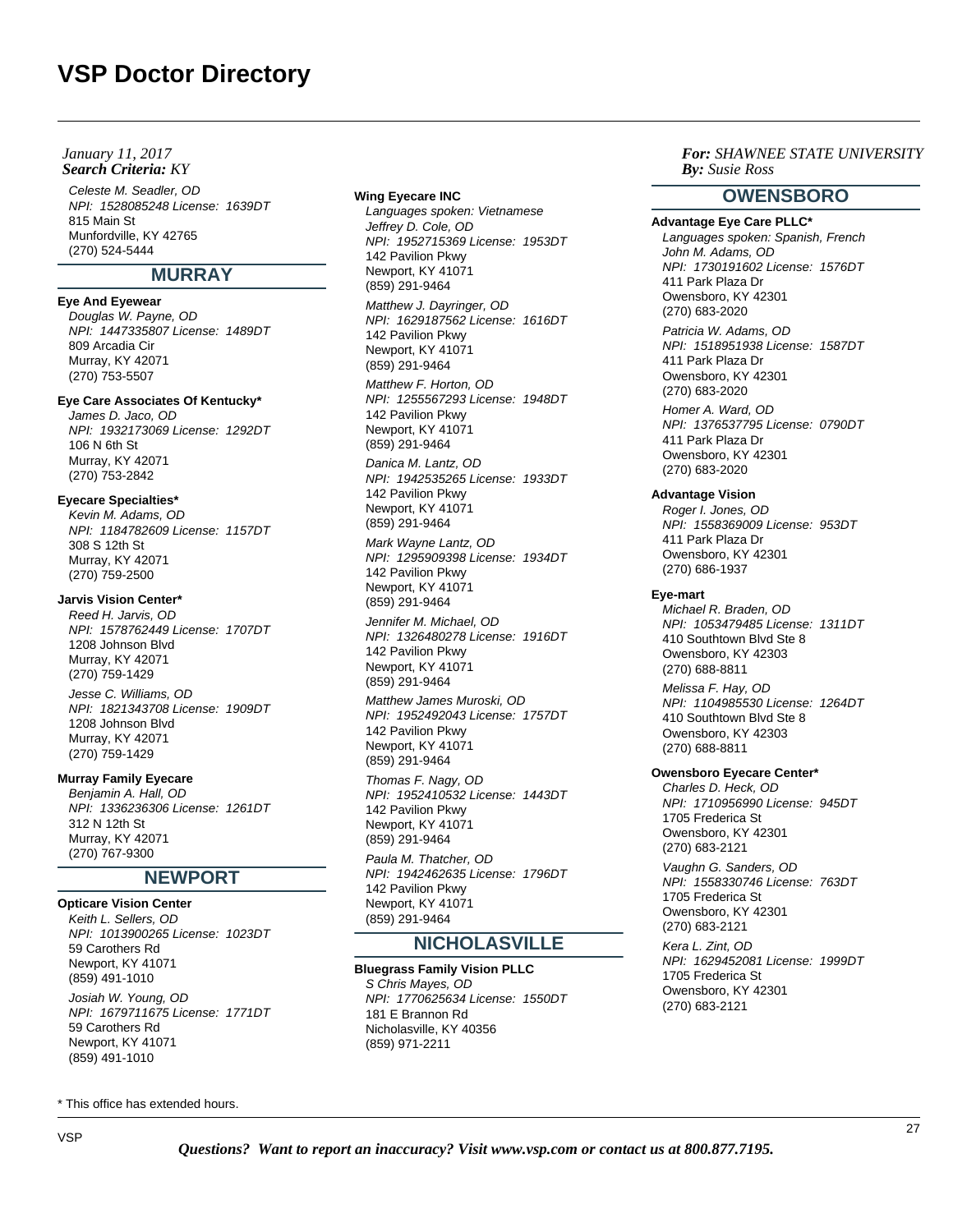## **Search Criteria:** KY *By:* **By:** *By: By: By: By: By: By: By: By: By: By: By: By: By: By: By: By: By: By: By: By: By: By: By: January 11, 2017*

**Owensboro Family Eye Care Center\*** Languages spoken: American Sign Language Davea A. Horton, OD NPI: 1699734285 License: 1645DT 3310 Professional Park Ste 101 Owensboro, KY 42303 (270) 683-2101

Christopher S. Meyer, OD NPI: 1710361159 License: 1989DT 3310 Professional Park Ste 101 Owensboro, KY 42303 (270) 683-2101

Steven H. Shake, OD NPI: 1922068386 License: 1159DT 3310 Professional Park Ste 101 Owensboro, KY 42303 (270) 683-2101

Jon A. Skillman, OD NPI: 1891861936 License: 0773DT 3310 Professional Park Ste 101 Owensboro, KY 42303 (270) 683-2101

Marty S. Traylor, OD NPI: 1336108927 License: 1492DT 3310 Professional Park Ste 101 Owensboro, KY 42303 (270) 683-2101

## **Pardon Optometric\***

Languages spoken: American Sign Language H R Pardon, OD NPI: 1144291683 License: 0706DT 411 Park Plaza Dr Owensboro, KY 42301 (270) 926-3937

## **Riverpark Eyecare PLLC\***

Robert A. Hamilton, OD NPI: 1669471843 License: 1346DT 221 Allen St Owensboro, KY 42303 (270) 685-4966 Elizabeth M. Martin, OD NPI: 1083969034 License: 1884DT 221 Allen St Owensboro, KY 42303 (270) 685-4966 Michael S. Shields, OD NPI: 1609875848 License: 0871DT 221 Allen St Owensboro, KY 42303 (270) 685-4966

## **Vision Works Doctors Of Optometry\***

Languages spoken: Spanish, German, Gujarati, French, Farsi Aja Bowling, OD NPI: 1255667481 License: 1825DT 5220 Frederica St Owensboro, KY 42301 (270) 684-1174 Michael W. Brumit, OD NPI: 1871629592 License: 1031DT 5220 Frederica St Owensboro, KY 42301 (270) 684-1174 Marie Edling, OD NPI: 1578742821 License: 1402DT 5220 Frederica St Owensboro, KY 42301 (270) 684-1174 Michael S. Eger, OD NPI: 1699839613 License: 1211DT 5220 Frederica St Owensboro, KY 42301 (270) 684-1174 Richard B. Gersh, OD NPI: 1831254770 License: 910DT 5220 Frederica St Owensboro, KY 42301 (270) 684-1174 Susan M. Grady, OD NPI: 1609990522 License: 1227DT 5220 Frederica St Owensboro, KY 42301 (270) 684-1174 Rebecca Green, OD NPI: 1033551510 License: 1922DT 5220 Frederica St Owensboro, KY 42301 (270) 684-1174 Douglas M. Johnson, OD NPI: 1184789091 License: 0842DT

5220 Frederica St Owensboro, KY 42301 (270) 684-1174

Stephen R. Lawrence, OD NPI: 1144437203 License: 1053DT 5220 Frederica St Owensboro, KY 42301 (270) 684-1174

James Luckett, OD NPI: 1417012204 License: 0873DT 5220 Frederica St Owensboro, KY 42301 (270) 684-1174

### *For: SHAWNEE STATE UNIVERSITY Susie Ross*

Victor M. Meyer, OD NPI: 1538185319 License: 1604DT 5220 Frederica St Owensboro, KY 42301 (270) 684-1174 Noemi S. Montalvo, OD NPI: 1740345388 License: 1439DT 5220 Frederica St Owensboro, KY 42301 (270) 684-1174 Patrick J. Novotny, OD NPI: 1356475164 License: 1279DT 5220 Frederica St Owensboro, KY 42301 (270) 684-1174 Crystal S. Oliver, OD NPI: 1437535648 License: 2005DT 5220 Frederica St Owensboro, KY 42301 (270) 684-1174 Heather J. Oliver, OD NPI: 1467894782 License: 1936DT 5220 Frederica St Owensboro, KY 42301 (270) 684-1174 Rashid A. Omar, OD NPI: 1508921164 License: 1189DT 5220 Frederica St Owensboro, KY 42301 (270) 684-1174 Jeffrey L. Partain, OD NPI: 1316084403 License: 1040DT 5220 Frederica St Owensboro, KY 42301 (270) 684-1174 Mark Pulliam, OD NPI: 1376608943 License: 1024DT 5220 Frederica St Owensboro, KY 42301 (270) 684-1174 Keith A. Roberts, OD NPI: 1356590525 License: 1735DT 5220 Frederica St Owensboro, KY 42301 (270) 684-1174 Sarah E. Salee, OD NPI: 1033347380 License: 1793DT 5220 Frederica St Owensboro, KY 42301 (270) 684-1174 Stephen D. Smith, OD NPI: 1114929460 License: 1445DT 5220 Frederica St Owensboro, KY 42301 (270) 684-1174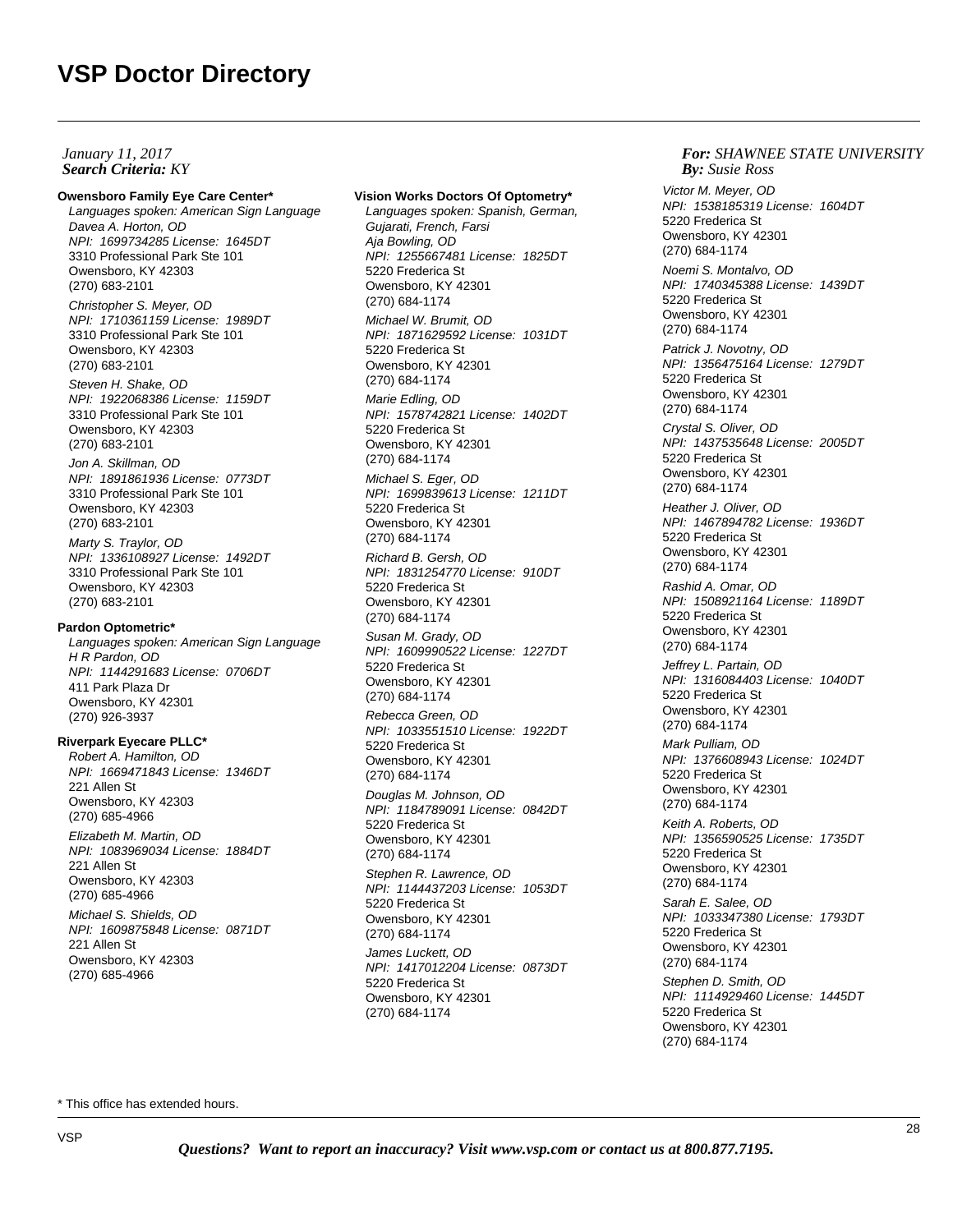Dale A. Souleyrette, OD NPI: 1205991791 License: 1141DT 5220 Frederica St Owensboro, KY 42301 (270) 684-1174

Steven N. Spear, OD NPI: 1639234123 License: 1562DT 5220 Frederica St Owensboro, KY 42301 (270) 684-1174

Carl G. Stanis, OD NPI: 1780749275 License: 1150DT 5220 Frederica St Owensboro, KY 42301 (270) 684-1174

Carl Sydnor, OD NPI: 1619973112 License: 1192DT 5220 Frederica St Owensboro, KY 42301 (270) 684-1174

Bita Tabassi, OD NPI: 1588729099 License: 1528DT 5220 Frederica St Owensboro, KY 42301 (270) 684-1174

Terri L. Taylor, OD NPI: 1659478378 License: 1417DT 5220 Frederica St Owensboro, KY 42301 (270) 684-1174 Nicholas L. Wolf, OD

NPI: 1902061849 License: 1876DT 5220 Frederica St Owensboro, KY 42301 (270) 684-1174

# **OWENTON**

**Frankfort Eye Center Psc\*** Languages spoken: Urdu Irfan Ansari, MD NPI: 1043207228 License: 41542 120 Progress Wy Owenton, KY 40359 (502) 875-9860

Anthony J. Bisotti, OD NPI: 1417269960 License: 1802DT 120 Progress Wy Owenton, KY 40359 (502) 875-9860

Charles R. Bowers Jr, MD NPI: 1245412568 License: 20668 120 Progress Wy Owenton, KY 40359 (502) 875-9860

Marsha K. Penn, MD NPI: 1255386009 License: 22793 120 Progress Wy Owenton, KY 40359 (502) 875-9860

# **PADUCAH**

**Eye Care Associates Of Kentucky** Chelsey Johnson, OD NPI: 1407300718 License: 2029DT 1748 Broadway St Paducah, KY 42001 (270) 443-9955 Mark L. Owens, OD NPI: 1831164599 License: 941DT 1748 Broadway St Paducah, KY 42001 (270) 443-9955 David N. Tucker, OD NPI: 1194790352 License: 0937DT 1748 Broadway St Paducah, KY 42001 (270) 443-9955

#### **Monte E Wright OD**

Monte E. Wright, OD NPI: 1669517959 License: 0847DT 2408 New Holt Rd Paducah, KY 42001 (270) 534-4510

## **Newberry Eyecare\***

Daniel W. Newberry, OD NPI: 1295814564 License: 1056DT 60 Lakeview Dr Paducah, KY 42001 (270) 554-2000

## **Paducah Retinal Center\***

Carl W. Baker, MD NPI: 1154398253 License: 32965 1900 Broadway Ste 2 Paducah, KY 42001 (270) 443-2020 Greg E. Batts, OD NPI: 1548237621 License: 1406DT 1900 Broadway Ste 2 Paducah, KY 42001 (270) 443-2020 Ron H. Tilford, MD NPI: 1316997901 License: 39971 1900 Broadway Ste 2 Paducah, KY 42001 (270) 443-2020 Lori Williams, MD

NPI: 1588086508 License: 39993 1900 Broadway Ste 2 Paducah, KY 42001 (270) 443-2020

*For: SHAWNEE STATE UNIVERSITY Susie Ross*

#### **The Eye Center Of Paducah\***

Jennifer L. Gibson, OD NPI: 1407087885 License: 1780DT 2302 Kentucky Ave Paducah, KY 42003 (270) 575-0977

Anita A. Lentz, OD NPI: 1922135524 License: 1526DT 2302 Kentucky Ave Paducah, KY 42003 (270) 575-0977

## **The Eye Center Of Paducha LLC\***

Jennifer L. Gibson, OD NPI: 1407087885 License: 1780DT 649 Lone Oak Rd Paducah, KY 42003 (270) 415-5080

# **The Ophthalmology Group LLP\***

Carl W. Baker, MD NPI: 1154398253 License: 32965 1903 Broadway Paducah, KY 42001 (270) 442-1671 Mark E. Gillespie, MD NPI: 1942277280 License: 24107 1903 Broadway Paducah, KY 42001 (270) 442-1671 John J. Johnson II, MD

NPI: 1760459440 License: 15239 1903 Broadway Paducah, KY 42001 (270) 442-1671

James D. Kim, MD NPI: 1255657151 License: 49053 1903 Broadway Paducah, KY 42001 (270) 442-1671

Landen A. Meeks, MD NPI: 1326280504 License: 45961 1903 Broadway Paducah, KY 42001 (270) 442-1671

Jeffery M. Taylor, MD NPI: 1356318547 License: 39545 1903 Broadway Paducah, KY 42001 (270) 442-1671 Ron H. Tilford, MD NPI: 1316997901 License: 39971 1903 Broadway Paducah, KY 42001 (270) 442-1671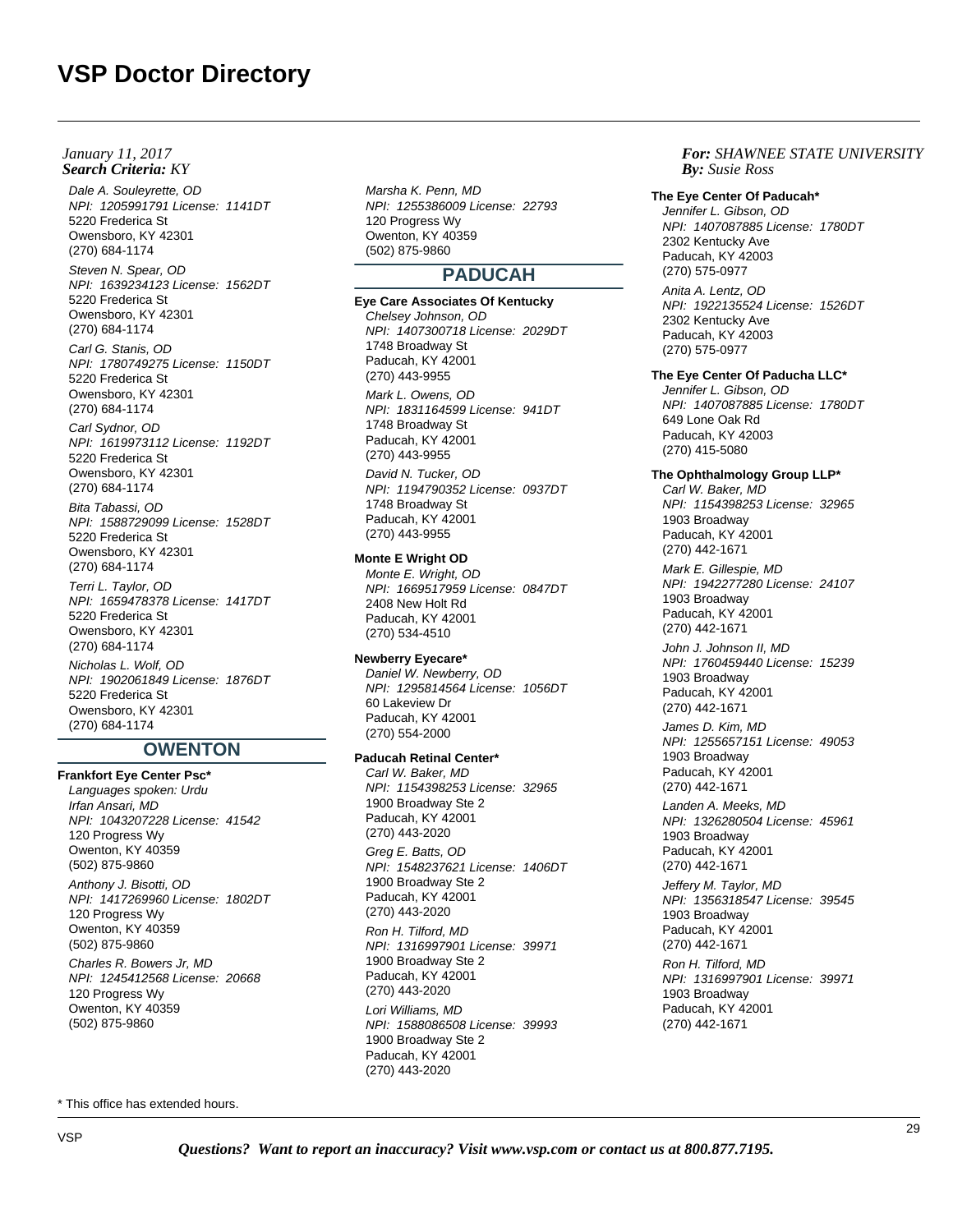## **Search Criteria:** KY *By: By: January 11, 2017*

## **Visionworks Doctors Of Optometry\***

Michael Case, OD NPI: 1730521451 License: 1918DT 3910 Hinkleville Rd Paducah, KY 42001 (270) 443-2090

Fred W. Klutts, OD NPI: 1255496170 License: 0830DT 3910 Hinkleville Rd Paducah, KY 42001 (270) 443-2090

Heather J. Oliver, OD NPI: 1467894782 License: 1936DT 3910 Hinkleville Rd Paducah, KY 42001 (270) 443-2090

Martin G. Price, OD NPI: 1528123197 License: 1068DT 3910 Hinkleville Rd Paducah, KY 42001 (270) 443-2090

Tiffany J. Reed, OD NPI: 1396937850 License: 1698DT 3910 Hinkleville Rd Paducah, KY 42001 (270) 443-2090

#### **West End Eye Care Ltd\***

Canaan M. Montgomery, OD NPI: 1225442288 License: 1958DT 4570 Pecan Dr Ste C Paducah, KY 42001 (270) 558-4741

# **PAINTSVILLE**

#### **Nordin Eye Center**

Mark E. Nordin, OD NPI: 1619024999 License: 1243DT 917 Broadway St Paintsville, KY 41240 (606) 788-0433

#### **Professional Eyecare INC\***

Randall Mann, OD NPI: 1790885416 License: 1218DT 341 Court St Paintsville, KY 41240 (606) 789-4675

# **PARIS**

**Family Focus Eye Care**

Languages spoken: Japanese Brett A. Hines, OD NPI: 1386859015 License: 1320DT 1543 S Main St Paris, KY 40361 (859) 987-7077

\* This office has extended hours.

Angela M. Scifres, OD NPI: 1740208941 License: 1671DT 1543 S Main St Paris, KY 40361 (859) 987-7077

**J L Creech Psc\*** Jeffery L. Creech, OD NPI: 1255496485 License: 799DT 330 Main St Paris, KY 40361 (859) 987-2292

# **PIKEVILLE**

# **East Kentucky Eyecare**

James K. Cecil, OD NPI: 1053354571 License: 1043DT 255 Church St Ste 102 Pikeville, KY 41501 (606) 432-5800

#### **Family Eye Care Professionals\***

Regina C. Compton, OD NPI: 1851310817 License: 1313DT 4219 N Mayo Trail Pikeville, KY 41501 (606) 432-3576

## **Howard Family Eyecare\***

Jason B. Howard, OD NPI: 1679625107 License: 1377DT 419 Town Mountain Rd Ste 100 Pikeville, KY 41501 (606) 432-5543

### **Myers Optometry\***

Mark R. Myers, OD NPI: 1639117443 License: 966DT 109 Caroline Ave Pikeville, KY 41502 (606) 437-7587

# **POWDERLY**

## **George Stephen Wood OD\***

George S. Wood, OD NPI: 1952453813 License: 1033DT 609 W Main St Powderly, KY 42367 (270) 338-4091

# **PRESTONSBURG**

**Family Eye Care Professionals LLC** Regina C. Compton, OD NPI: 1851310817 License: 1313DT 338 N Arnold Ave Prestonsburg, KY 41653 (606) 886-2020

*For: SHAWNEE STATE UNIVERSITY Susie Ross*

#### **Nordin Eye Center**

Kimberly W. Nordin, OD NPI: 1992852289 License: 1176DT 929 N Lake Dr Ste 101 Prestonsburg, KY 41653 (606) 886-6774

Mark E. Nordin, OD NPI: 1619024999 License: 1243DT 929 N Lake Dr Ste 101 Prestonsburg, KY 41653 (606) 886-6774

# **PRINCETON**

### **The Eyecare Center\***

Sarah C. Parker, OD NPI: 1861489460 License: 1339DT 101 E Shepardson St Princeton, KY 42445 (270) 365-6627

Daniel A. Talley, OD NPI: 1285621896 License: 933DT 101 E Shepardson St Princeton, KY 42445 (270) 365-6627

# **RICHMOND**

#### **All American Eye Care\***

David B. Coleman, OD NPI: 1770622615 License: 891DT 523 Leighway Dr Richmond, KY 40475 (859) 623-6812

## **Clearsight Optometry**

Thea T. Shearer, OD NPI: 1073514204 License: 1478DT 5019 Atwood Dr Richmond, KY 40475 (859) 624-2015

#### **Dr Bizers Valuevision 575\***

Languages spoken: Spanish, German, Gujarati, French, Farsi Aja Bowling, OD NPI: 1255667481 License: 1825DT 2115 Lantern Ridge Dr Ste U500 Richmond, KY 40475 (859) 625-1004

Michael W. Brumit, OD NPI: 1871629592 License: 1031DT 2115 Lantern Ridge Dr Ste U500 Richmond, KY 40475 (859) 625-1004

Lannie C. Busey, OD NPI: 1063459972 License: 0784DT 2115 Lantern Ridge Dr Ste U500 Richmond, KY 40475 (859) 625-1004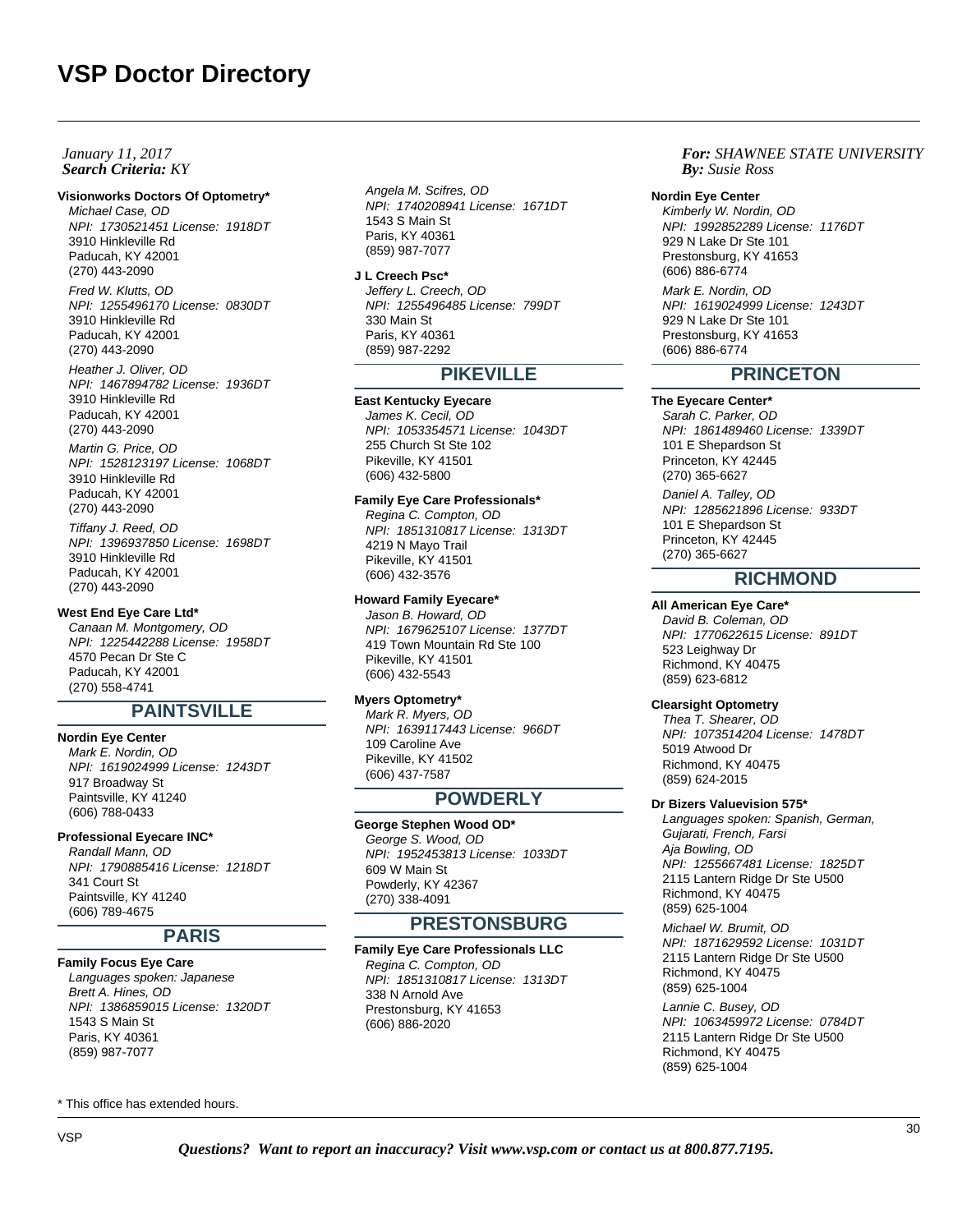**Search Criteria:** KY *By: By: January 11, 2017*

Justin E. Coleman, OD NPI: 1922440494 License: 1938DT 2115 Lantern Ridge Dr Ste U500 Richmond, KY 40475 (859) 625-1004

Todd E. Fleshman, OD NPI: 1295899227 License: 1240DT 2115 Lantern Ridge Dr Ste U500 Richmond, KY 40475 (859) 625-1004

Richard B. Gersh, OD NPI: 1831254770 License: 910DT 2115 Lantern Ridge Dr Ste U500 Richmond, KY 40475 (859) 625-1004

Jason N. Glenn, OD NPI: 1407995848 License: 1685DT 2115 Lantern Ridge Dr Ste U500 Richmond, KY 40475 (859) 625-1004

Douglas M. Johnson, OD NPI: 1184789091 License: 0842DT 2115 Lantern Ridge Dr Ste U500 Richmond, KY 40475 (859) 625-1004

Stephen R. Lawrence, OD NPI: 1144437203 License: 1053DT 2115 Lantern Ridge Dr Ste U500 Richmond, KY 40475 (859) 625-1004

Marcus A. Love, OD NPI: 1992860738 License: 0946DT 2115 Lantern Ridge Dr Ste U500 Richmond, KY 40475 (859) 625-1004

James Luckett, OD NPI: 1417012204 License: 0873DT 2115 Lantern Ridge Dr Ste U500 Richmond, KY 40475 (859) 625-1004

Mark E. Lynn, OD NPI: 1508937079 License: 1072DT 2115 Lantern Ridge Dr Ste U500 Richmond, KY 40475 (859) 625-1004

Victor M. Meyer, OD NPI: 1538185319 License: 1604DT 2115 Lantern Ridge Dr Ste U500 Richmond, KY 40475 (859) 625-1004 Noemi S. Montalvo, OD NPI: 1740345388 License: 1439DT 2115 Lantern Ridge Dr Ste U500 Richmond, KY 40475 (859) 625-1004

Raymond T. Nagatoshi, OD NPI: 1538224175 License: 1118DT 2115 Lantern Ridge Dr Ste U500 Richmond, KY 40475 (859) 625-1004

Heather J. Oliver, OD NPI: 1467894782 License: 1936DT 2115 Lantern Ridge Dr Ste U500 Richmond, KY 40475 (859) 625-1004

Rashid A. Omar, OD NPI: 1508921164 License: 1189DT 2115 Lantern Ridge Dr Ste U500 Richmond, KY 40475 (859) 625-1004

Jeffrey L. Partain, OD NPI: 1316084403 License: 1040DT 2115 Lantern Ridge Dr Ste U500 Richmond, KY 40475 (859) 625-1004

Mark Pulliam, OD NPI: 1376608943 License: 1024DT 2115 Lantern Ridge Dr Ste U500 Richmond, KY 40475 (859) 625-1004

Stephen D. Smith, OD NPI: 1114929460 License: 1445DT 2115 Lantern Ridge Dr Ste U500 Richmond, KY 40475 (859) 625-1004

Kevin T. Snead, OD NPI: 1346305935 License: 1014DT 2115 Lantern Ridge Dr Ste U500 Richmond, KY 40475 (859) 625-1004

Dale A. Souleyrette, OD NPI: 1205991791 License: 1141DT 2115 Lantern Ridge Dr Ste U500 Richmond, KY 40475 (859) 625-1004

Steven N. Spear, OD NPI: 1639234123 License: 1562DT 2115 Lantern Ridge Dr Ste U500 Richmond, KY 40475 (859) 625-1004

Carl G. Stanis, OD NPI: 1780749275 License: 1150DT 2115 Lantern Ridge Dr Ste U500 Richmond, KY 40475 (859) 625-1004 Bita Tabassi, OD NPI: 1588729099 License: 1528DT 2115 Lantern Ridge Dr Ste U500 Richmond, KY 40475 (859) 625-1004

*For: SHAWNEE STATE UNIVERSITY Susie Ross*

**Eye Care Center Optometrist Psc\***

Dwight M. Burchett, OD NPI: 1437142643 License: 1545DT 1020 Gibson Bay Dr Richmond, KY 40475 (859) 623-3358

Natasha N. Gay, OD NPI: 1942583380 License: 1840DT 1020 Gibson Bay Dr Richmond, KY 40475 (859) 623-3358

Anthony C. Harris, OD NPI: 1083607105 License: 1135DT 1020 Gibson Bay Dr Richmond, KY 40475 (859) 623-3358

Lauren R. Lodholz, OD NPI: 1043449978 License: 1764DT 1020 Gibson Bay Dr Richmond, KY 40475 (859) 623-3358

William T. Reynolds, OD NPI: 1174516298 License: 1069DT 1020 Gibson Bay Dr Richmond, KY 40475 (859) 623-3358

# **Sight Savers Family Eye Care PLLC\***

Richard P. Steinhauser, OD NPI: 1316931165 License: 781DT 2008 Merchant Dr Ste 3 Richmond, KY 40475 (859) 623-3911

# **RUSSELL SPRINGS**

**Associates In Eye Care Psc** Languages spoken: Spanish, French Mark A. Jacobs, OD NPI: 1124023809 License: 1201DT 24 Caden Way Ste 2 Russell Springs, KY 42642 (270) 866-3177 Gary W. Upchurch, OD NPI: 1265433478 License: 929DT 24 Caden Way Ste 2 Russell Springs, KY 42642 (270) 866-3177 T Susanne Watkins, OD NPI: 1982753695 License: 1235DT 24 Caden Way Ste 2 Russell Springs, KY 42642

(270) 866-3177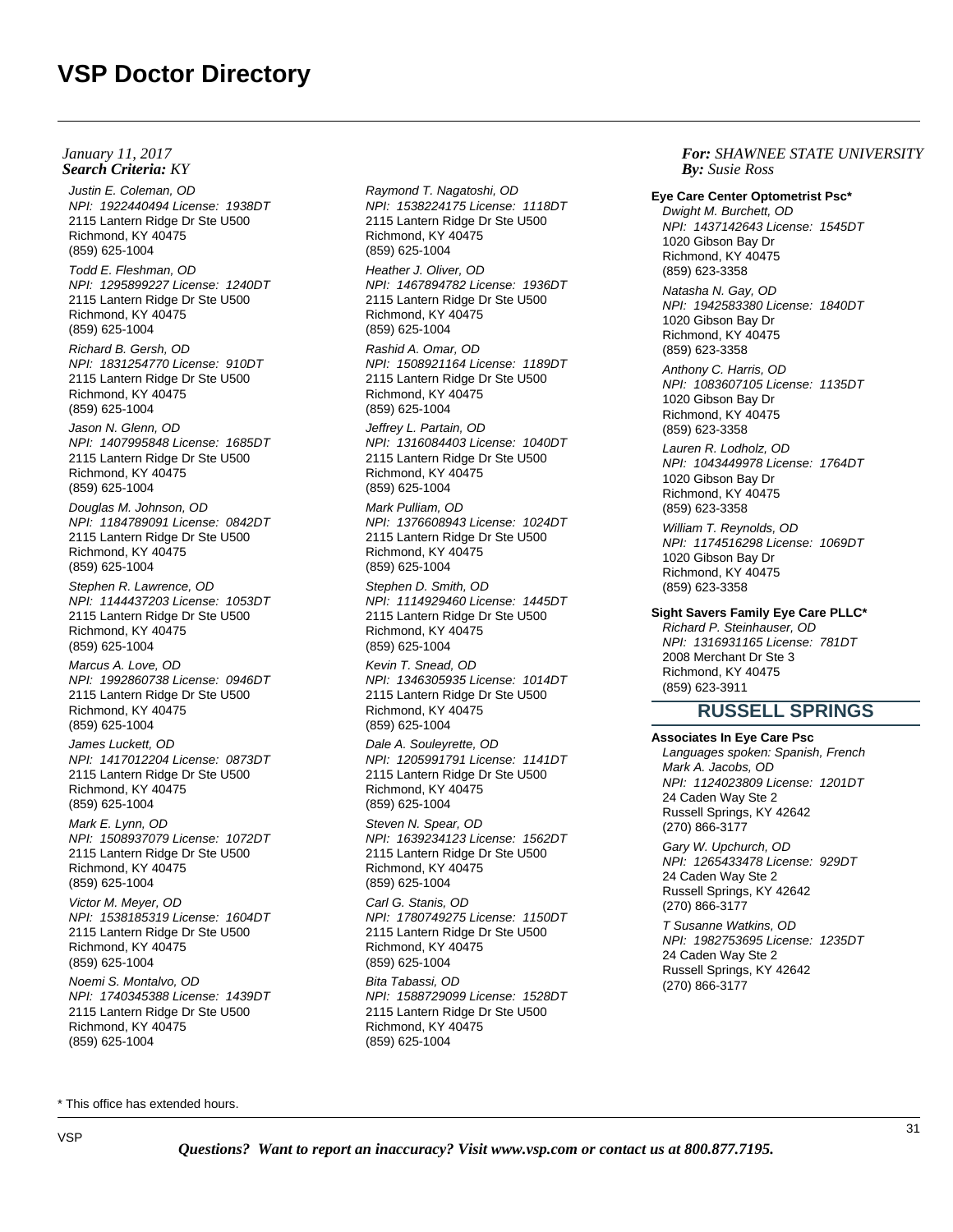**Search Criteria:** KY *By: By: January 11, 2017*

# **RUSSELLVILLE**

#### **Barrow Eye Center\***

Languages spoken: Spanish Darla S. Barrow, OD NPI: 1235139247 License: 1405DT 102 Armory Dr Russellville, KY 42276 (270) 725-8382 Amanda S. Higdon, OD

NPI: 1659571529 License: 1706DT 102 Armory Dr Russellville, KY 42276 (270) 725-8382

## **Logan Eye Care Center\***

Thad Wells, OD NPI: 1467681395 License: 1770DT 105 Robins Way Ste 206 Russellville, KY 42276 (270) 726-2022

# **SALYERSVILLE**

## **Nordin Eye Center\***

Kimberly W. Nordin, OD NPI: 1992852289 License: 1176DT 120 Amanda Ave Ste 100 Salyersville, KY 41465 (606) 349-2020

Mark E. Nordin, OD NPI: 1619024999 License: 1243DT 120 Amanda Ave Ste 100 Salyersville, KY 41465 (606) 349-2020

# **Professional Eyecare**

Randall Mann, OD NPI: 1790885416 License: 1218DT 738 Old Burning Fork Rd Salyersville, KY 41465 (606) 349-8628

# **SCOTTSVILLE**

## **Mark D Ross\***

Mark D. Ross, OD NPI: 1174623292 License: 1244DT 330 Franklin Road Scottsville, KY 42164 (270) 237-3871

# **SHELBYVILLE**

#### **Bowersox Vision Center Psc**

Languages spoken: Spanish, American Sign Language Daniel M. Bowersox, OD NPI: 1013972405 License: 1301DT 403 Washington St Shelbyville, KY 40065 (502) 647-3937

\* This office has extended hours.

Stuart B. Young, OD NPI: 1154706521 License: 1998DT 403 Washington St Shelbyville, KY 40065 (502) 647-3937

#### **Kentucky Eye Care\***

Joshua Justice, DO NPI: 1710185277 License: 03386 13 Village Plaza Shelbyville, KY 40065 (502) 633-0829

#### **Vision First**

Languages spoken: Spanish Thomas J. Keenan Iv, OD NPI: 1083606123 License: 1008DT 1627 Midland Trail Shelbyville, KY 40065 (502) 633-2985

Kristen L. Rabaut, OD NPI: 1326239930 License: 1705DT 1627 Midland Trail Shelbyville, KY 40065 (502) 633-2985

Derek L. Wilder, OD NPI: 1548397821 License: 1704DT 1627 Midland Trail Shelbyville, KY 40065 (502) 633-2985

# **SHEPHERDSVILLE**

#### **20 20 Eyecare Psc**

Daphne R. Cotner, OD NPI: 1457358558 License: 1105DT 544 Conestoga Pkwy Ste 17 Shepherdsville, KY 40165 (502) 955-2020

Thomas Gober, OD NPI: 1619974722 License: 1530DT 544 Conestoga Pkwy Ste 17 Shepherdsville, KY 40165 (502) 955-2020

Dani J. Gogel, OD NPI: 1629416748 License: 1921DT 544 Conestoga Pkwy Ste 17 Shepherdsville, KY 40165 (502) 955-2020

#### **Healthy Eyes INC**

Tina Kreutzer, OD NPI: 1821378969 License: 1901DT 1707 Cedar Grove Rd Ste 3 Shepherdsville, KY 40165 (502) 543-1624

*For: SHAWNEE STATE UNIVERSITY Susie Ross*

# **SOMERSET**

**Associates In Eye Care Psc** Mark A. Jacobs, OD NPI: 1124023809 License: 1201DT 3810 S Hwy 27 Ste 1 Somerset, KY 42501 (606) 678-4551

Lindsay K. Mckinley, OD NPI: 1013014539 License: 1675DT 3810 S Hwy 27 Ste 1 Somerset, KY 42501 (606) 678-4551

Stephen M. Mckinley, OD NPI: 1902903511 License: 1676DT 3810 S Hwy 27 Ste 1 Somerset, KY 42501 (606) 678-4551

Timothy A. Sparkman, OD NPI: 1134409790 License: 1850DT 3810 S Hwy 27 Ste 1 Somerset, KY 42501 (606) 678-4551

Chelsea R. Terry, OD NPI: 1477939478 License: 1995DT 3810 S Hwy 27 Ste 1 Somerset, KY 42501 (606) 678-4551

## **Don L Richardson OD\***

Languages spoken: Spanish Don L. Richardson, OD NPI: 1003904004 License: 0991DT 246 Poplar Ave Ste 1 Somerset, KY 42503 (606) 679-5588

## **Eye Health Specialists**

Tamela Brown Murray, OD NPI: 1912945759 License: 1544DT 165 Parkers Mill Way Somerset, KY 42503 (606) 677-0377

Joshua E. Nichols, OD NPI: 1962440784 License: 1552DT 165 Parkers Mill Way Somerset, KY 42503 (606) 677-0377

#### **Huffman And Huffman Psc\***

Amy D. Henson, OD NPI: 1033106653 License: 1574DT 303 Langdon St Somerset, KY 42503 (606) 679-7461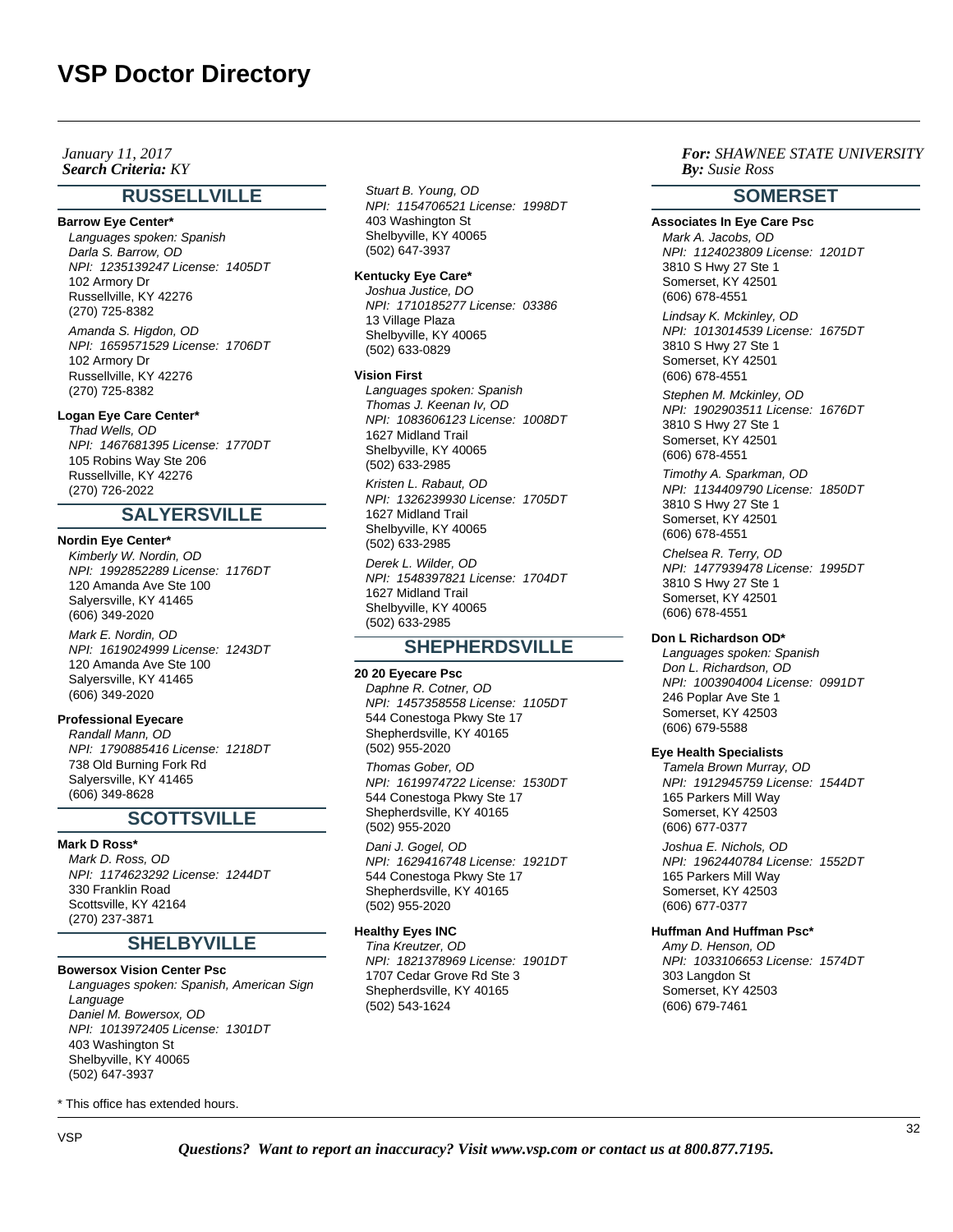## **Search Criteria:** KY *By: By: January 11, 2017*

Hannah C. Huffman, OD NPI: 1467890517 License: 1915DT 303 Langdon St Somerset, KY 42503 (606) 679-7461

James G. Huffman, MD NPI: 1639166069 License: 26641 303 Langdon St Somerset, KY 42503 (606) 679-7461

Mark D. Huffman, MD NPI: 1821085457 License: 29931 303 Langdon St Somerset, KY 42503 (606) 679-7461

Henry M. Magee, OD NPI: 1255469730 License: 0878DT 303 Langdon St Somerset, KY 42503 (606) 679-7461

Holly N. Pendel, OD NPI: 1134672629 License: 2022DT 303 Langdon St Somerset, KY 42503 (606) 679-7461

## **Visionworks Doctors Of Optometry\***

Jason E. Crockett, OD NPI: 1932300308 License: 1581DT 2007 S Highway 27 Ste A Somerset, KY 42501 (606) 678-9953

# **SOUTH WILLIAMSON**

**Dr Gary T Smith Family Eye Care INC\*** Gary T. Smith, OD NPI: 1689756199 License: 1198DT 79 Mall Rd Ste A South Williamson, KY 41503 (606) 237-4551

# **SPRINGFIELD**

#### **Central Kentucky Optometric Associates Psc\***

John W. Cecconi Jr, OD NPI: 1487624029 License: 1104DT 108 Commercial Ave Springfield, KY 40069 (859) 336-9388 Paul G. Taylor, OD NPI: 1174593701 License: 1426DT 108 Commercial Ave Springfield, KY 40069 (859) 336-9388

# **STANFORD**

**Eye Health Specialists** Tamela Brown Murray, OD NPI: 1912945759 License: 1544DT 713 E Main St Stanford, KY 40484 (606) 365-3220 Joshua E. Nichols, OD

NPI: 1962440784 License: 1552DT 713 E Main St Stanford, KY 40484 (606) 365-3220

Bob Silvers, OD NPI: 1790749018 License: 1731DT 713 E Main St Stanford, KY 40484 (606) 365-3220

**Stanford Eye Center**

Eric N. King, OD NPI: 1336203231 License: 1294DT 101 US Hwy 150 Byp Ste 117 Stanford, KY 40484 (606) 365-2195

# **STANTON**

**Helderman And Jacobs Vision Center PLLC\*** Wayne A. Helderman, OD NPI: 1730238072 License: 0762DT 325 E College Ave Stanton, KY 40380 (606) 663-9998

Edward T. Jacobs, OD NPI: 1487703732 License: 1513DT 325 E College Ave Stanton, KY 40380 (606) 663-9998

Kevin A. Skidmore, OD NPI: 1093060188 License: 1913DT 325 E College Ave Stanton, KY 40380 (606) 663-9998

# **TAYLOR MILL**

# **Northern Kentucky Eye Center**

Sharon M. Schaffield, OD NPI: 1508867201 License: 1131DT 5522 Taylor Mill Rd Taylor Mill, KY 41015 (859) 581-7200

*For: SHAWNEE STATE UNIVERSITY Susie Ross*

# **TOMPKINSVILLE**

**Drs Ross And Birge INC\*** Steven Birge, OD NPI: 1801894340 License: 1101DT 22 Executive Dr Tompkinsville, KY 42167 (270) 487-5741

W Fowler Ross Jr, OD NPI: 1205834587 License: 0755DT 22 Executive Dr Tompkinsville, KY 42167 (270) 487-5741

Heather R. Stephens, OD NPI: 1720086267 License: 1557DT 22 Executive Dr Tompkinsville, KY 42167 (270) 487-5741

# **UNION**

**Dr Timothy B Hamilton OD Psc\*** Craig M. Blair, OD NPI: 1881738516 License: 1667DT 2012 Callie Way Ste 101 Union, KY 41091 (859) 384-6112

Timothy B. Hamilton, OD NPI: 1376742130 License: 1163 2012 Callie Way Ste 101 Union, KY 41091 (859) 384-6112

# **VANCEBURG**

**L Michael Bertram OD PLLC** Languages spoken: Spanish Louis M. Bertram, OD NPI: 1215044680 License: 1060DT 185 Commercial Dr Vanceburg, KY 41179 (606) 796-3295

# **VERSAILLES**

**Family Eyecare Associates\*** Jennifer L. Brown Compton, OD NPI: 1740446640 License: 1743DT 105 Crossfield Dr Versailles, KY 40383 (859) 879-3665

Regina L. Callihan, OD NPI: 1215906110 License: 1593DT 105 Crossfield Dr Versailles, KY 40383 (859) 879-3665

Justin E. Coleman, OD NPI: 1922440494 License: 1938DT 105 Crossfield Dr Versailles, KY 40383 (859) 879-3665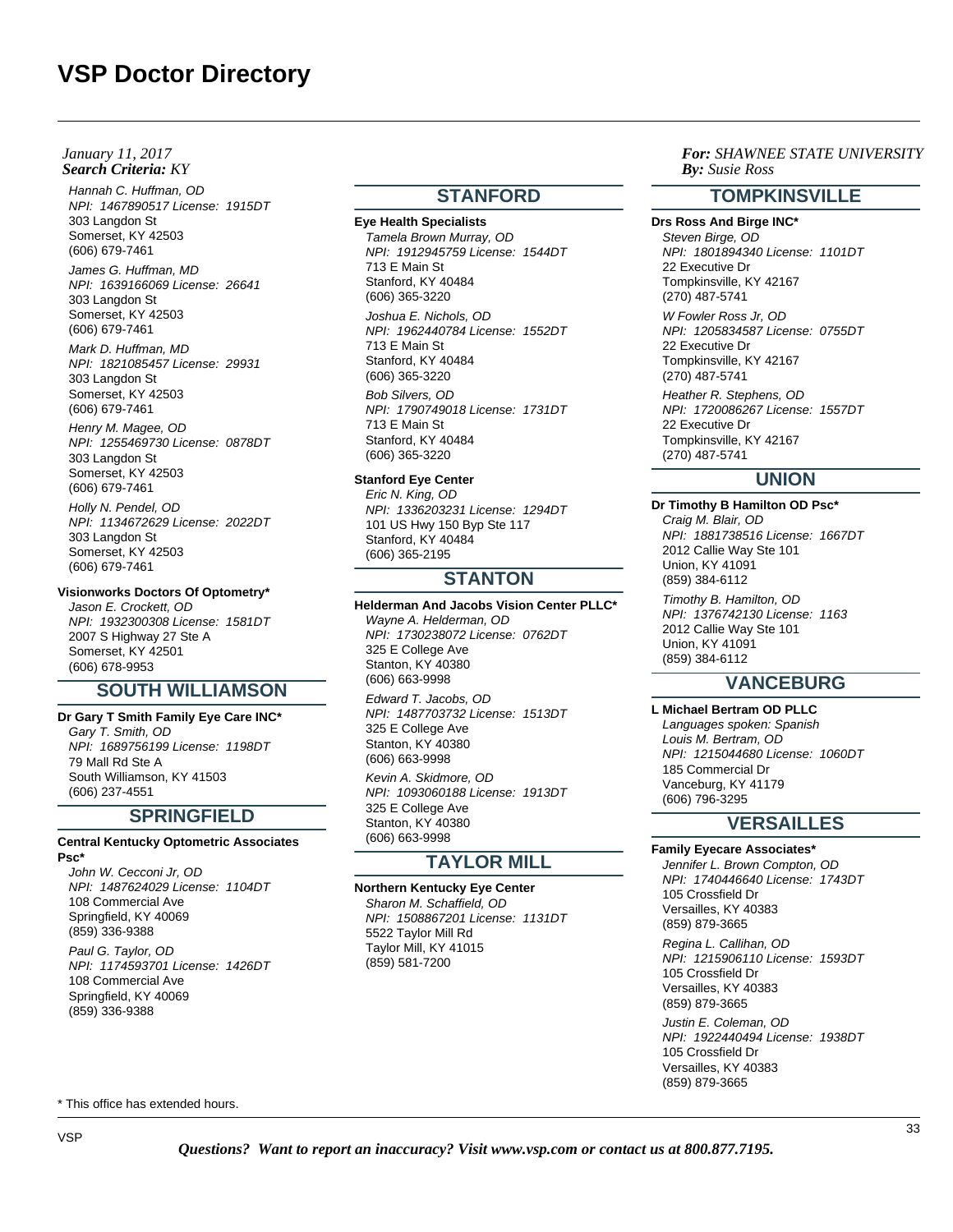## **Search Criteria:** KY *By: By: January 11, 2017*

Richard S. Graebe, OD NPI: 1710956131 License: 1044DT 105 Crossfield Dr Versailles, KY 40383 (859) 879-3665

Kevin A. Skidmore, OD NPI: 1093060188 License: 1913DT 105 Crossfield Dr Versailles, KY 40383 (859) 879-3665

Rebecca A. Swartzentruber, OD NPI: 1154619997 License: 1844DT 105 Crossfield Dr Versailles, KY 40383 (859) 879-3665

#### **Frankfort Eye Center Psc\***

Languages spoken: Urdu Irfan Ansari, MD NPI: 1043207228 License: 41542 202 Frankfort St Ste 107 Versailles, KY 40383 (859) 879-0014

Anthony J. Bisotti, OD NPI: 1417269960 License: 1802DT 202 Frankfort St Ste 107 Versailles, KY 40383 (859) 879-0014

Charles R. Bowers Jr, MD NPI: 1245412568 License: 20668 202 Frankfort St Ste 107 Versailles, KY 40383 (859) 879-0014

Marsha K. Penn, MD NPI: 1255386009 License: 22793 202 Frankfort St Ste 107 Versailles, KY 40383 (859) 879-0014

## **Richard Drayer OD\***

Richard Drayer, OD NPI: 1053387712 License: 0918DT 149 Frankfort St Versailles, KY 40383 (859) 873-7805

# **WALTON**

**Hudson Eye Care** Kimberly M. Hudson, OD

NPI: 1023245610 License: 1779DT 5 N Main St Walton, KY 41094 (859) 485-3937

Tyler Robert Hudson, OD NPI: 1750518346 License: 1788DT 5 N Main St Walton, KY 41094 (859) 485-3937

\* This office has extended hours.

# **WHITESBURG**

**Debbie K Williams OD Psc\*** Angela Fahey Costa, OD NPI: 1437169810 License: 1661DT 19 Solomon Rd Whitesburg, KY 41858 (606) 633-4481

Debbie K. Williams, OD NPI: 1073649430 License: 1161DT 19 Solomon Rd Whitesburg, KY 41858 (606) 633-4481

#### **Eye Care Center**

Jerald F. Combs, OD NPI: 1790892636 License: 0852DT 29 Maple St Whitesburg, KY 41858 (606) 633-5200

# **WHITLEY CITY**

#### **Associates In Eye Care Psc**

Languages spoken: American Sign Language Frederick W. Martin, OD NPI: 1245236496 License: 816DT 86 Medical Lane Whitley City, KY 42653 (606) 376-5258

Lindsay K. Mckinley, OD NPI: 1013014539 License: 1675DT 86 Medical Lane Whitley City, KY 42653 (606) 376-5258

Timothy A. Sparkman, OD NPI: 1134409790 License: 1850DT 86 Medical Lane Whitley City, KY 42653 (606) 376-5258

Chelsea R. Terry, OD NPI: 1477939478 License: 1995DT 86 Medical Lane Whitley City, KY 42653 (606) 376-5258

# **WILDER**

# **Garbig Family Eye Care Psc**

Douglas J. Garbig, OD NPI: 1104883636 License: 1108DT 1400 Gloria Terrell Dr Ste H Wilder, KY 41076 (859) 441-3400 Kristine K. Garbig, OD NPI: 1043277577 License: 1196DT 1400 Gloria Terrell Dr Ste H Wilder, KY 41076 (859) 441-3400

# *For: SHAWNEE STATE UNIVERSITY Susie Ross*

# **WILLIAMSBURG**

**Associates In Eye Care Psc** Eric T. Overley, OD NPI: 1427054949 License: 1290DT 207 Main St Williamsburg, KY 40769 (606) 549-0464

# **WINCHESTER**

## **Mcclanahan Eyecare\***

Rebecca H. Lanham, OD NPI: 1013073691 License: 1456DT 130 Hospital Dr Winchester, KY 40391 (859) 737-5599

Karl Mcclanahan, OD NPI: 1598759250 License: 1241DT 130 Hospital Dr Winchester, KY 40391 (859) 737-5599

Andrea L. Stamm, OD NPI: 1598807927 License: 1525DT 130 Hospital Dr Winchester, KY 40391 (859) 737-5599

#### **Puckett Family Eye Care\***

Randall Puckett, OD NPI: 1326031527 License: 1190DT 1109 McCann Dr Winchester, KY 40391 (859) 744-4429